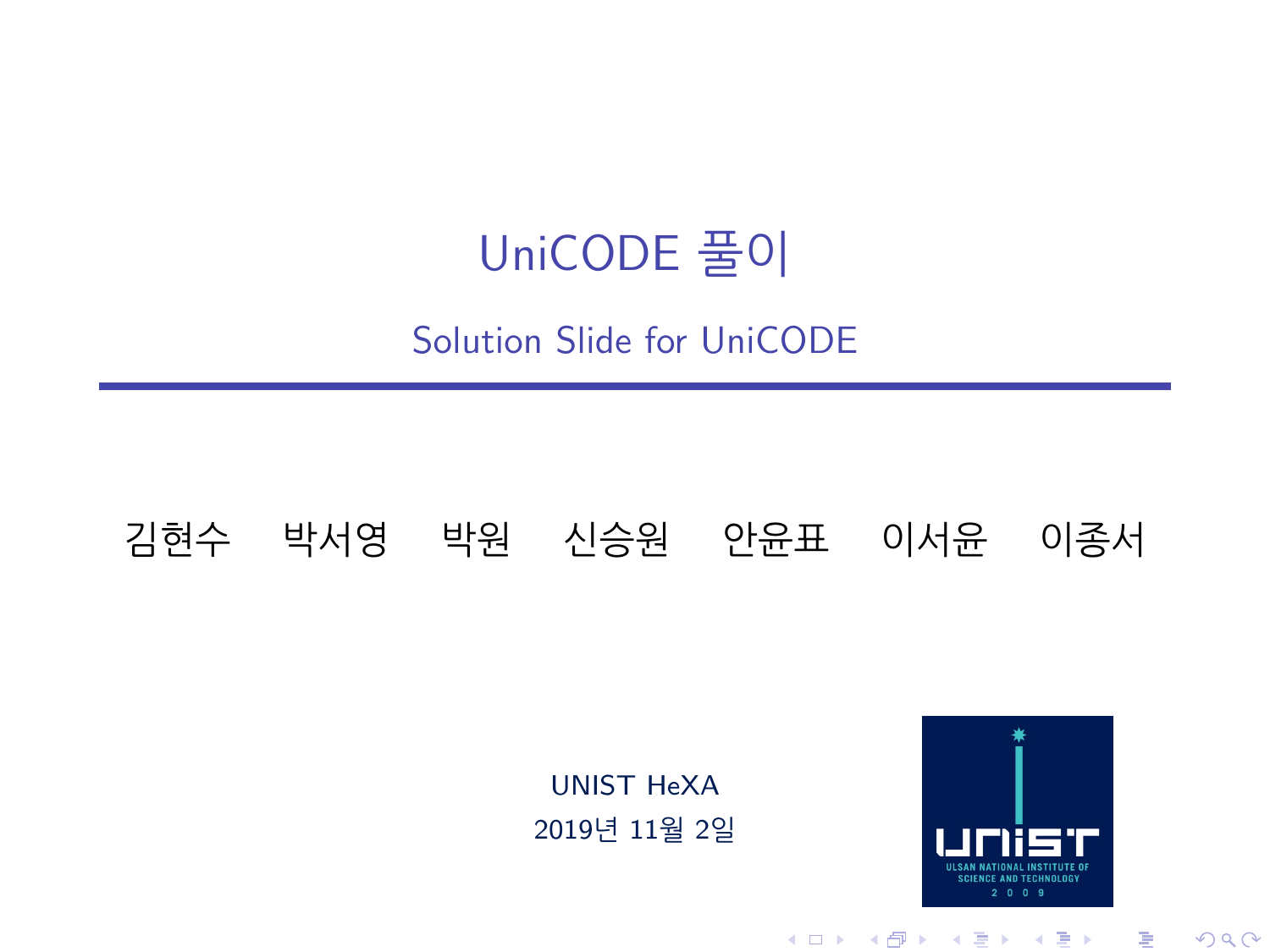Many companies funded us for holding Uni-CODE 2019.

**K ロ ▶ K @ ▶ K 할 X X 할 X → 할 X → 9 Q Q ^** 

• We will introduce such companies.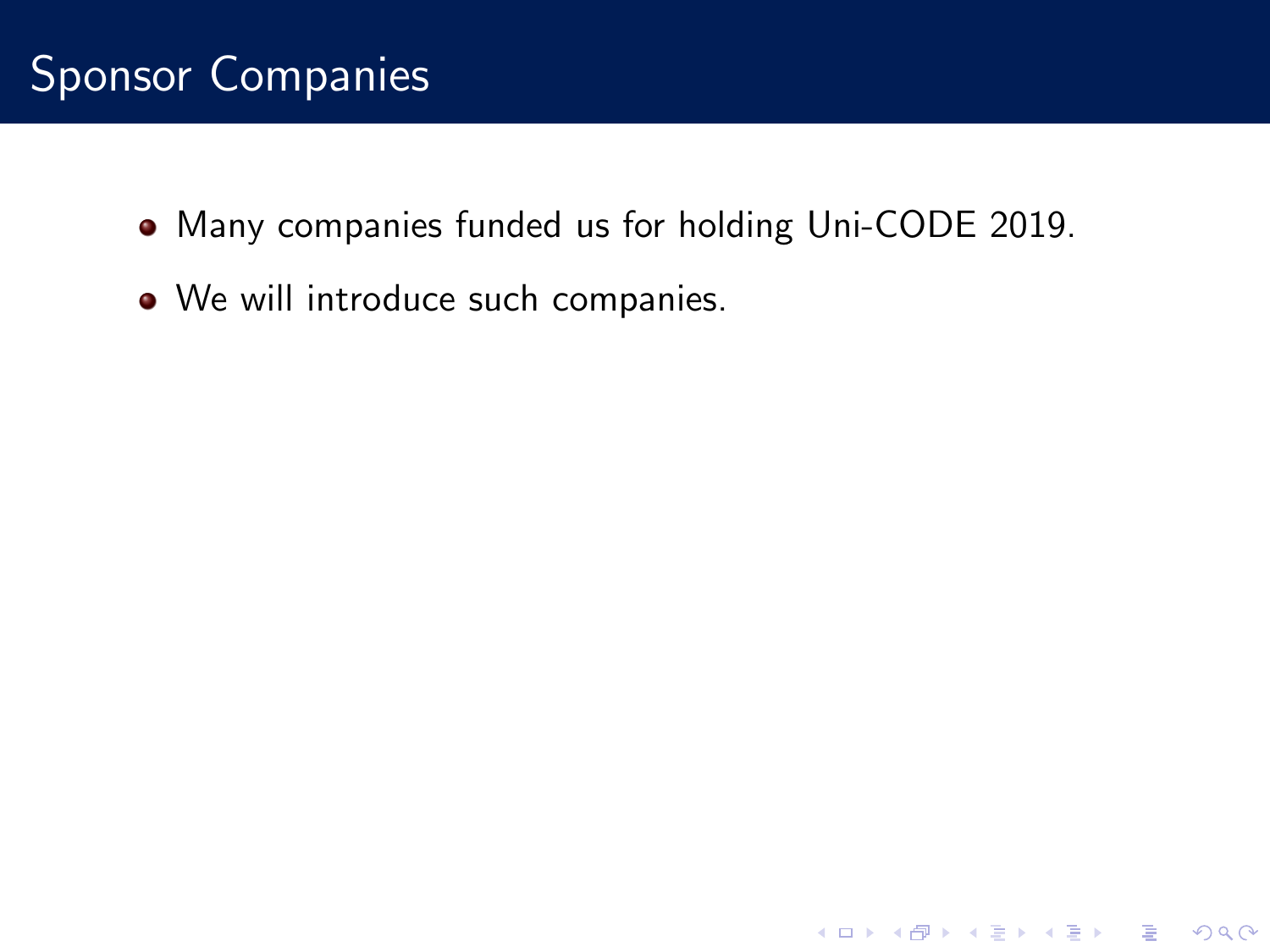#### Sponsor - Startlink

# **STARTLINK** BAEKJOON> ONIINE JUDGE

**KORK STRAIN A BAR SHOP**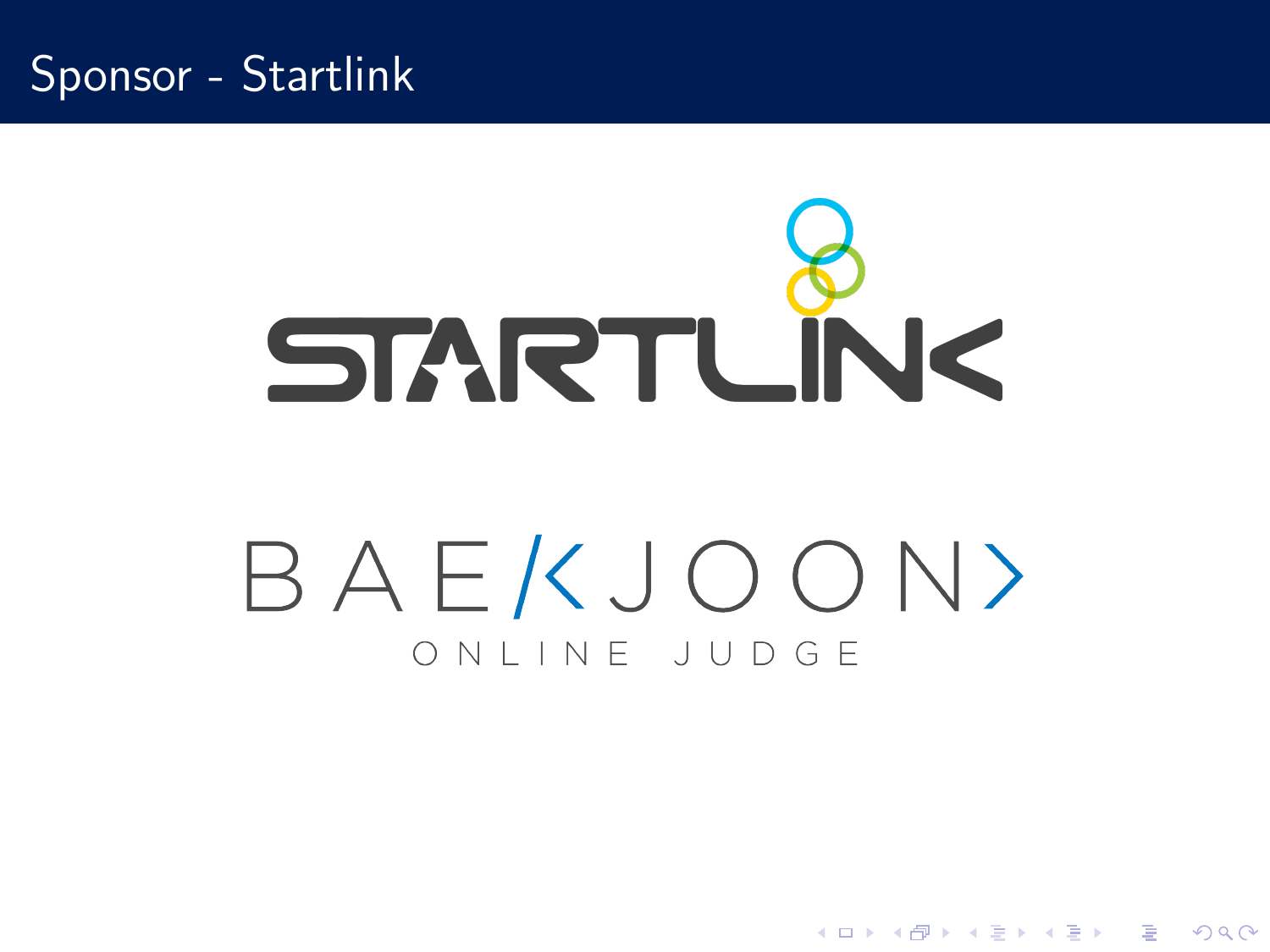## Sponsor - Samsung Software Membership



# **SAMSUNG SOFTWARE MEMBERSHIP**

K ロ ▶ K @ ▶ K 할 > K 할 > 1 할 > 1 이익어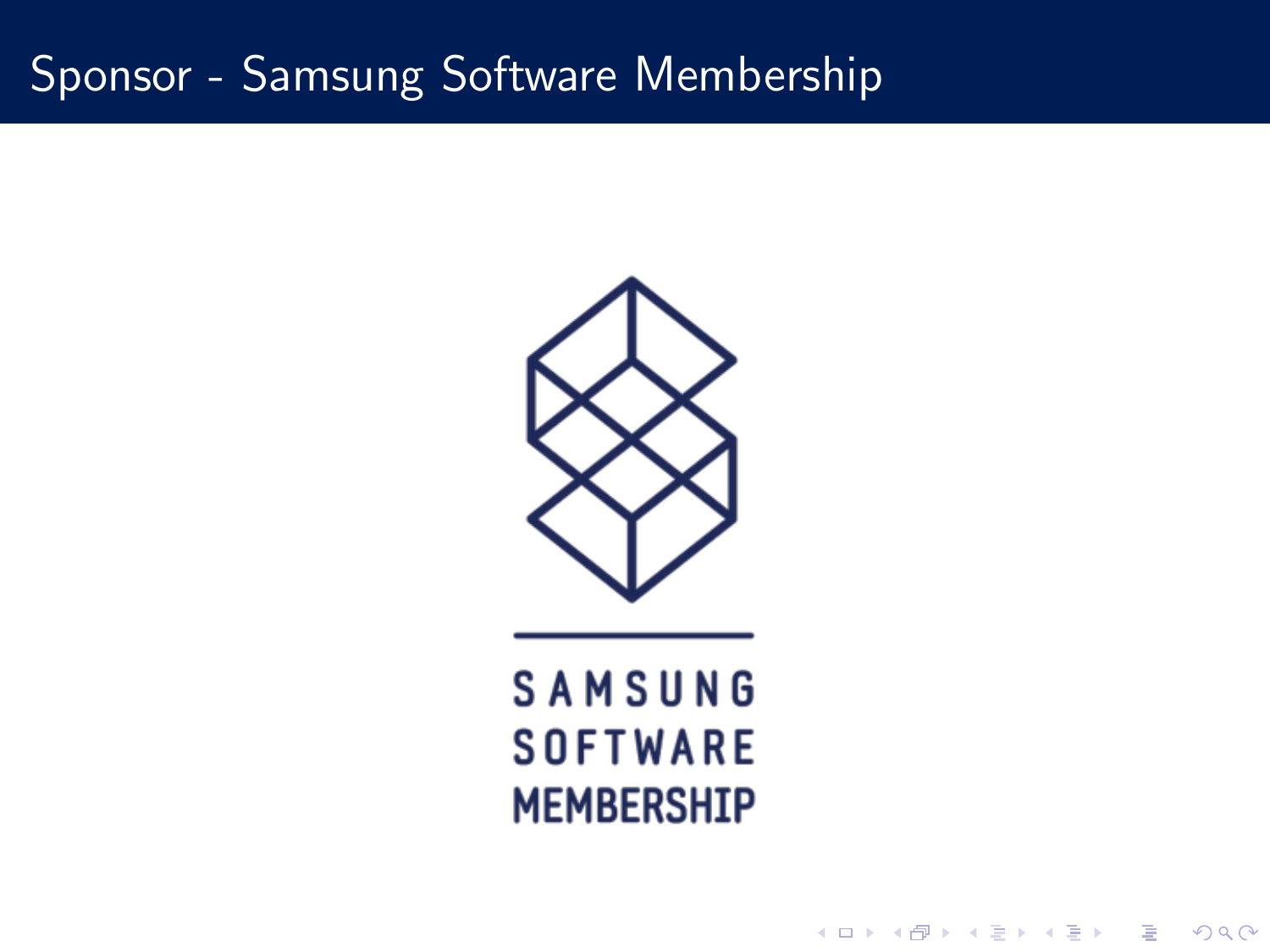### Sponsor - NAVER

# **NAVER**

K ロ ▶ K @ ▶ K 할 > K 할 > 1 할 > 1 이익어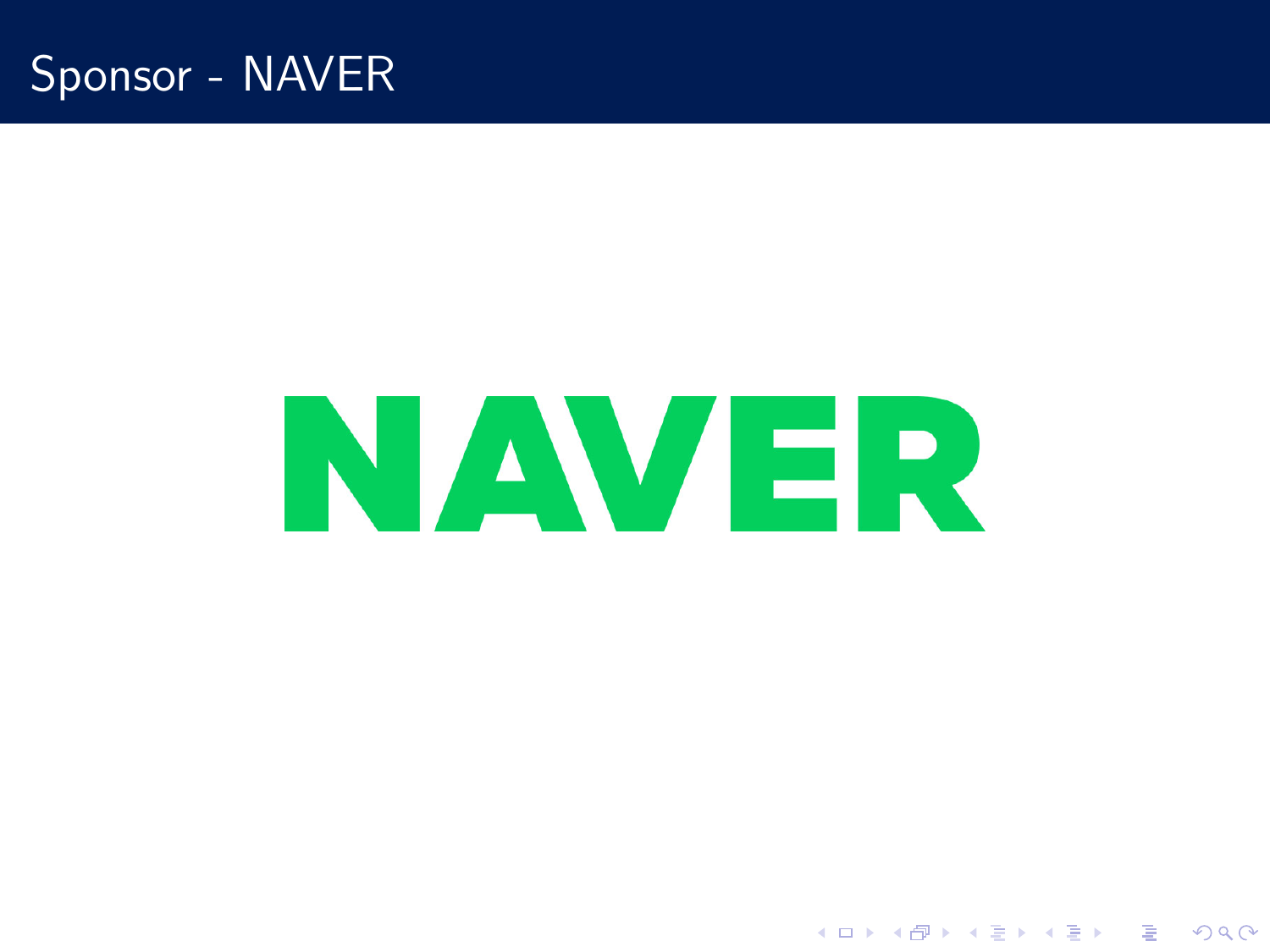## Problems

| $^{\#}$ | Problem                    | Time Limit         | Memory Limit |
|---------|----------------------------|--------------------|--------------|
| A       | Command                    | 500 <sub>ms</sub>  | 256MB        |
| B       | Baba is Rabbit             | 1000 <sub>ms</sub> | 512MB        |
| C       | Fibonacci song             | 1000 <sub>ms</sub> | 512MB        |
| D       | What does UNIST stand for? | 1000ms             | 512MB        |
| E       | <b>Bus Route</b>           | 1000ms             | 512MB        |
| F       | Clock                      | 1000 <sub>ms</sub> | 512MB        |
| G       | Ctrl_cv                    | 2000ms             | 512MB        |
| Н       | Course                     | 1000 <sub>ms</sub> | 512MB        |

K ロ K K (메 K K X B K X B H X B K O Q Q C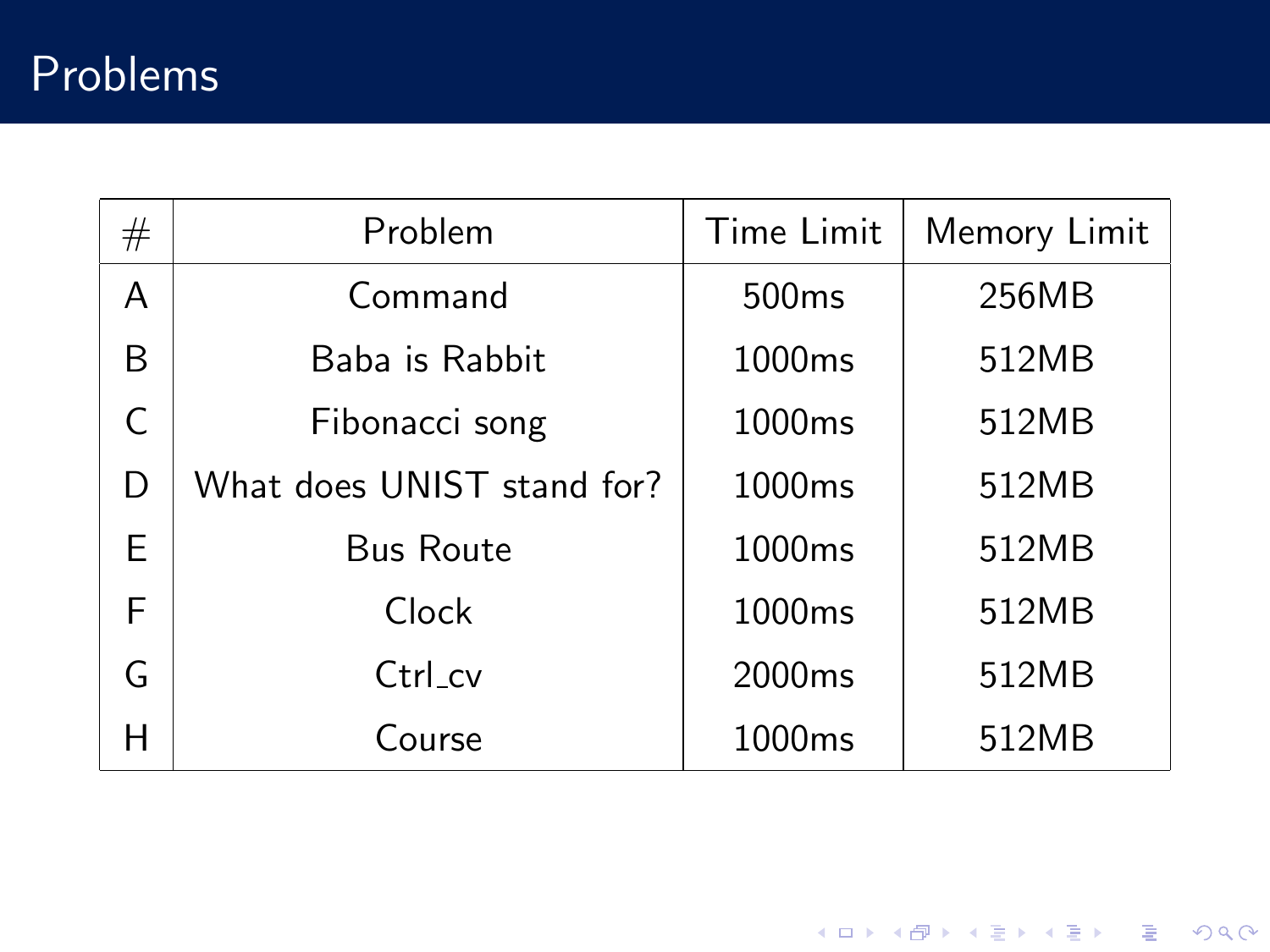- $\bullet$  # Submissions: 37(Onsite)
- $\bullet \#$  Accepted: 12(Onsite)
- First Solver: 한준구(Onsite), pichulia(Open)

K ロ ▶ K @ ▶ K 할 > K 할 > 1 할 > 1 이익어

• Proposed by: Won Park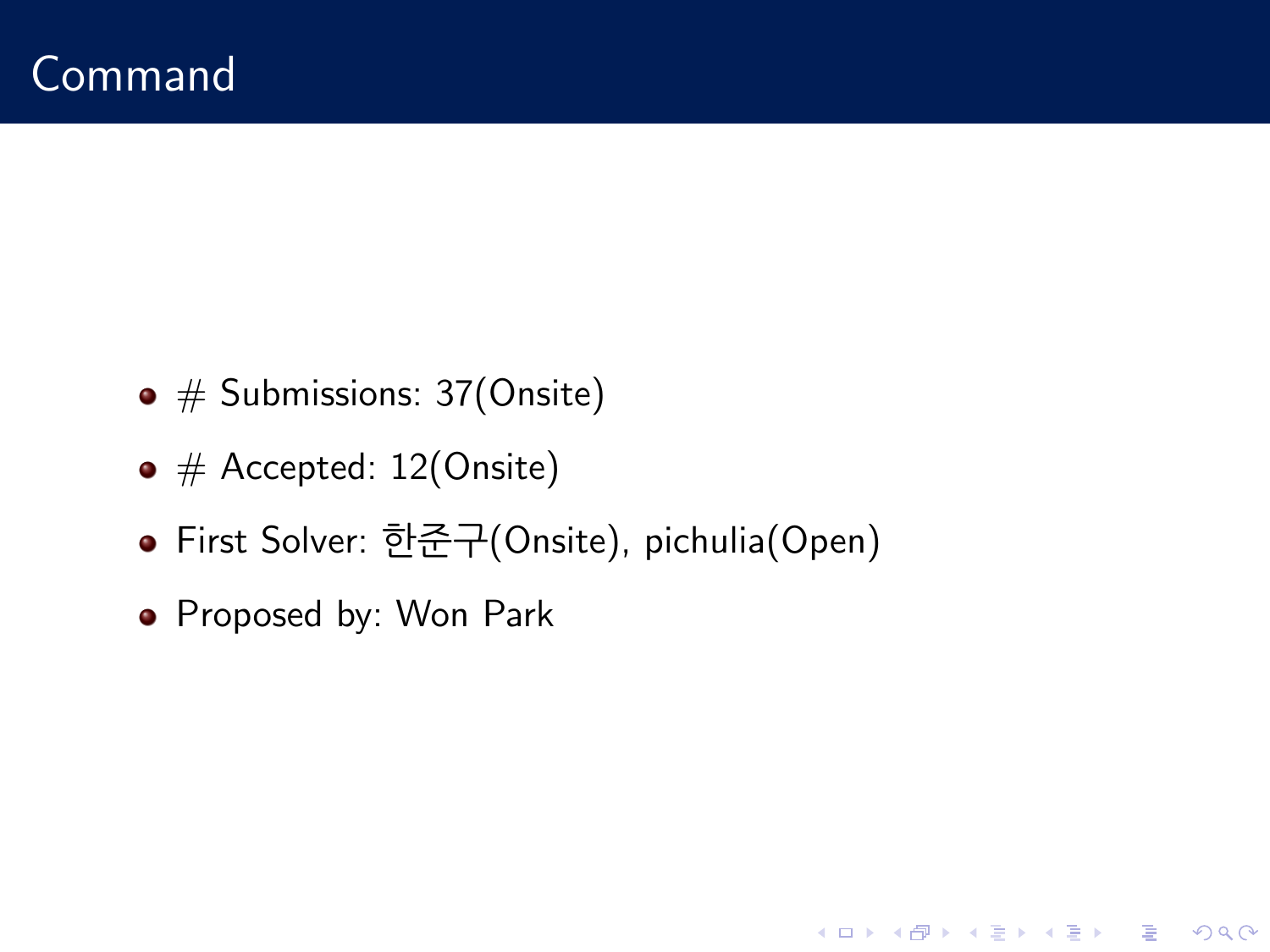Check whether the length of the given string is 7 or not.

K ロ X K 메 X K B X X B X X D X O Q Q O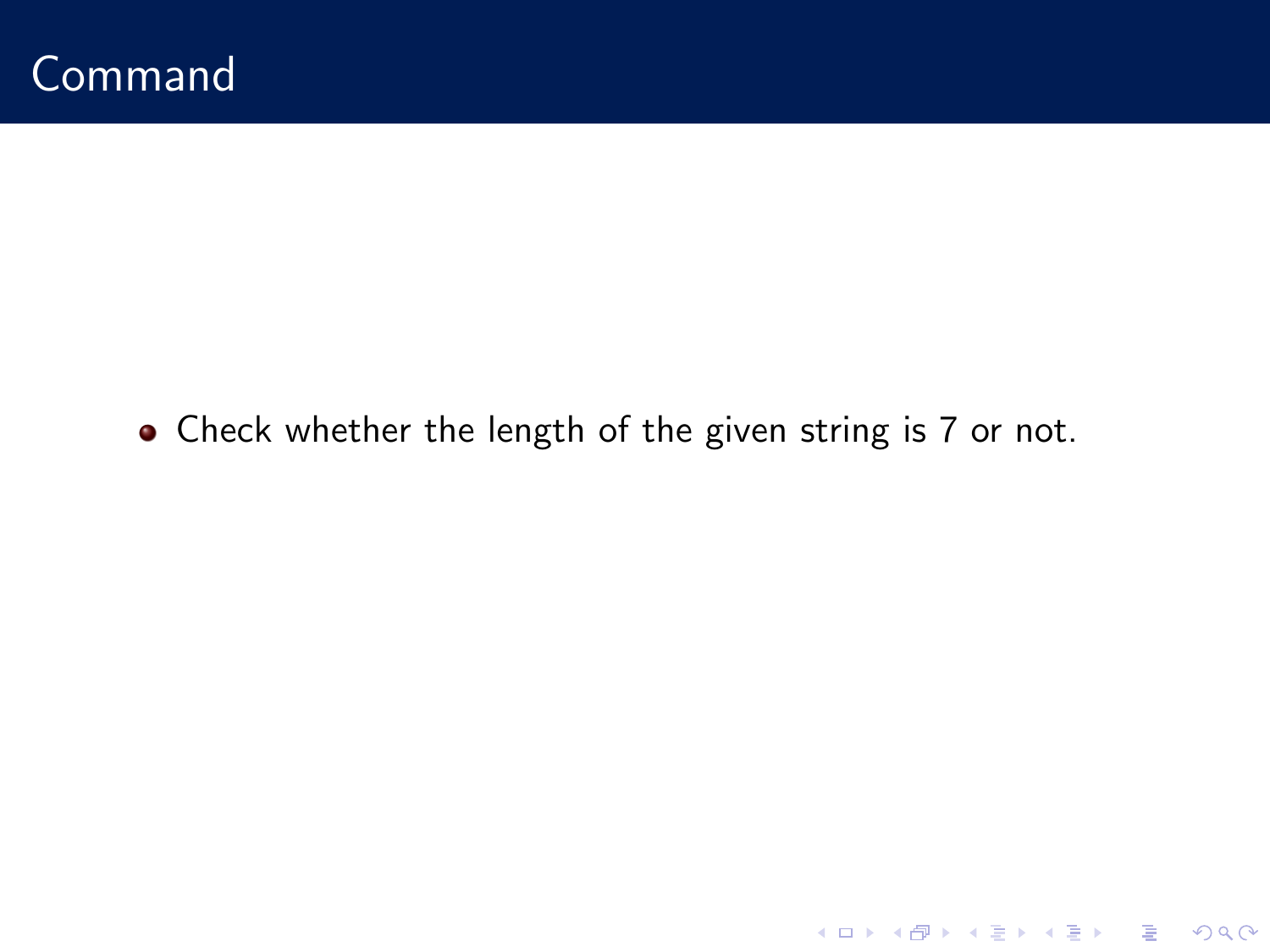- Check whether the length of the given string is 7 or not.
- Check whether the given string is in the form of "AABAABB" or not.

K ロ K K (P) K (E) K (E) X (E) X (P) K (P)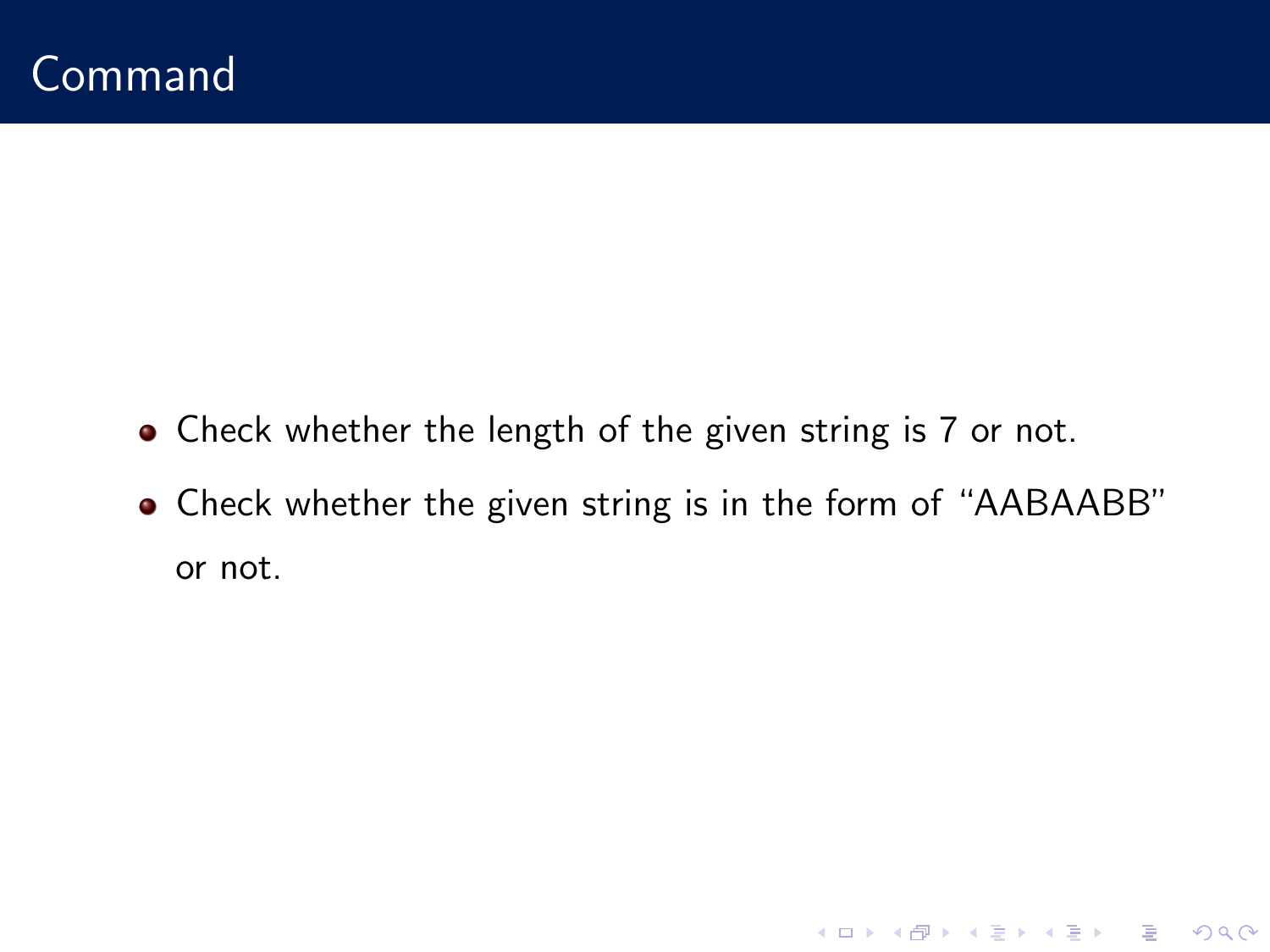• Implementation in  $C/C++$ 

p r i n t f ( "%d\n" , s t r l e n ( a ) == 7 && a [ 0 ] == a [ 1 ] && a [ 0 ] == a [ 4 ] && a [ 2 ] == a [ 3 ] && a [ 2 ] == a [ 5 ] && a [ 2 ] == a [ 6 ] && a [ 0 ] != a [ 2 ] ) ;

K ロ X K 메 X K B X X B X X D X O Q Q O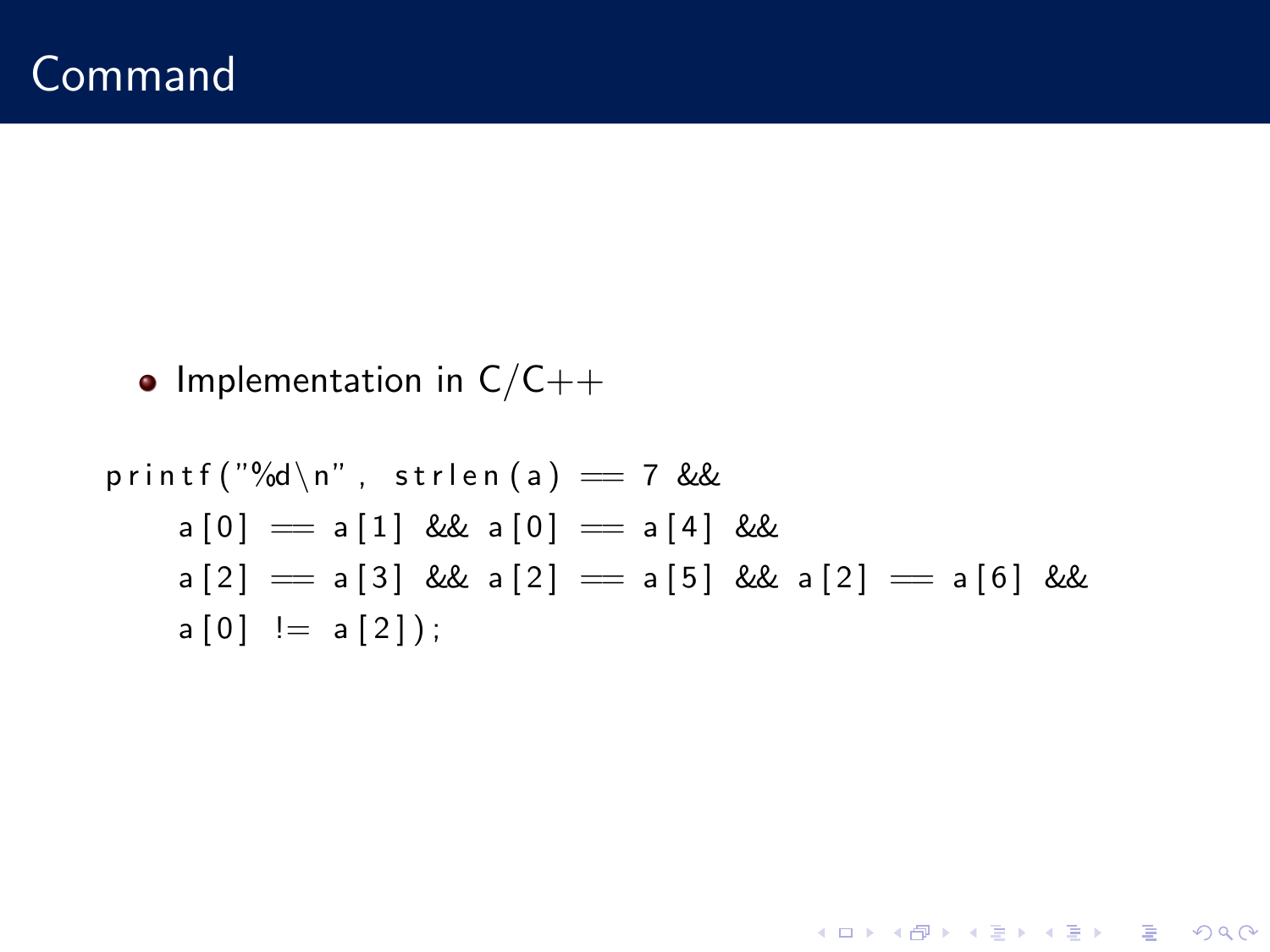- $\bullet$  # Submissions: 18(Onsite)
- $\bullet \#$  Accepted: 3(Onsite)
- First Solver: 한동규(Onsite), pichulia(Open)

**KORK ERKER ADE YOUR** 

• Proposed by: Jongseo Lee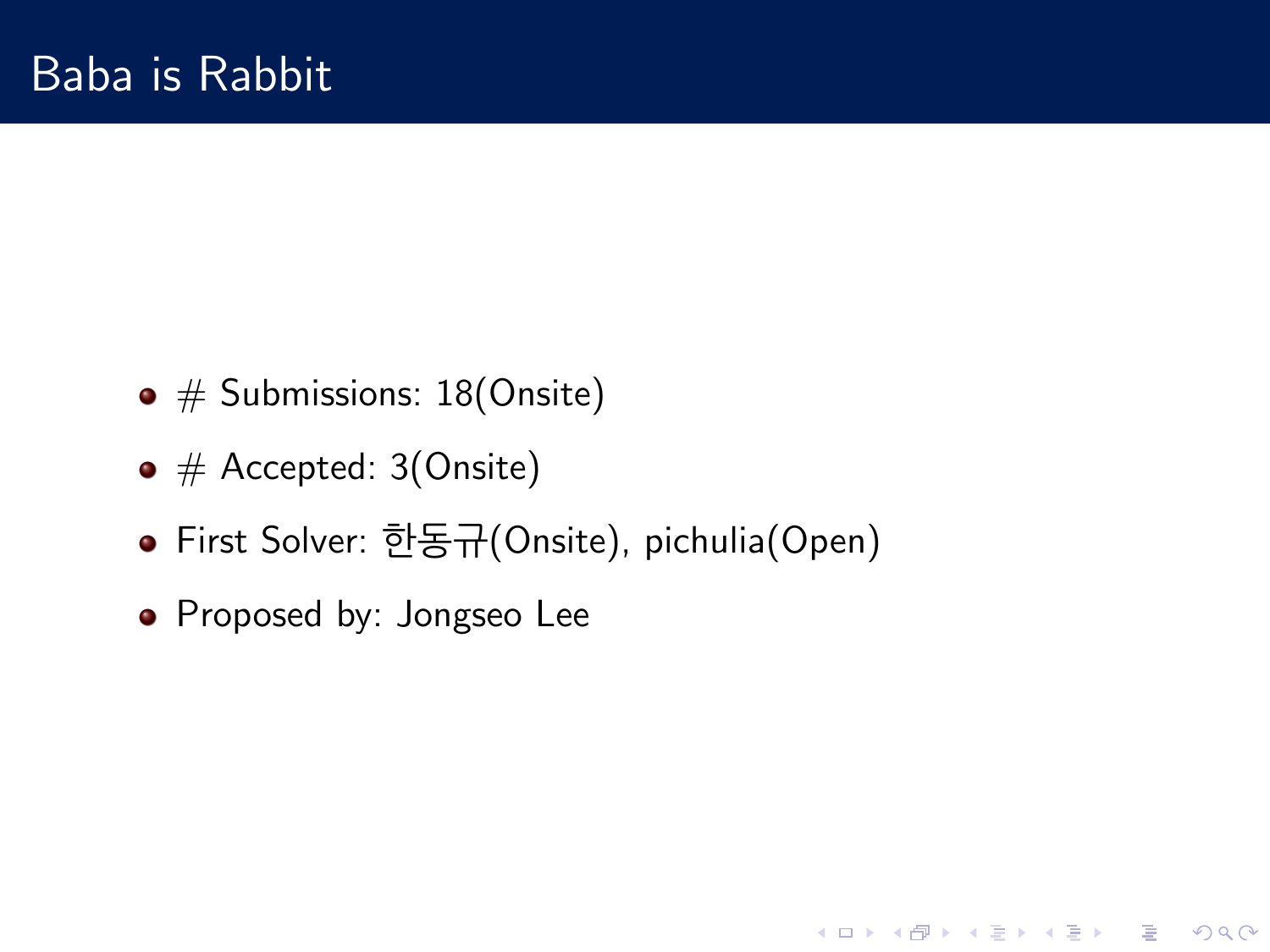• Use std:: $map(C++)$  or dict(Python) to assign an integer to each object and construct a graph.

K □ ▶ K @ ▶ K 할 X K 할 X T 할 X 1 9 Q Q \*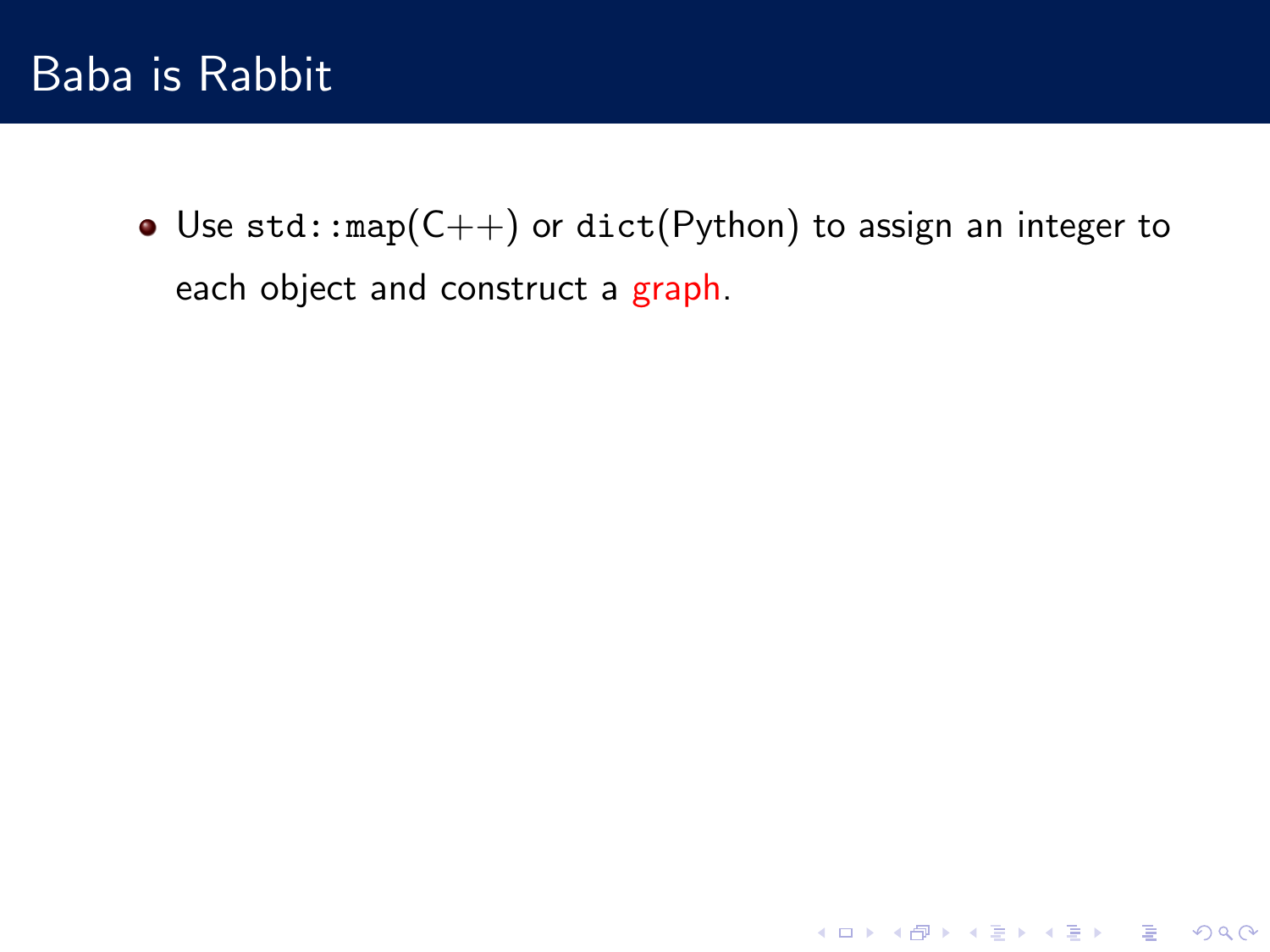#### Baba is Rabbit

• Use std:: $map(C++)$  or dict(Python) to assign an integer to each object and construct a graph.

K ロ ▶ K @ ▶ K 할 > K 할 > 1 할 > 1 이익어

• Then, the graph is acyclic.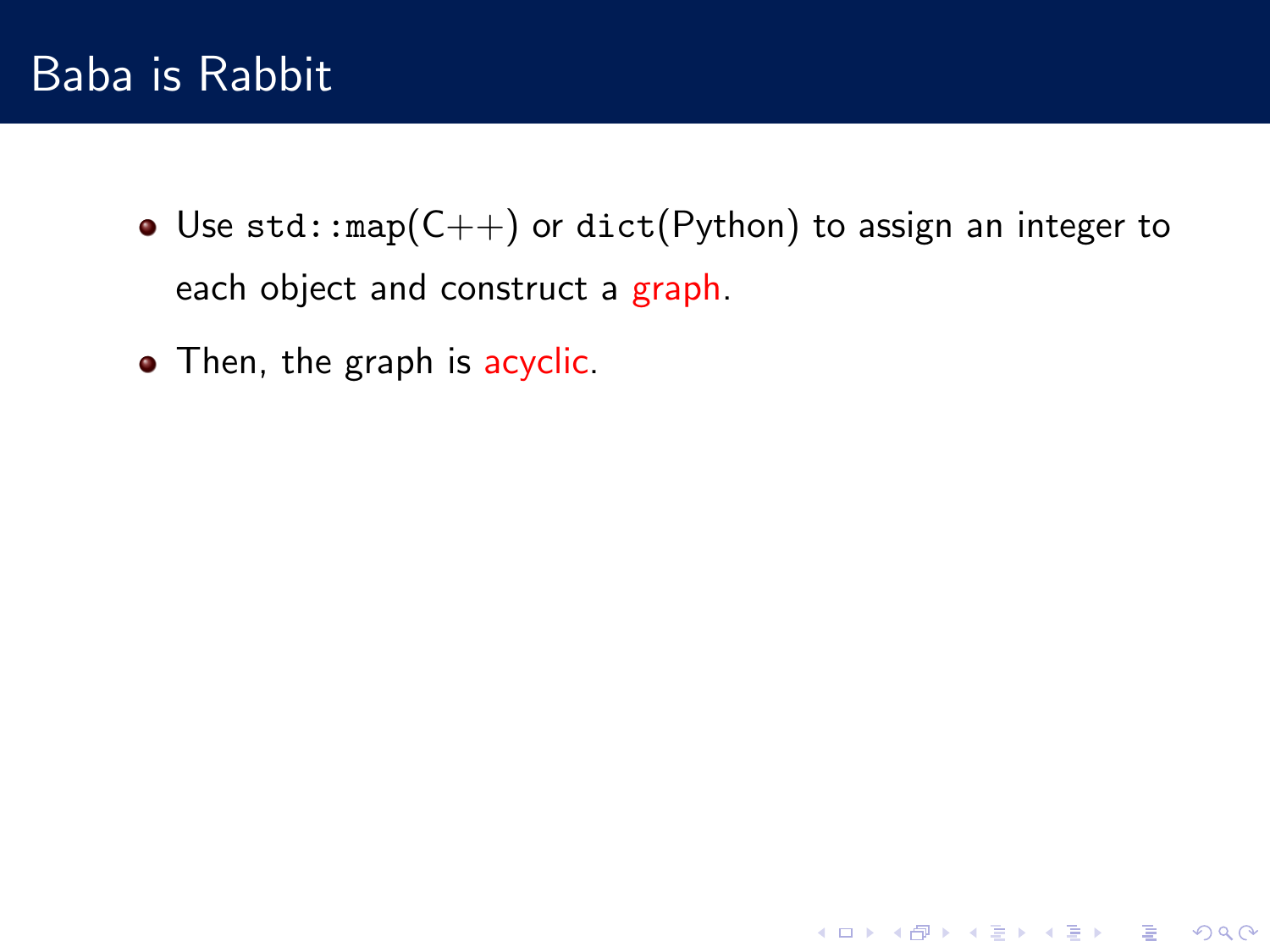### Baba is Rabbit

• Use std:: $map(C++)$  or dict(Python) to assign an integer to each object and construct a graph.

**K ロ ▶ K @ ▶ K 할 X X 할 X → 할 X → 9 Q Q ^** 

- Then, the graph is acyclic.
- Use DFS/BFS to find objects that can be obtained from Baba's transformation. And sort such objects.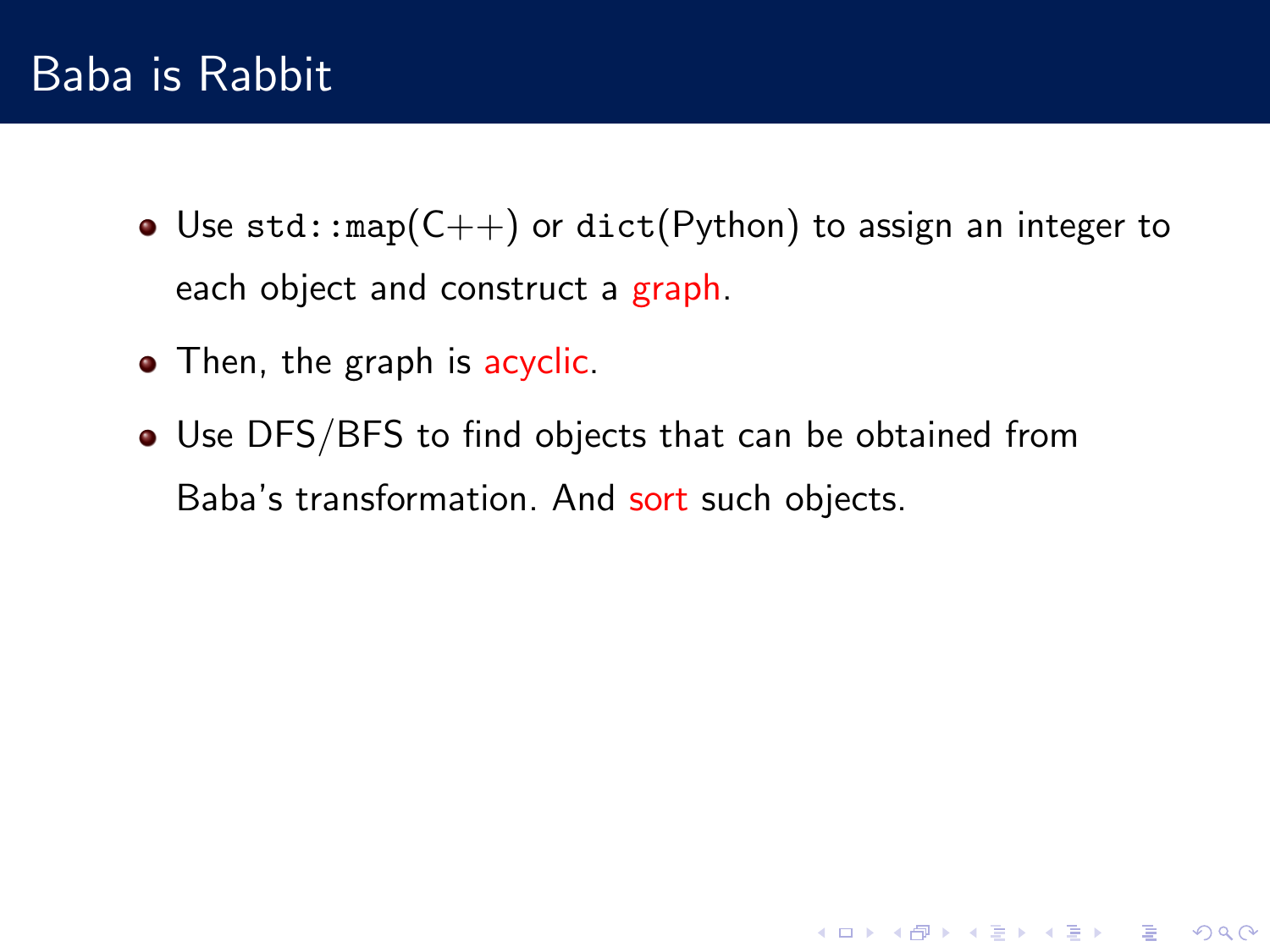### Baba is Rabbit

• Use std:: $map(C++)$  or dict(Python) to assign an integer to each object and construct a graph.

**K ロ ▶ K @ ▶ K 할 X X 할 X → 할 X → 9 Q Q ^** 

- Then, the graph is acyclic.
- Use DFS/BFS to find objects that can be obtained from Baba's transformation. And sort such objects.
- Time complexity is  $O(N \log N)$ .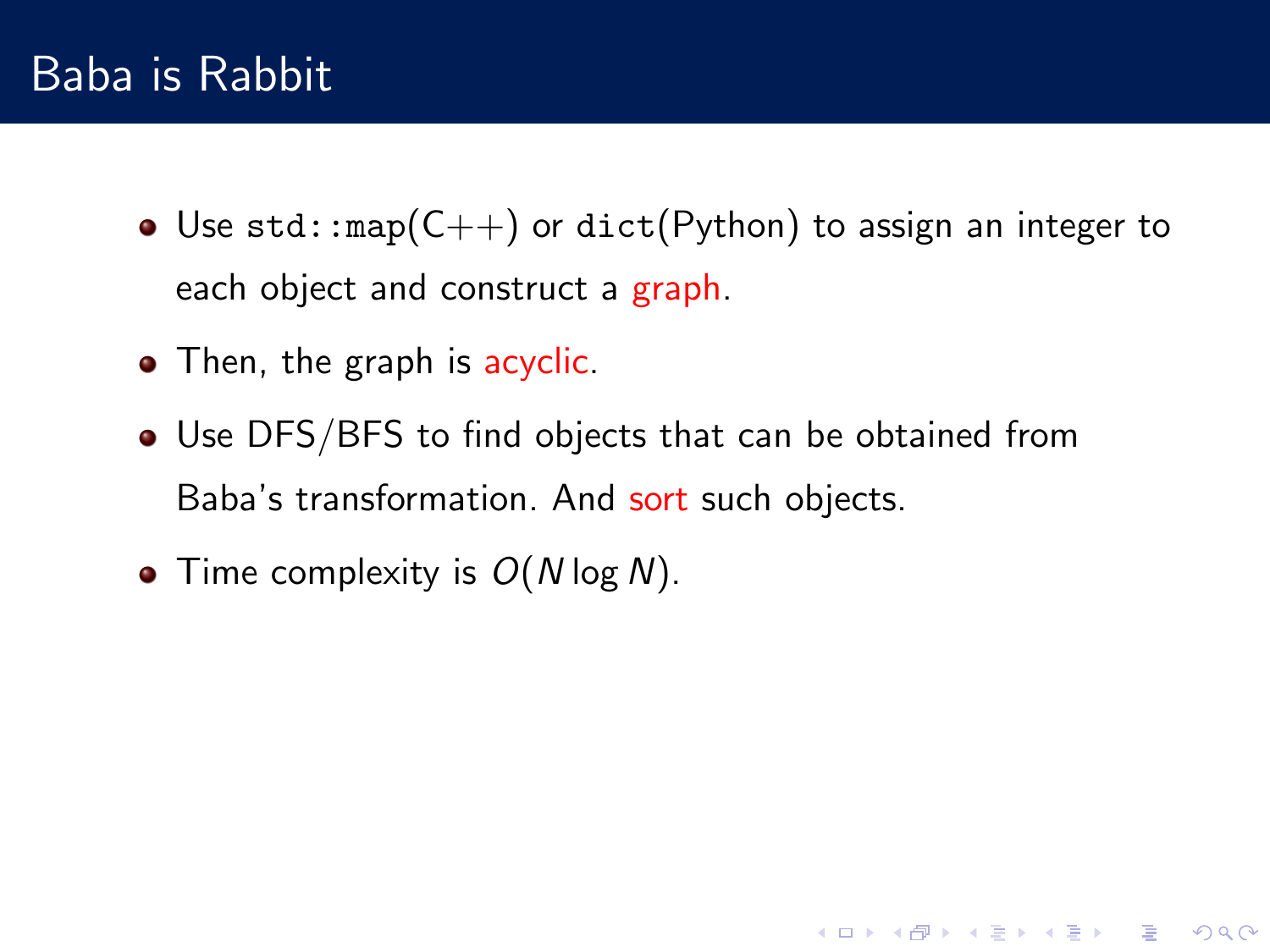- $\bullet$  # Submissions: 32(Onsite)
- $\bullet \#$  Accepted: 0(Onsite)
- First Solver: -(Onsite), pichulia(Open)
- Proposed by: Jongseo Lee and Won Park

**KORK ERKER ADE YOUR**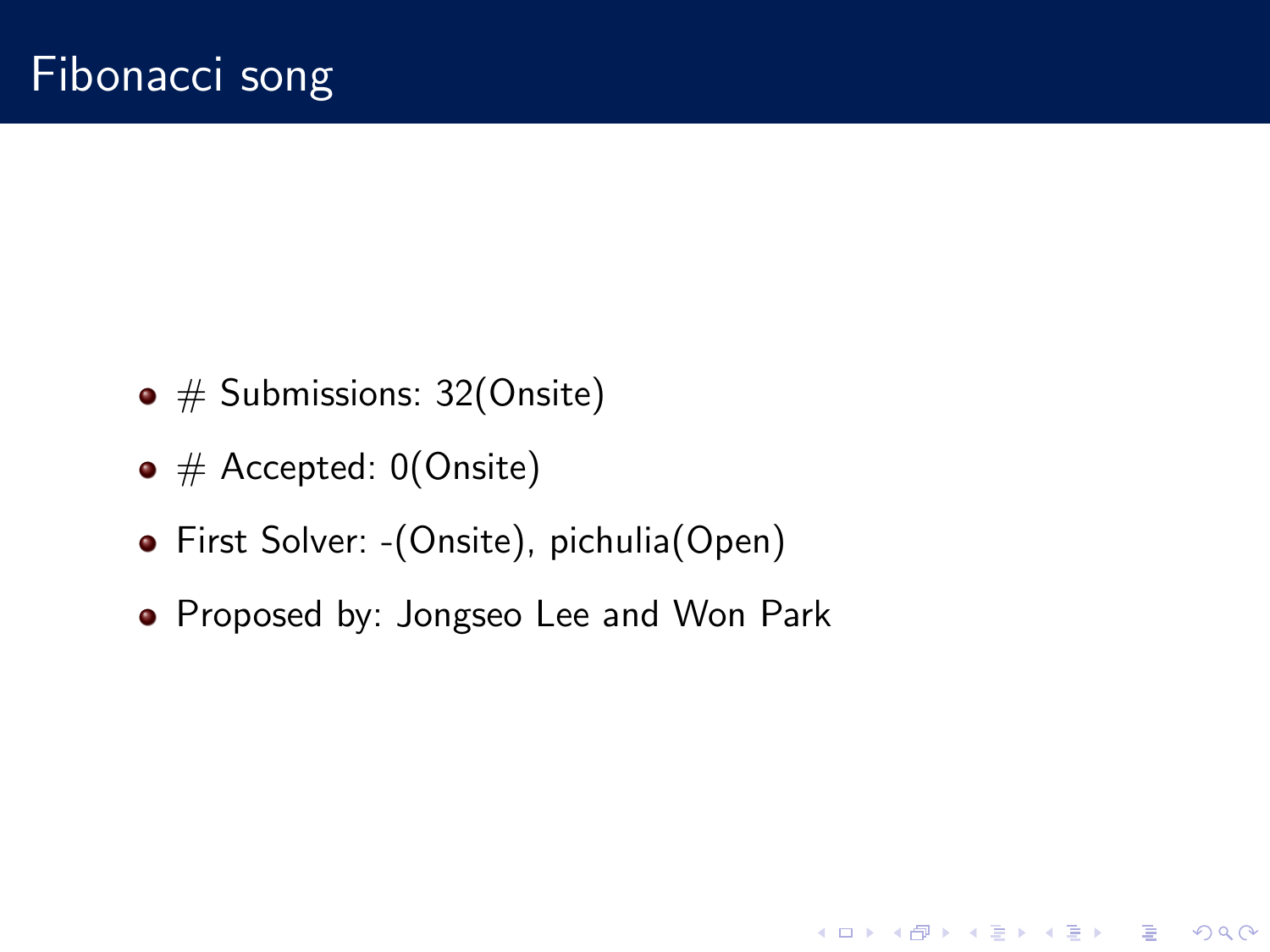

• First, we consider  $\{f_n \mod M\}$ .

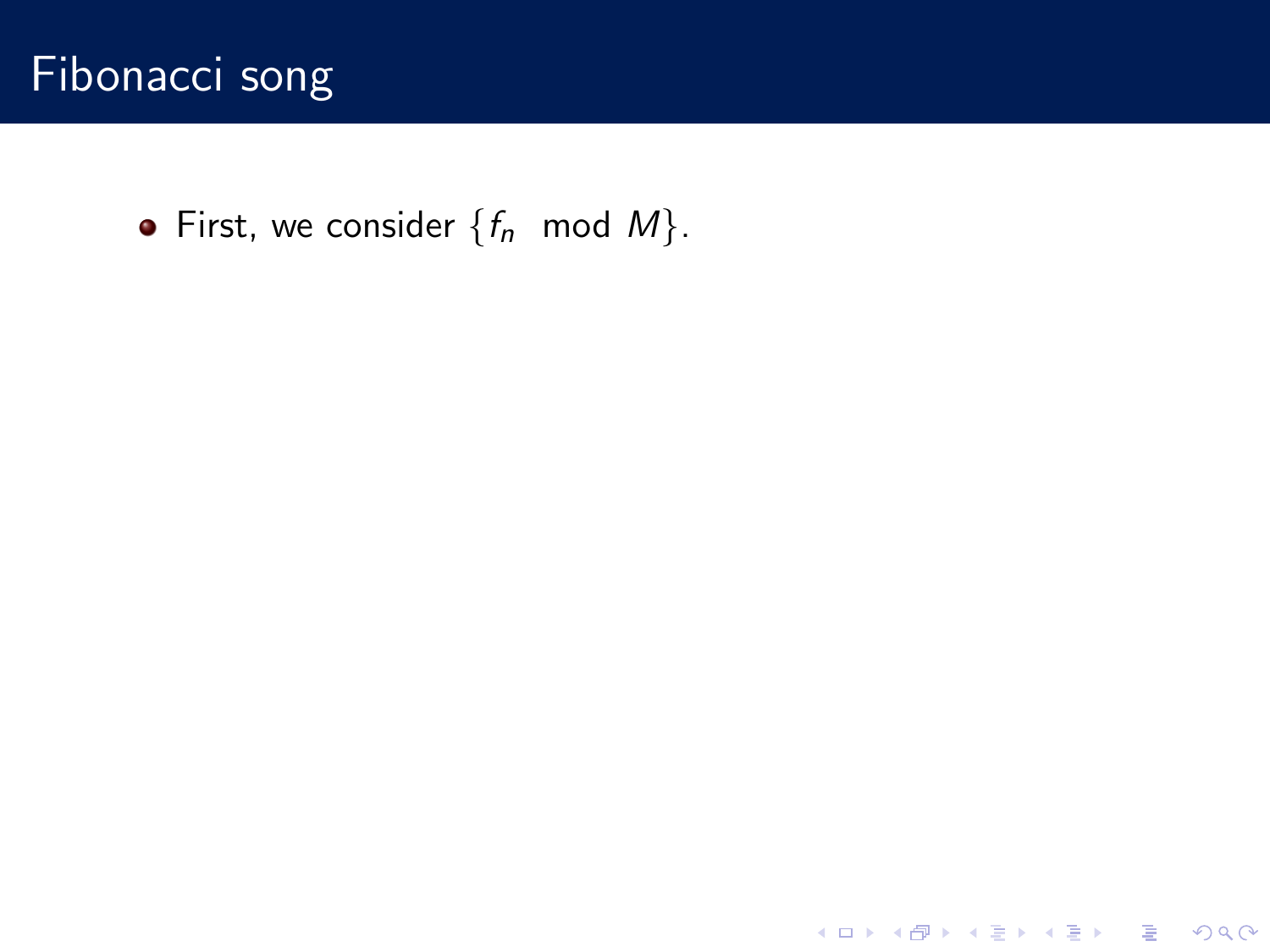- First, we consider  $\{f_n \text{ mod } M\}$ .
- One can easily observe that  $\{f_n \text{ mod } M\}$  is periodic.

K ロ K K (P) K (E) K (E) X (E) X (P) K (P)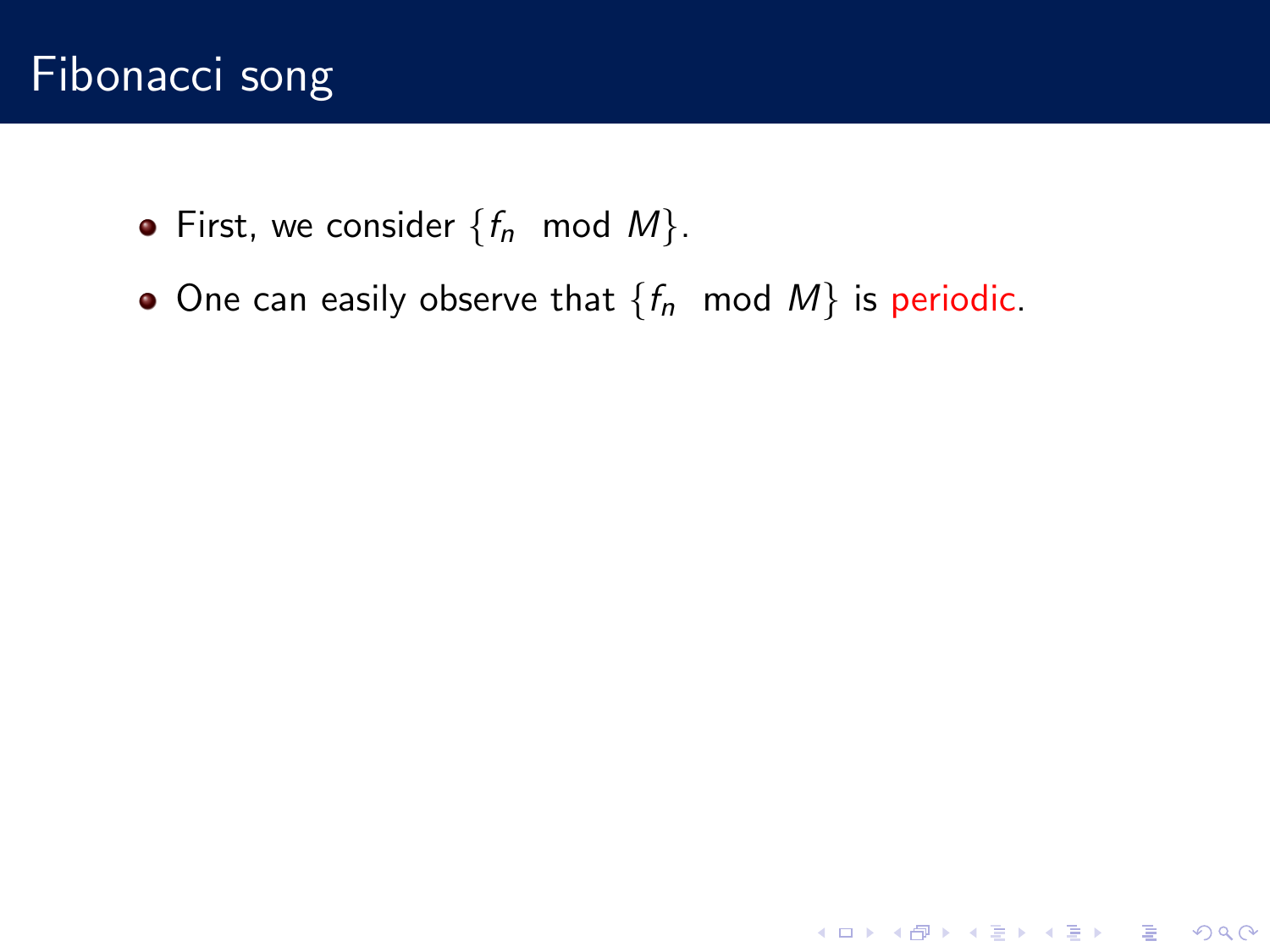- First, we consider  $\{f_n \mod M\}$ .
- One can easily observe that  $\{f_n \text{ mod } M\}$  is periodic.

K ロ ▶ K @ ▶ K 할 > K 할 > 1 할 > 1 이익어

#### Theorem

 $\{f_n \mod M\}$  has period at most  $M^2$ .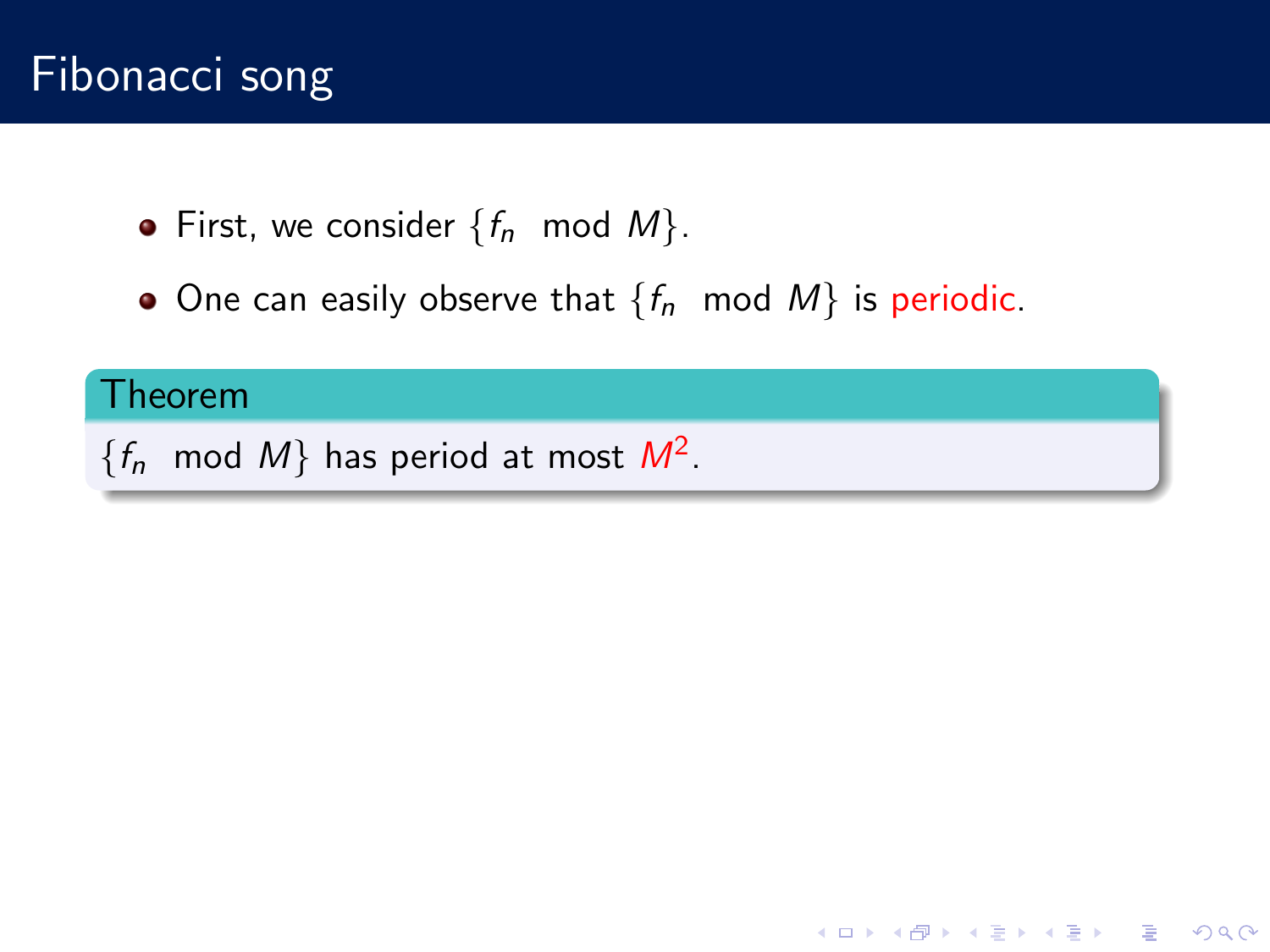- First, we consider  $\{f_n \text{ mod } M\}$ .
- One can easily observe that  $\{f_n \mod M\}$  is periodic.

K ロ ▶ K @ ▶ K 할 > K 할 > 1 할 > 1 이익어

#### Theorem

 $\{f_n \mod M\}$  has period at most  $M^2$ .

• Proof: Trivial from pigeon-hole principle.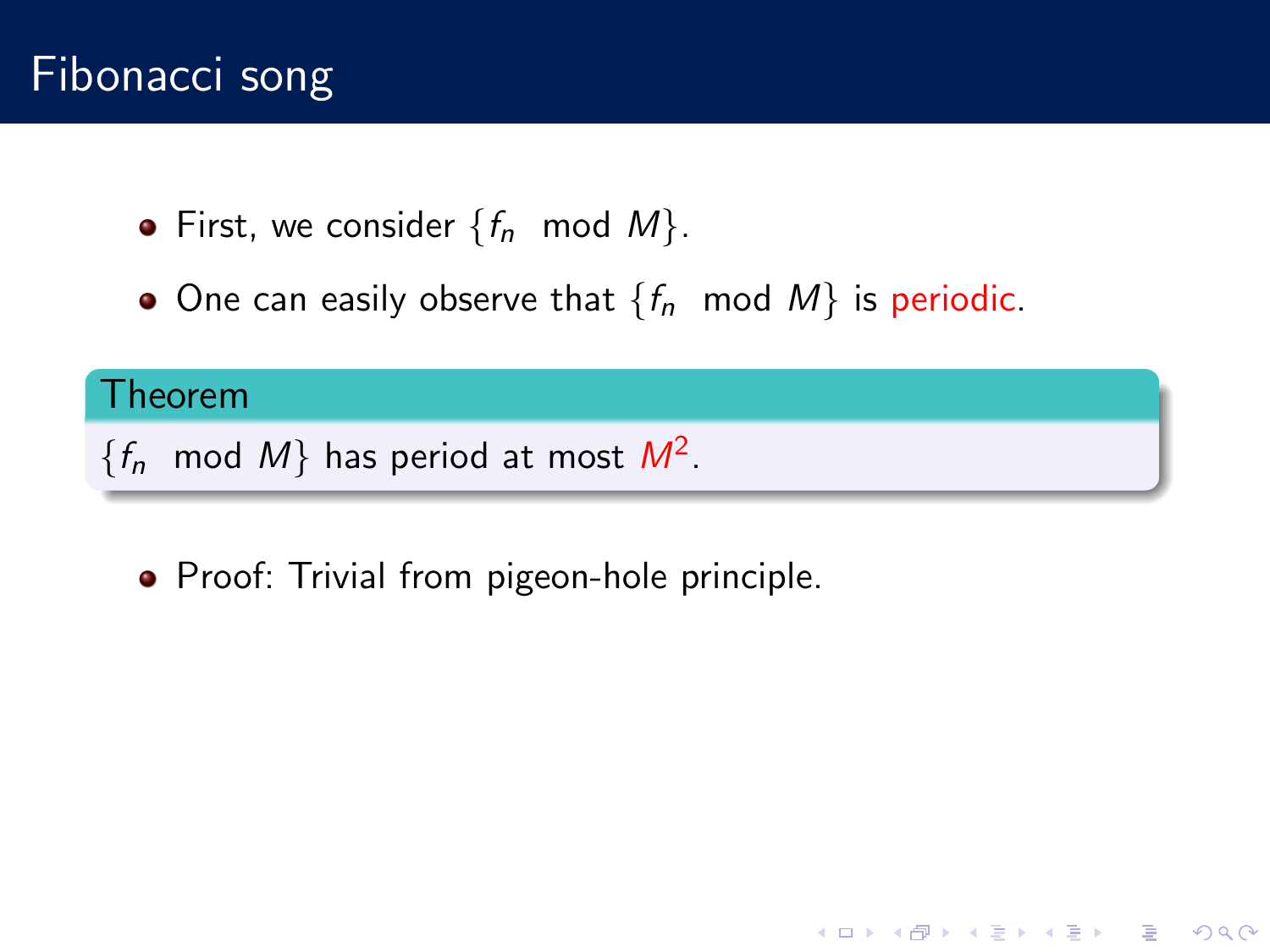Therefore, the new sequence has period at most  $4M^2$ .

K ロ ▶ K @ ▶ K 할 ▶ K 할 ▶ | 할 | ⊙Q @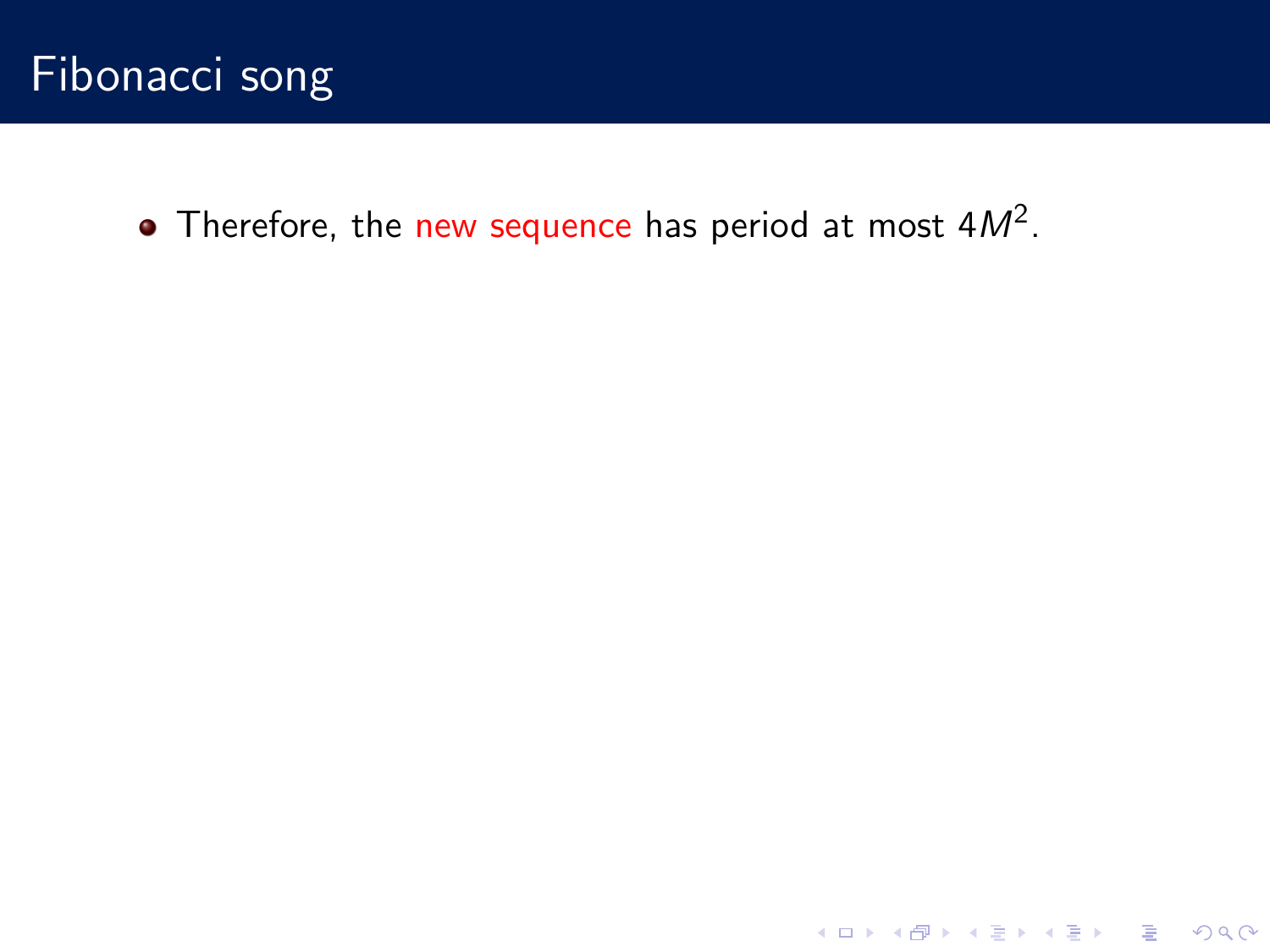- Therefore, the new sequence has period at most  $4M^2$ .
- So we can pre-compute the one period of the new sequence in  $O(M^2)$ .

**K ロ ▶ K @ ▶ K 할 X X 할 X 및 할 X X Q Q O \***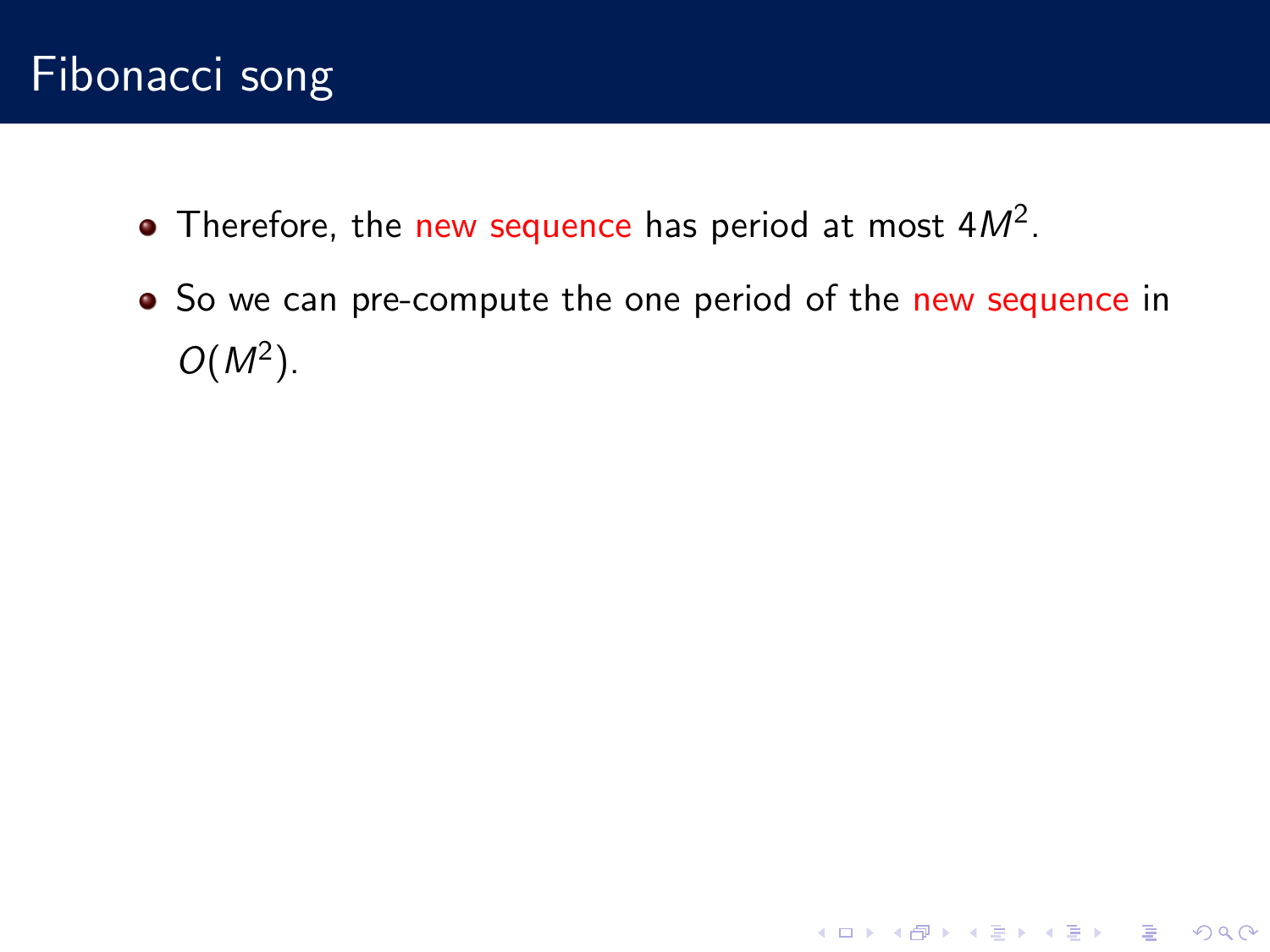- Therefore, the new sequence has period at most  $4M^2$ .
- So we can pre-compute the one period of the new sequence in  $O(M^2)$ .
- Then, in  $O(1)$  time, we can answer each query. Whole time complexity is  $O(M^2 + Q)$ .

**K ロ ▶ K @ ▶ K 할 X X 할 X → 할 X → 9 Q Q ^**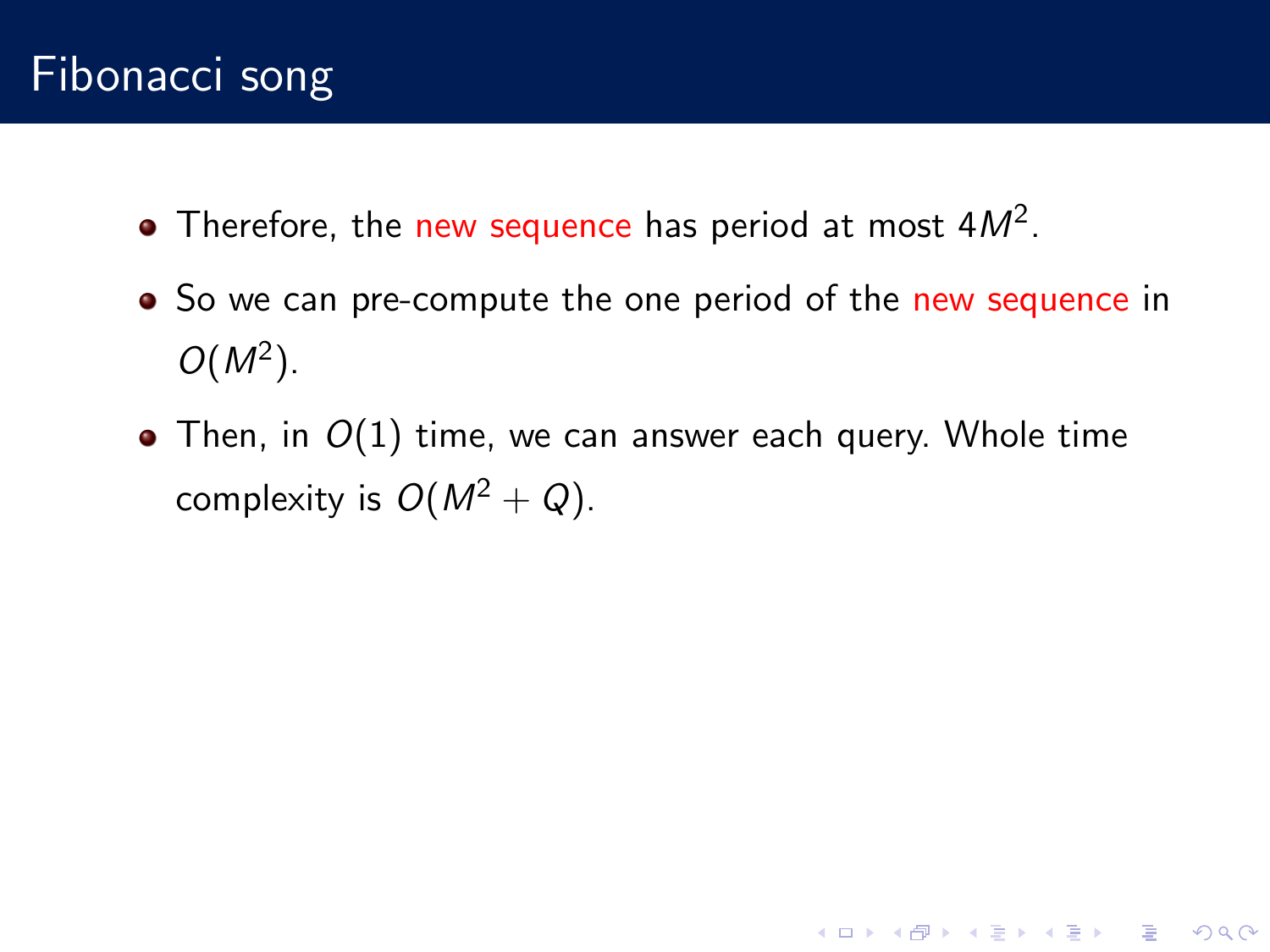- Therefore, the new sequence has period at most  $4M^2$ .
- So we can pre-compute the one period of the new sequence in  $O(M^2)$ .
- Then, in  $O(1)$  time, we can answer each query. Whole time complexity is  $O(M^2 + Q)$ .
- Warning: Since input value is very large, one should use 64-bit integer type, such as  $int64_t$  or long long.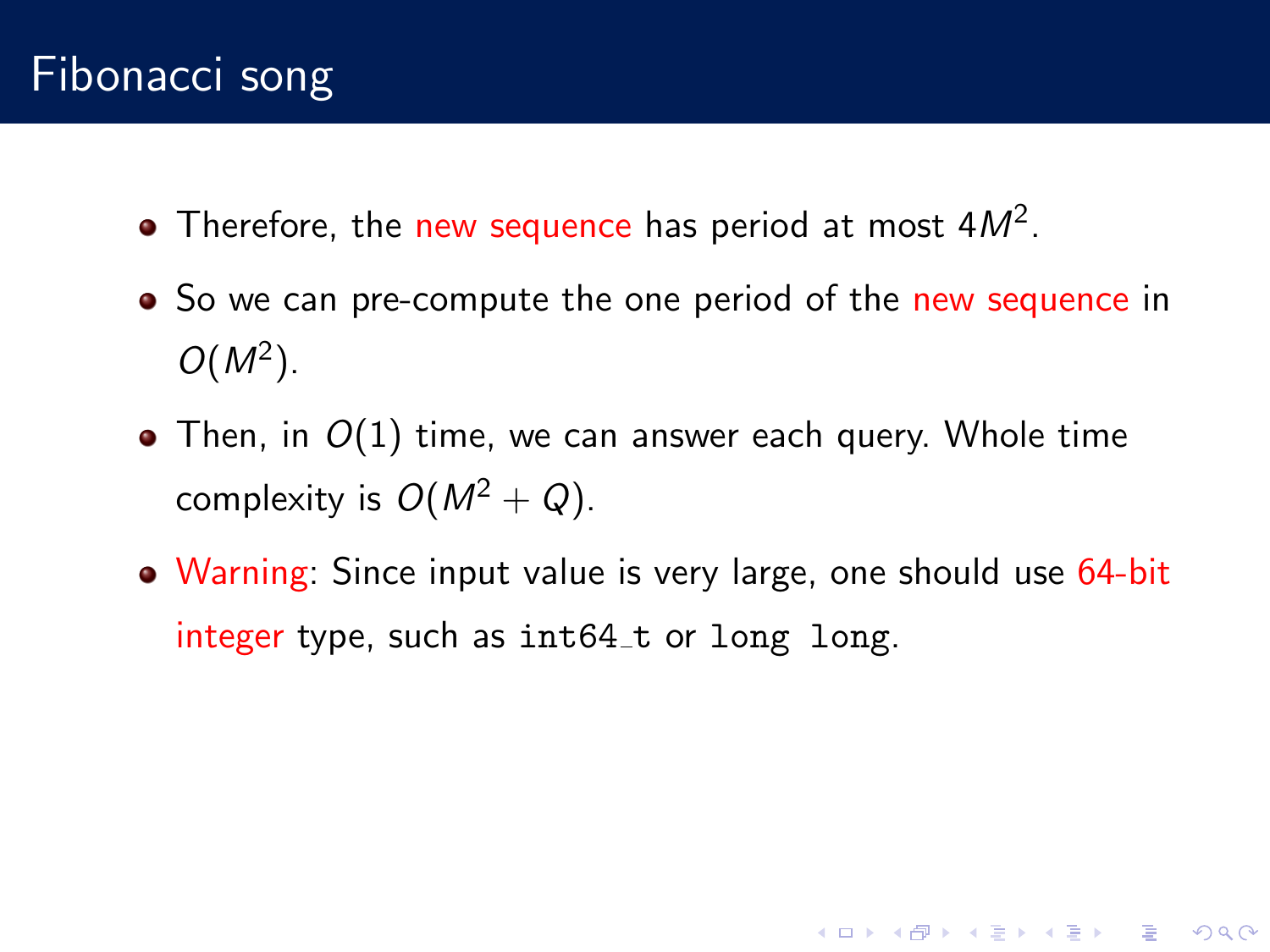- $\bullet \#$  Submissions: 0(Onsite)
- $\bullet \#$  Accepted: 0(Onsite)
- First Solver: -(Onsite), pichulia(Open)

**KORKA SERKER ORA** 

• Proposed by: Jongseo Lee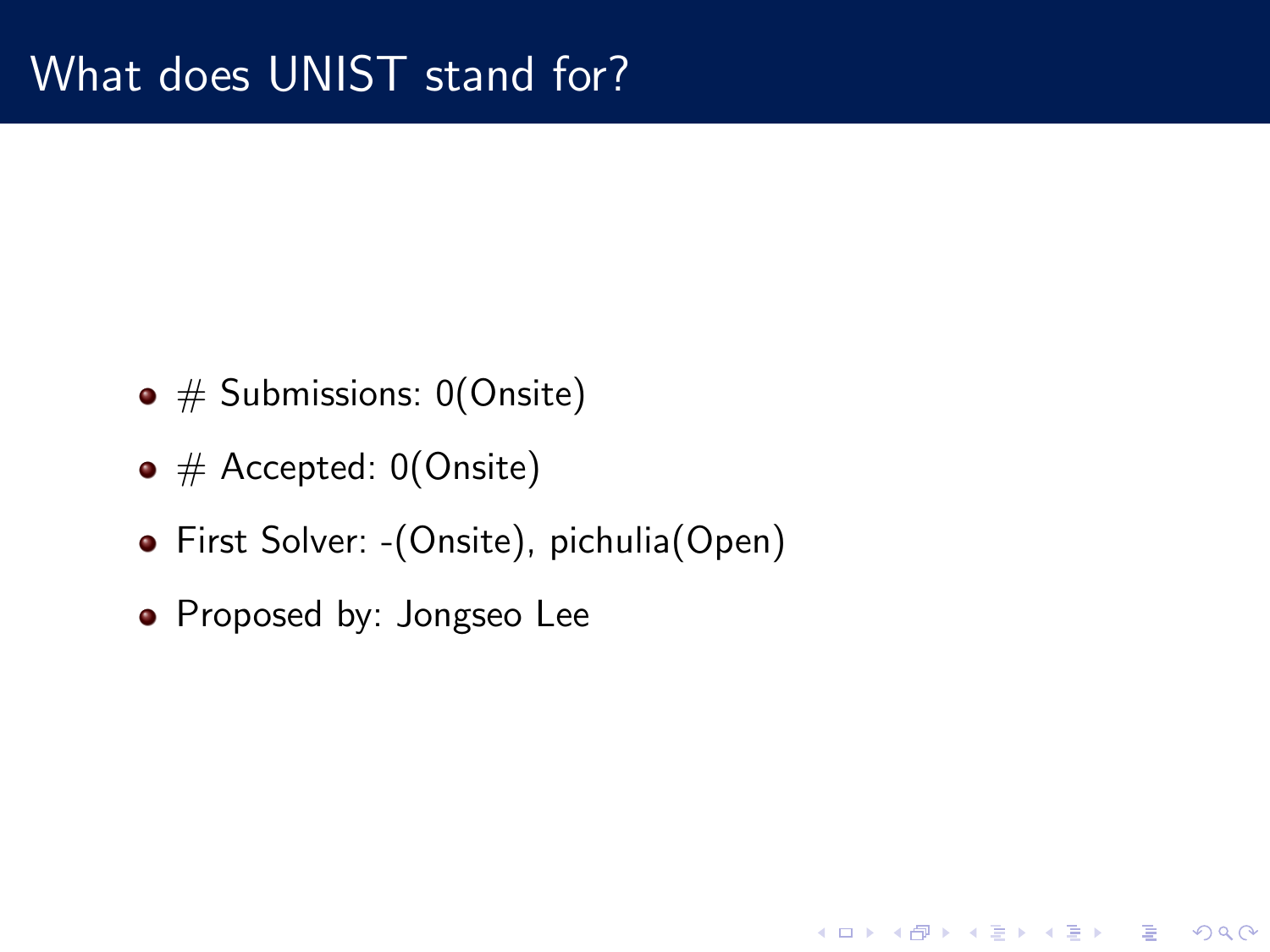• How can we solve the problem if

$$
len(W_1) = len(W_2) = \cdots = len(W_N) = 1?
$$

イロト イ御 トイミト イミト ニミー りんぴ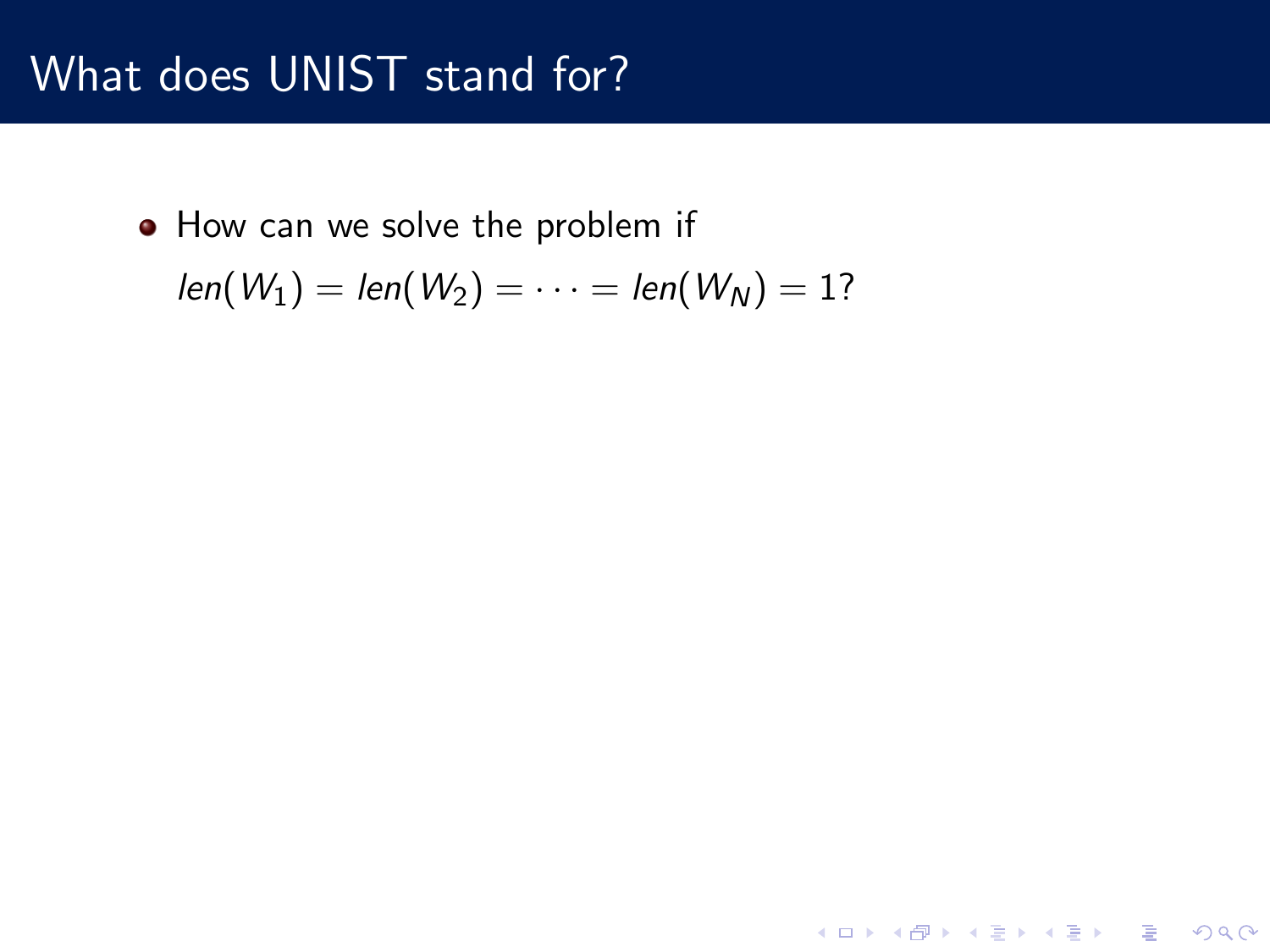• How can we solve the problem if

 $len(W_1) = len(W_2) = \cdots = len(W_N) = 1?$ 

• We can approach using dynamic programming, by defining  $D[i][j]$  as the number of way  $P_1 + P_2 + \cdots + P_i$  being prefix of "UNIST" of length *i*, where  $i < N$ ,  $i < 5$ .

**KORK ERKER ADE YOUR**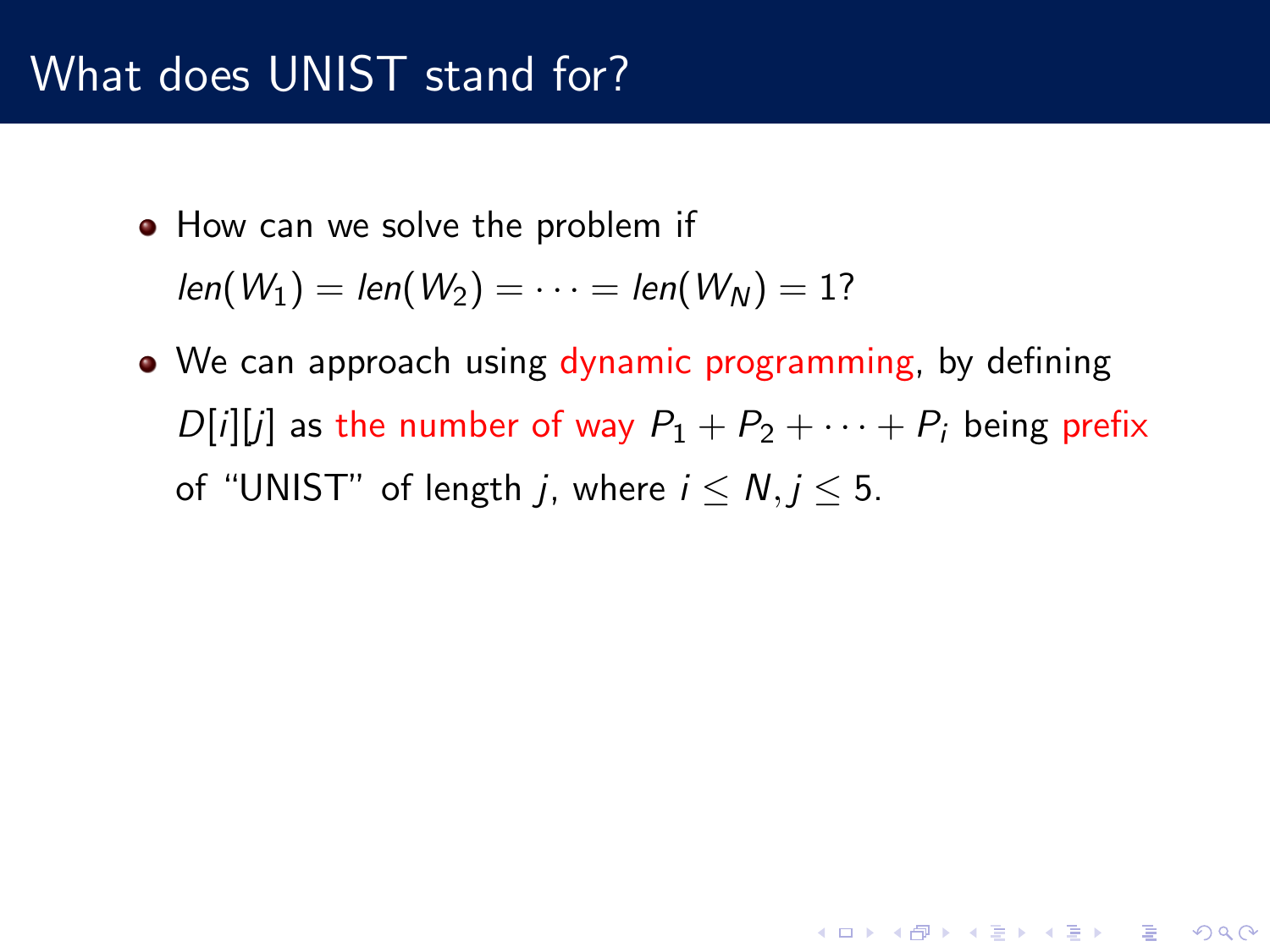• How can we solve the problem if

 $len(W_1) = len(W_2) = \cdots = len(W_N) = 1?$ 

• We can approach using dynamic programming, by defining  $D[i][j]$  as the number of way  $P_1 + P_2 + \cdots + P_i$  being prefix of "UNIST" of length *i*, where  $i \le N, j \le 5$ .

**KORKAR KERKER EL VOLO** 

• Then, we have following recurrence relation.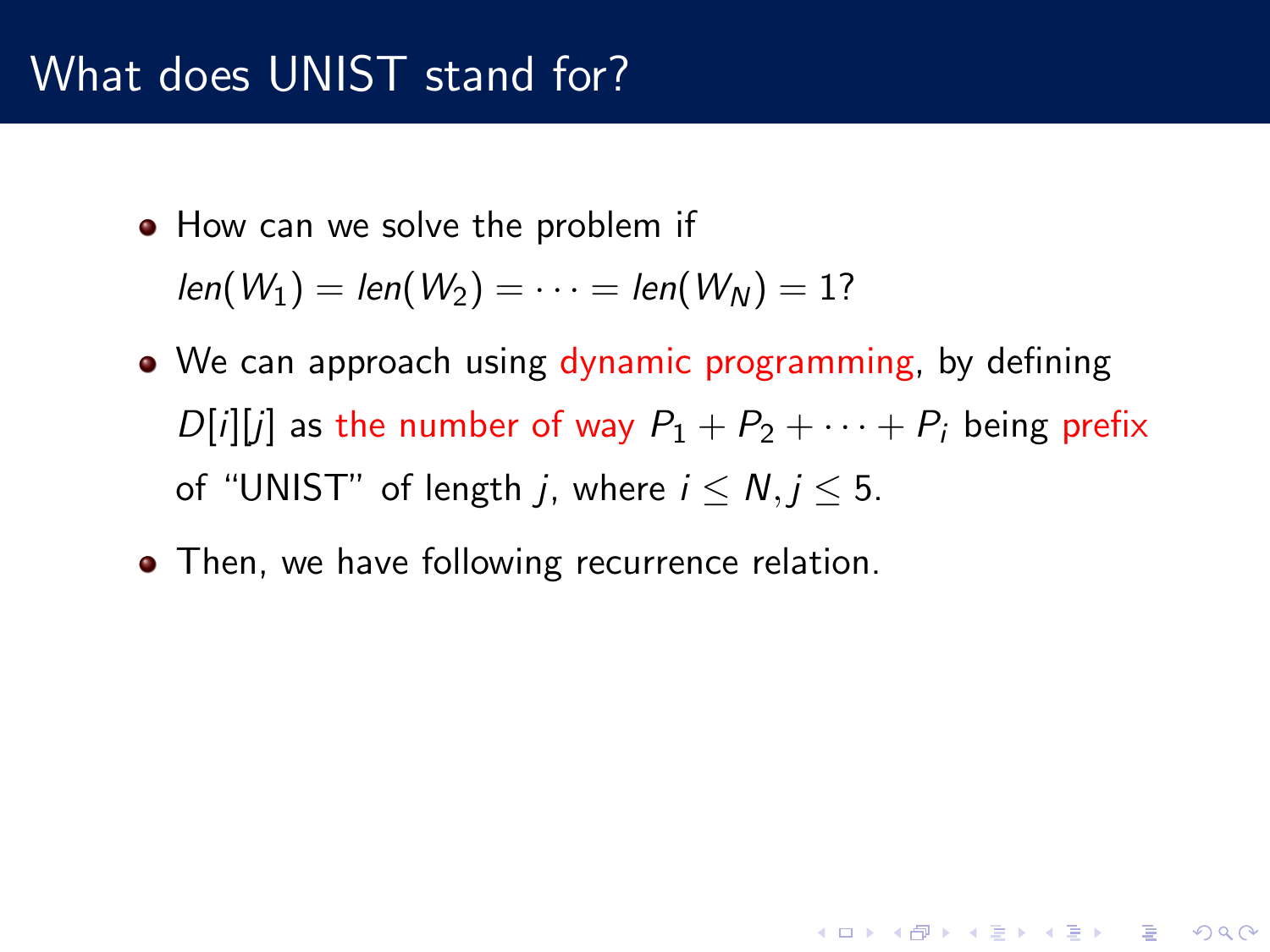• How can we solve the problem if

 $len(W_1) = len(W_2) = \cdots = len(W_N) = 1?$ 

- We can approach using dynamic programming, by defining  $D[i][j]$  as the number of way  $P_1 + P_2 + \cdots + P_i$  being prefix of "UNIST" of length *i*, where  $i \le N, j \le 5$ .
- Then, we have following recurrence relation.

$$
D[i][j] = D[i-1][j] + \begin{cases} D[i][j-1] & \text{if } W_i[0] == "UNIST" [j] \\ 0 & \text{otherwise} \end{cases}
$$

**KORKAR KERKER EL VOLO**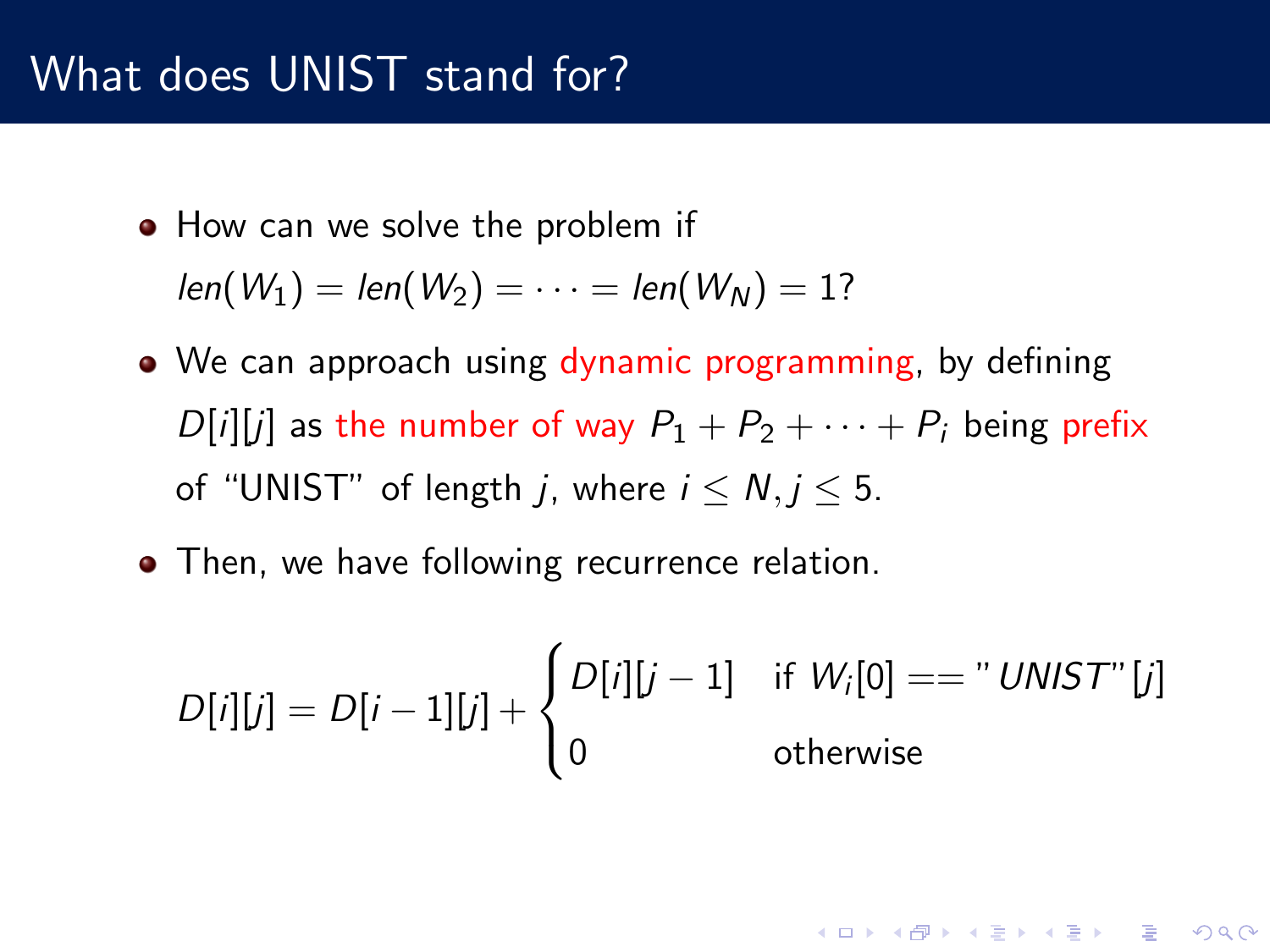• Then, in general, we can generalize previous recurrence relation to solve the problem.

K ロ ▶ K @ ▶ K 할 > K 할 > 1 할 > 1 이익어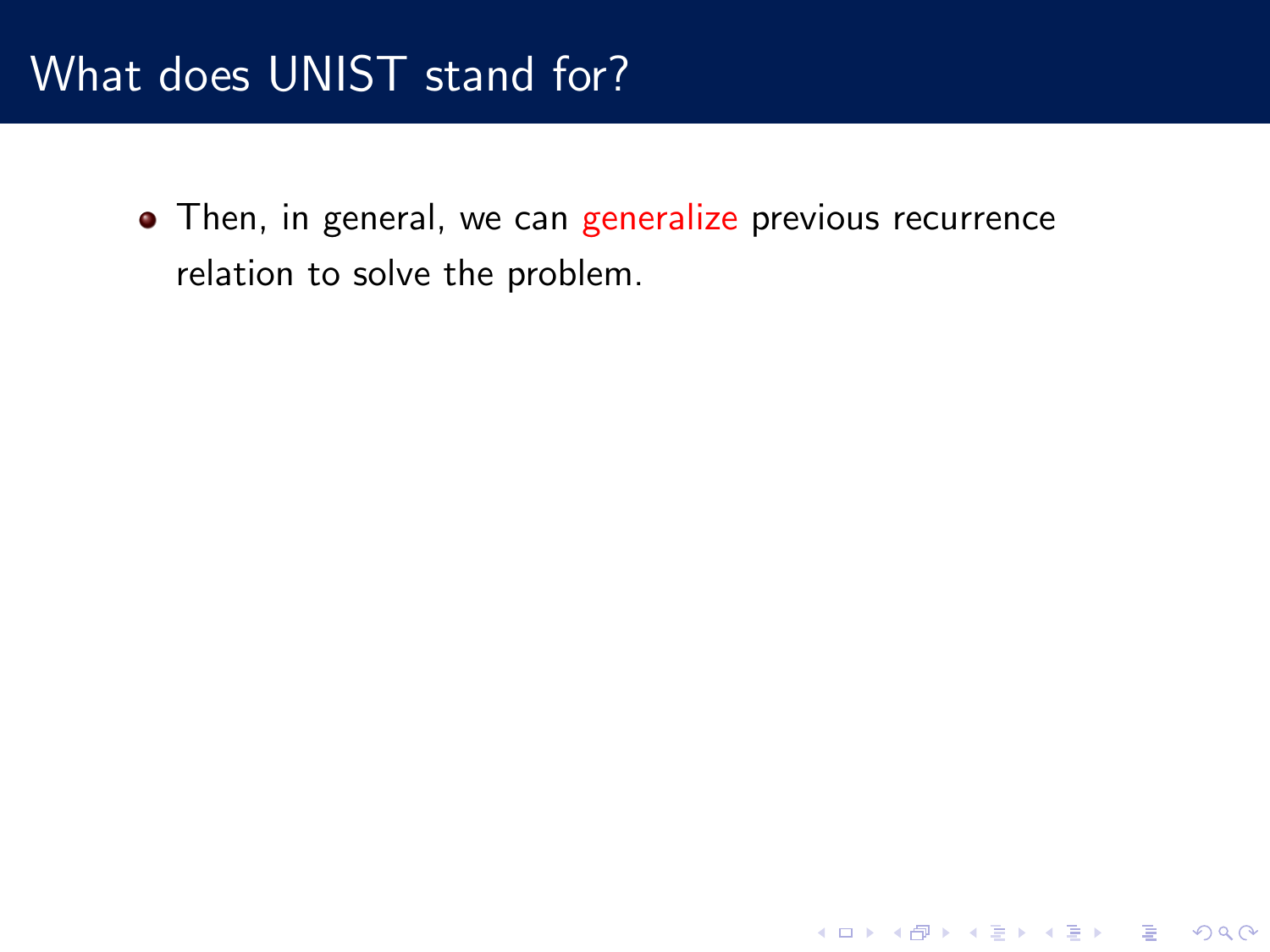• Then, in general, we can generalize previous recurrence relation to solve the problem.

K ロ ▶ K @ ▶ K 할 > K 할 > 1 할 > 1 이익어

 $\bullet$  with same definition of  $D[i][j]$ .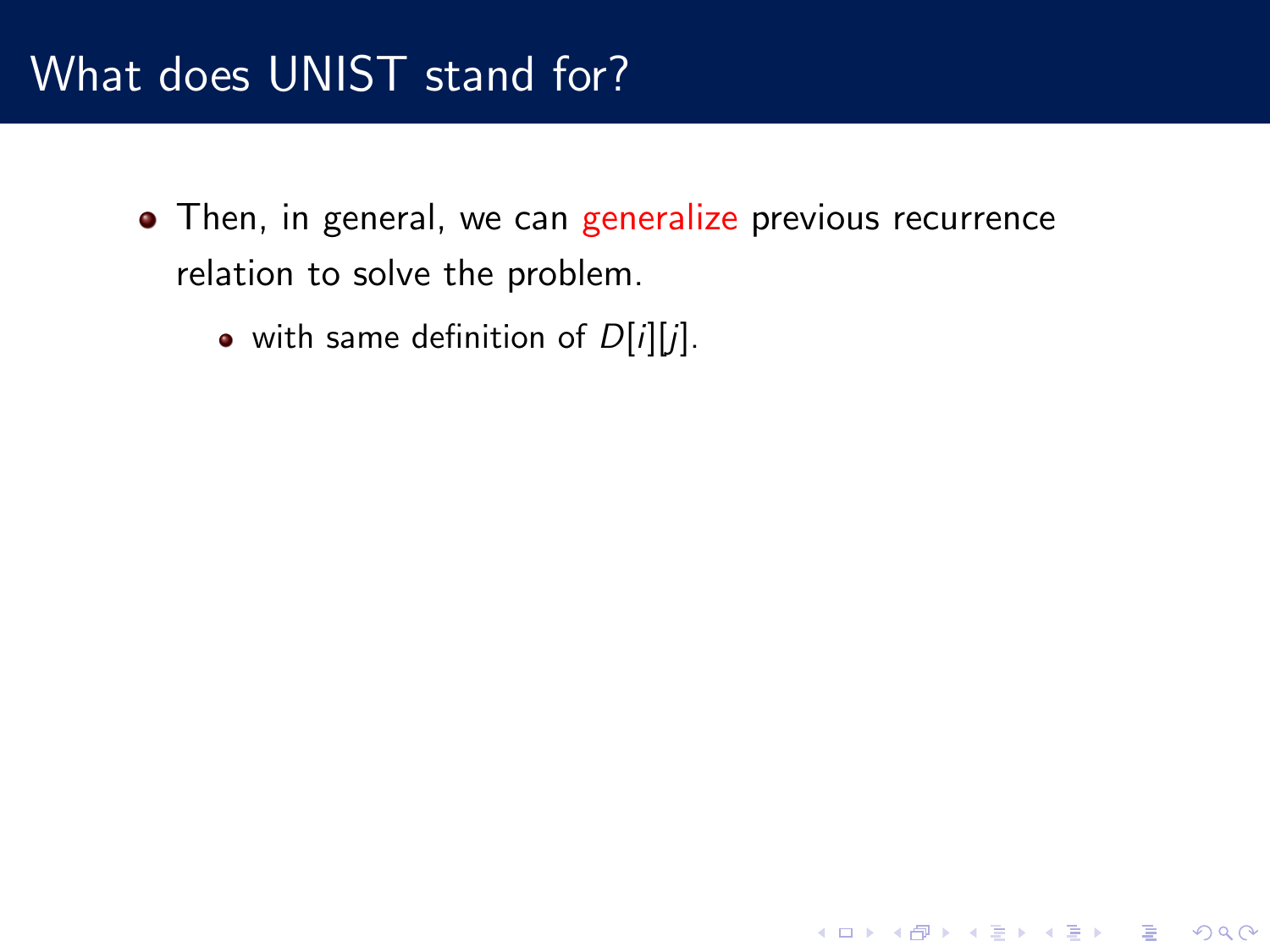- Then, in general, we can generalize previous recurrence relation to solve the problem.
	- with same definition of  $D[i][j]$ .
- Since the recurrence relation is hard to write, I omitted in this slide. However, it is still easy to implement so don't worry.

K ロ ▶ K @ ▶ K 할 > K 할 > 1 할 > 1 이익어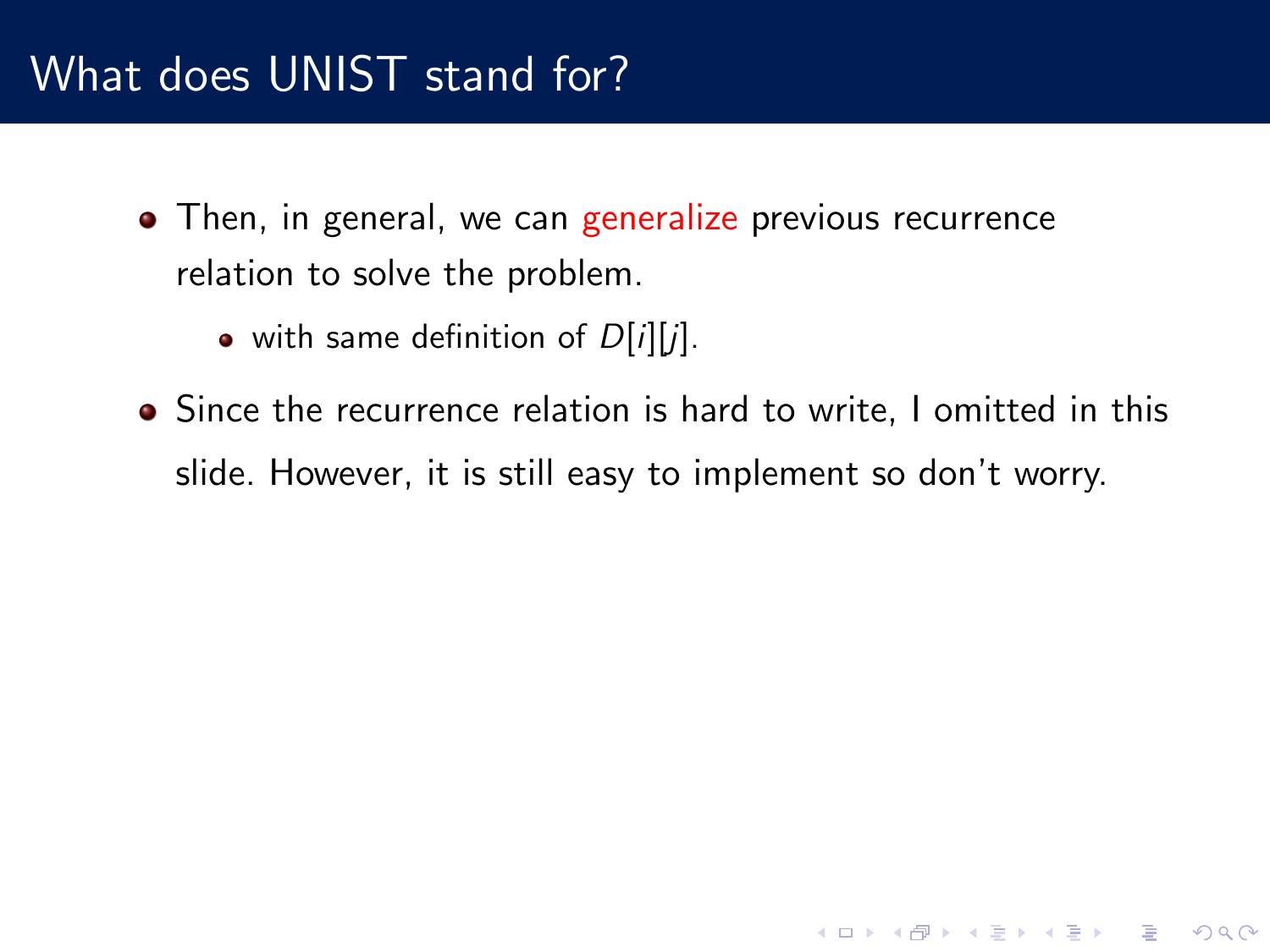- Then, in general, we can generalize previous recurrence relation to solve the problem.
	- with same definition of  $D[i][j]$ .
- Since the recurrence relation is hard to write, I omitted in this slide. However, it is still easy to implement so don't worry.

K ロ ▶ K @ ▶ K 할 > K 할 > 1 할 > 1 이익어

 $\bullet$  Total time complexity is  $O(N)$ , with large constant factor.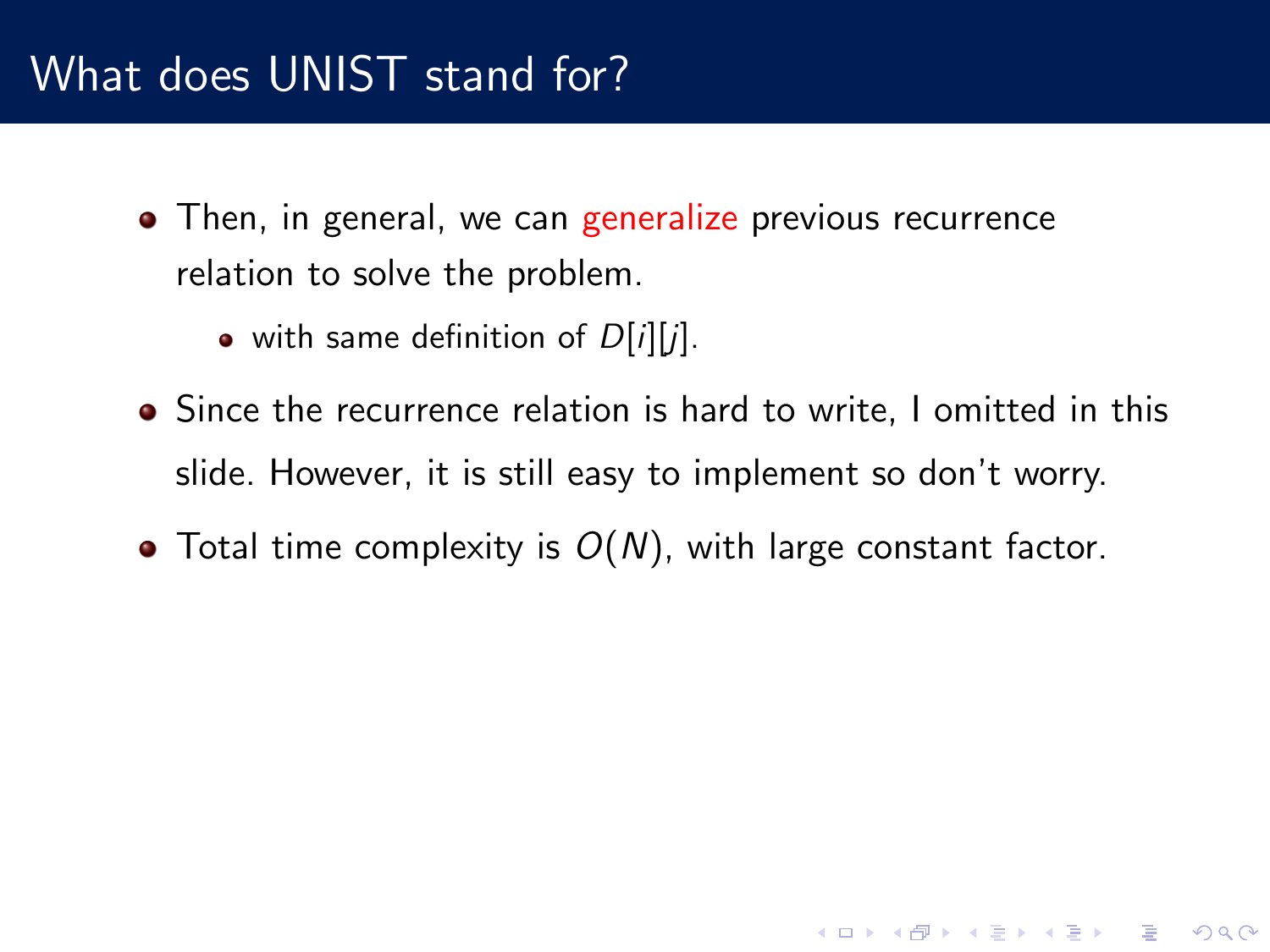- $\bullet \#$  Submissions: 8(Onsite)
- $\bullet \#$  Accepted: 2(Onsite)
- First Solver: 한준구(Onsite), yongjun18(Open)

**KORKA SERKER ORA** 

• Proposed by: Yunpyo An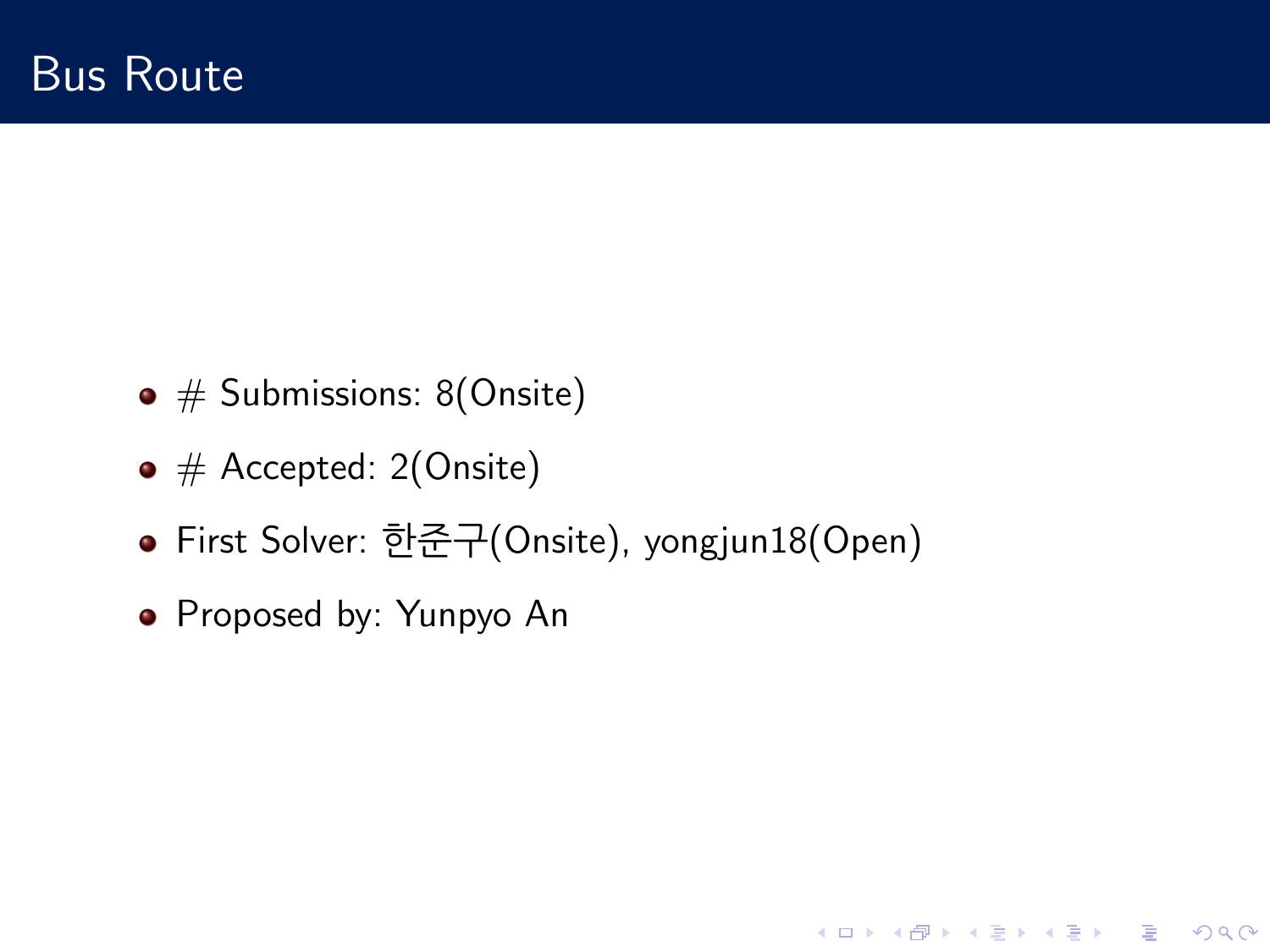

• Is this DFS, or BFS problem?

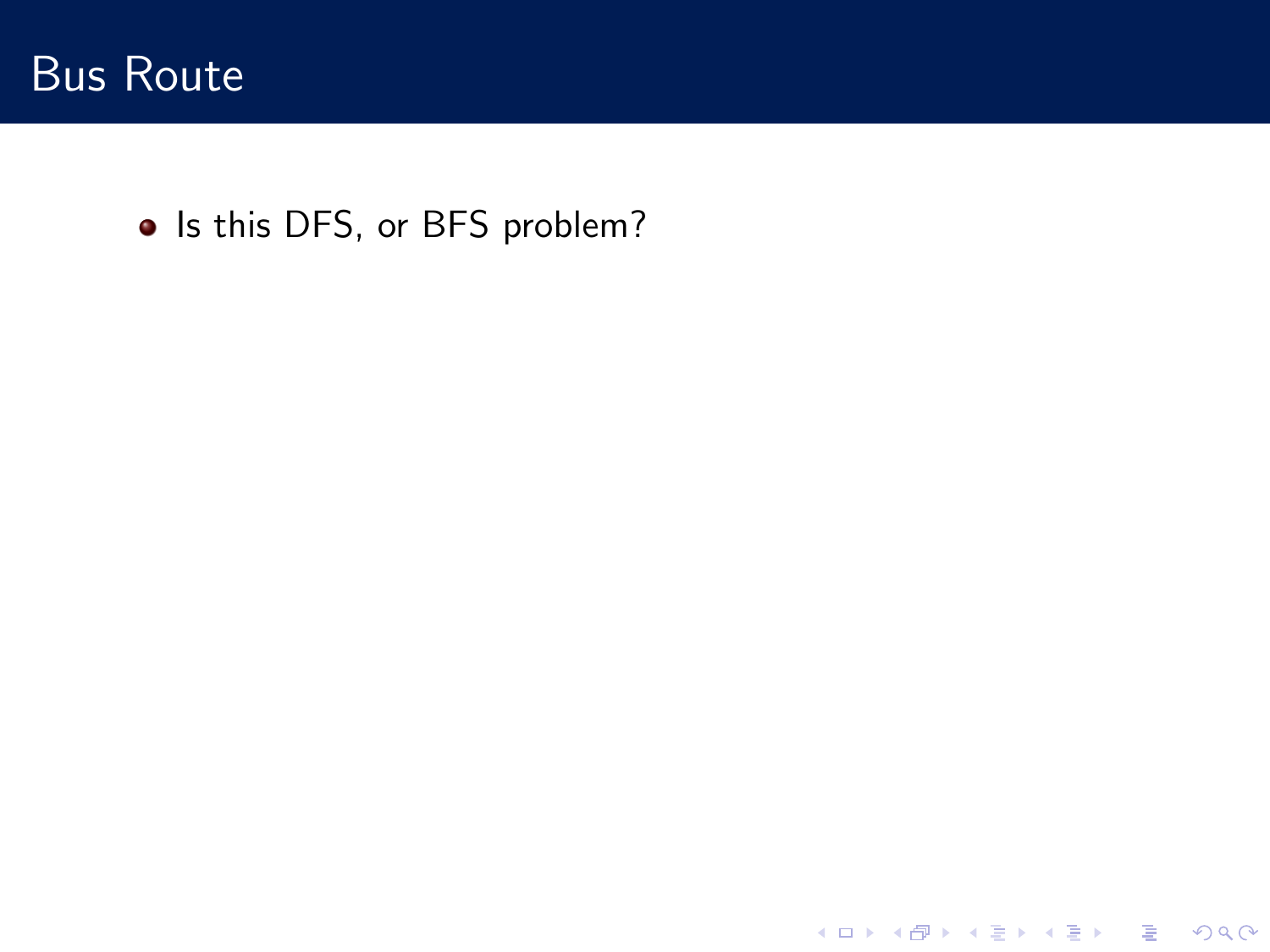#### Bus Route

- Is this DFS, or BFS problem?
- You can solve this DFS or BFS. But, it have more easy way.

K ロ > K @ > K 할 > K 할 > → 할 → ⊙ Q @

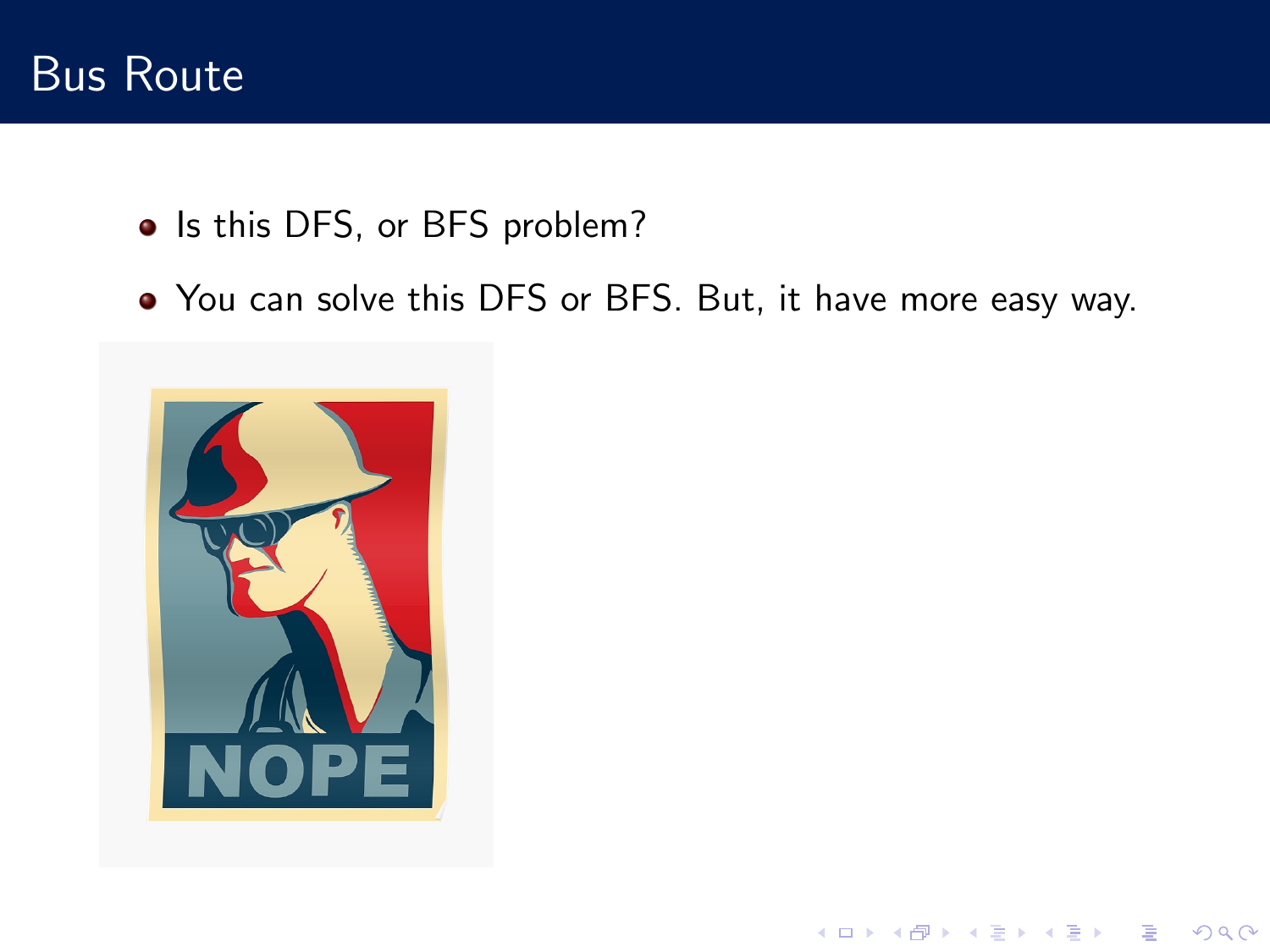#### Theorem

Let  $P(G)$  is the number of vertices at tree graph G such that  $deg(v) = 1$ . The least number of bus route is  $P(G)/2$ 

**K ロ ▶ K @ ▶ K 할 X X 할 X → 할 X → 9 Q Q ^** 

Proof by mathematical induction. Continue on next slide.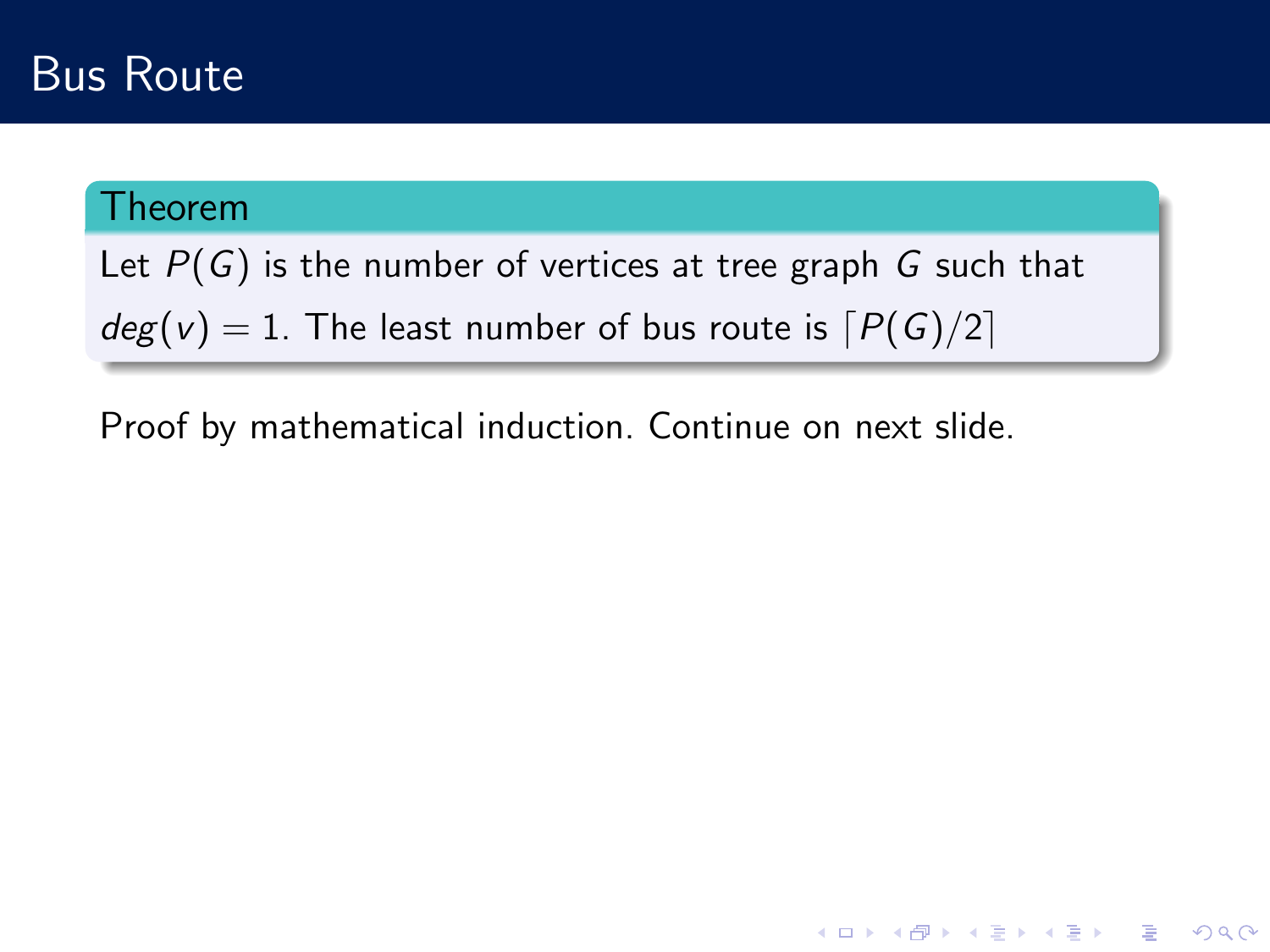#### Theorem

Let  $P(G)$  is the number of vertices at tree graph G such that  $deg(v) = 1$ . The least number of bus route is  $[P(G)/2]$ 

**K ロ ▶ K @ ▶ K 할 X X 할 X → 할 X → 9 Q Q ^** 

Base step :  $G({v, v', v'})$  is easy to check.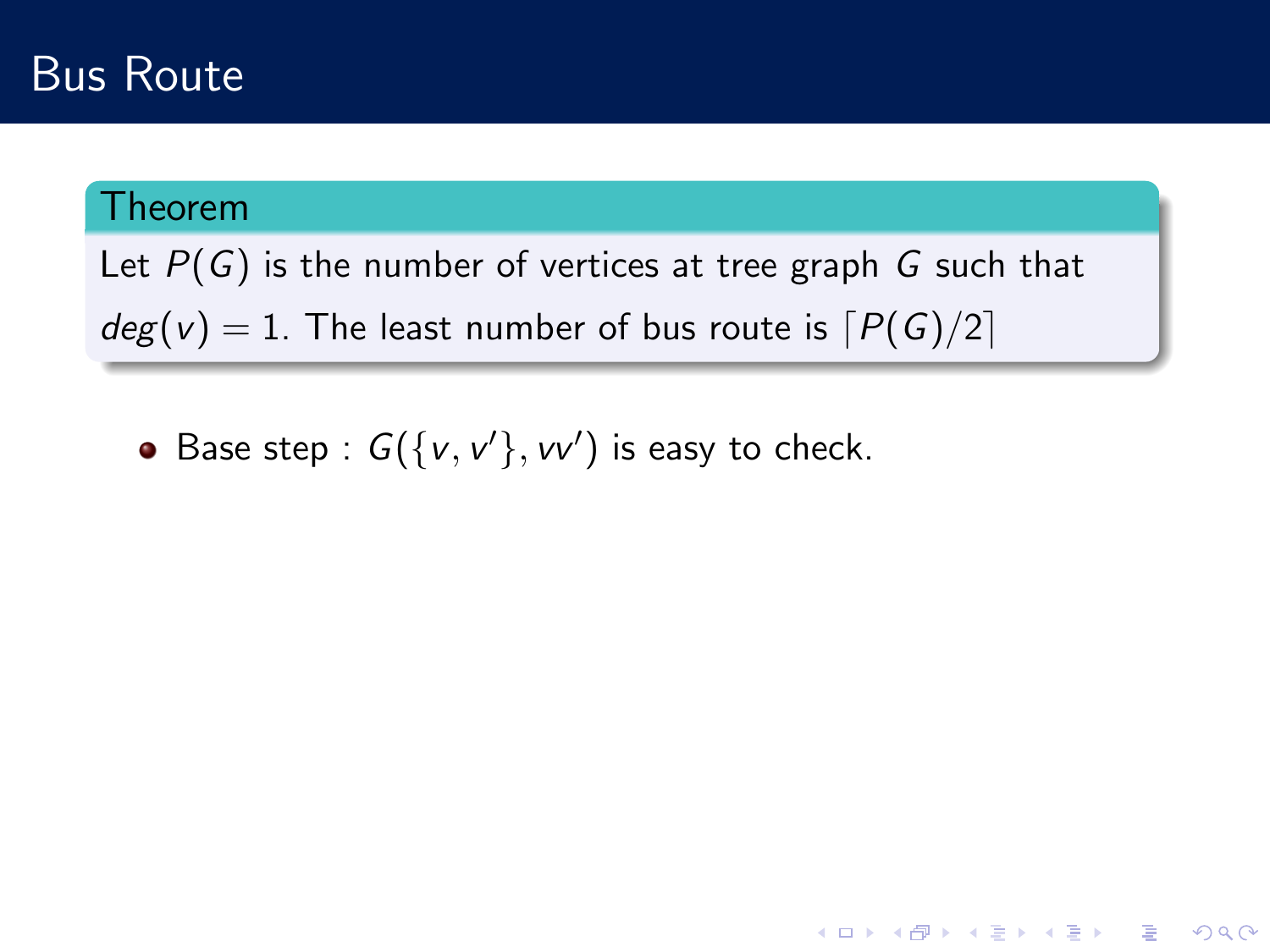#### Theorem

Let  $P(G)$  is the number of vertices at tree graph G such that  $deg(v) = 1$ . The least number of bus route is  $[P(G)/2]$ 

- Base step :  $G({v, v', v'})$  is easy to check.
- Induction hypothesis :  $[P(G)/2]$  is least number of bus route.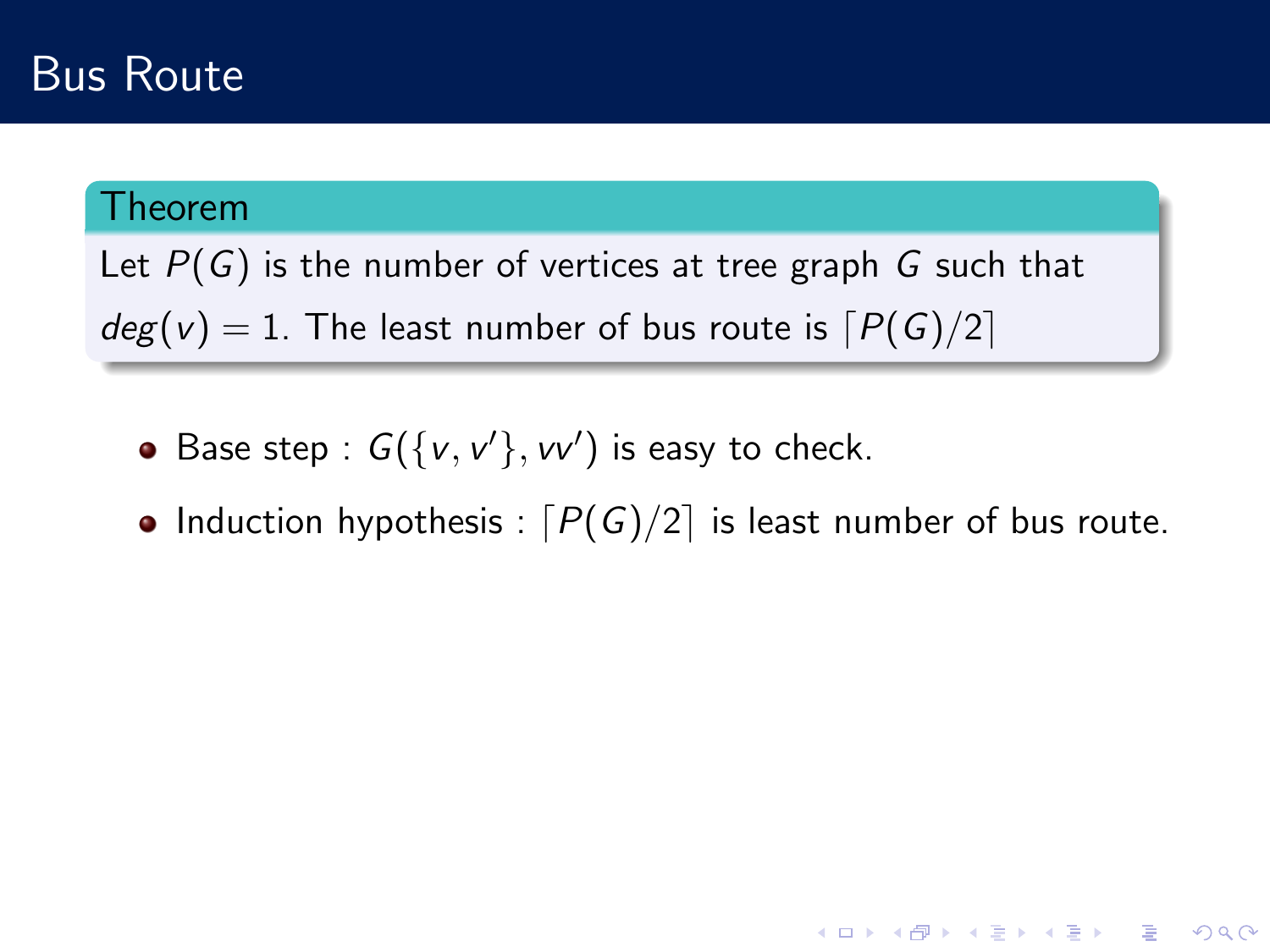• Case 1



Add stop(vertex) between current nodes which degree of stops are over 1.  $P(G) = P(G + v)$ . And change the bus route which pass over road  $v_i v_j$  to  $v_i v_n v_j$ . The number of minimum bus route is the same as G. So,  $[P(G)/2] = [P(G + v)/2]$ .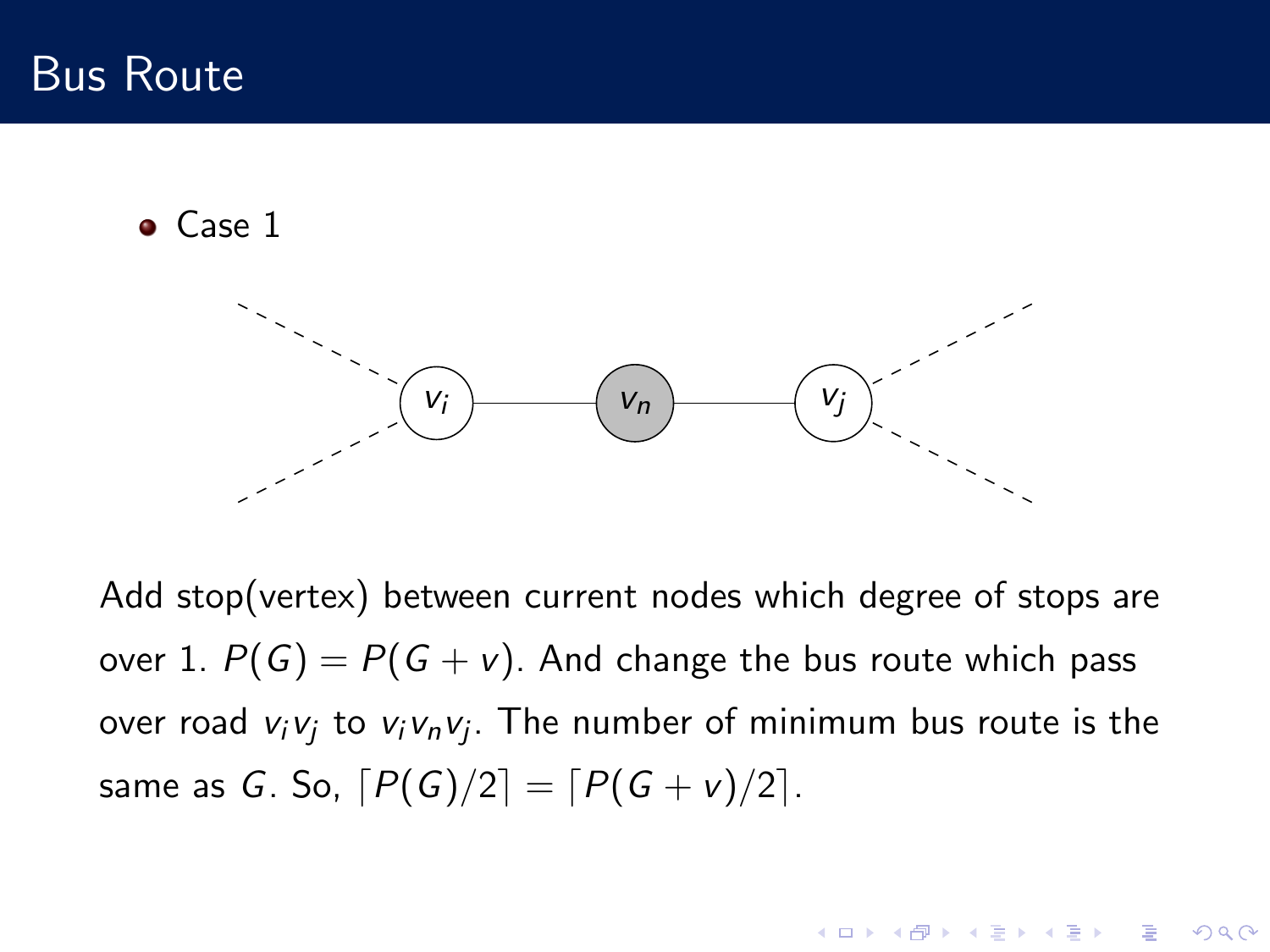• Case 2

$$
-\cdots-\cdots-\left(\mathbf{V}_{i}\right)
$$

Add stop current node which degree of stop is 1. And change the bus route which pass over road  $v_i$  to  $v_i v_n$ . The number of minimum bus route is the same as G. So,  $\lceil P(G)/2 \rceil = \lceil P(G + v)/2 \rceil$ .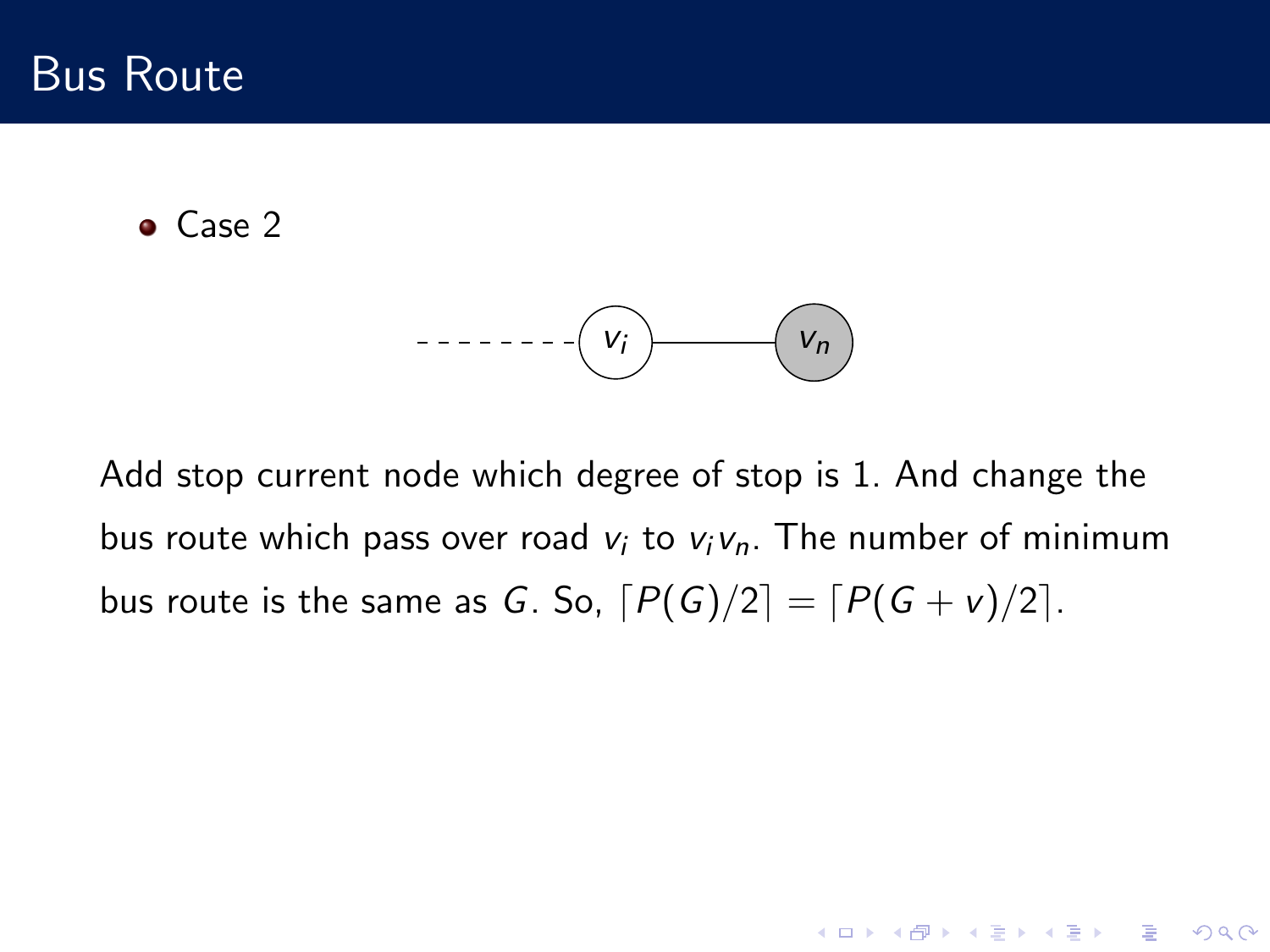• Case 3



Add a new vertex next to the vertex that is not of degree 1. Continue on next slide.

K ロ X イロ X K ミ X K ミ X ミ X Y Q Q Q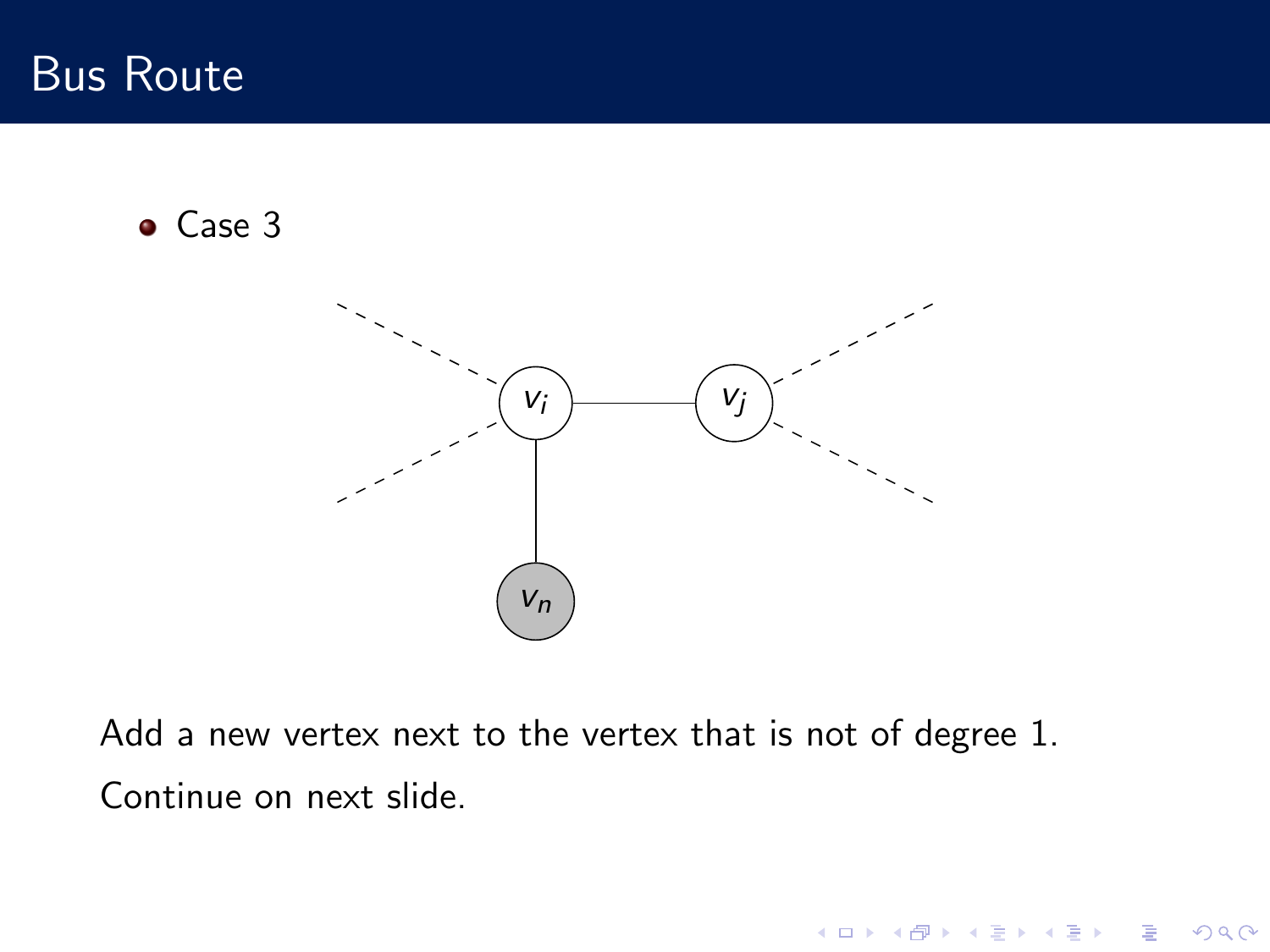$$
\bullet \ \ P(G + v) = P(G) + 1
$$

- $\bullet$   $P(G)$  is even number
	- Make new bus route. Which is  $v_i v_n$ .  $[P(G + v)/2] = [P(G)/2] + 1.$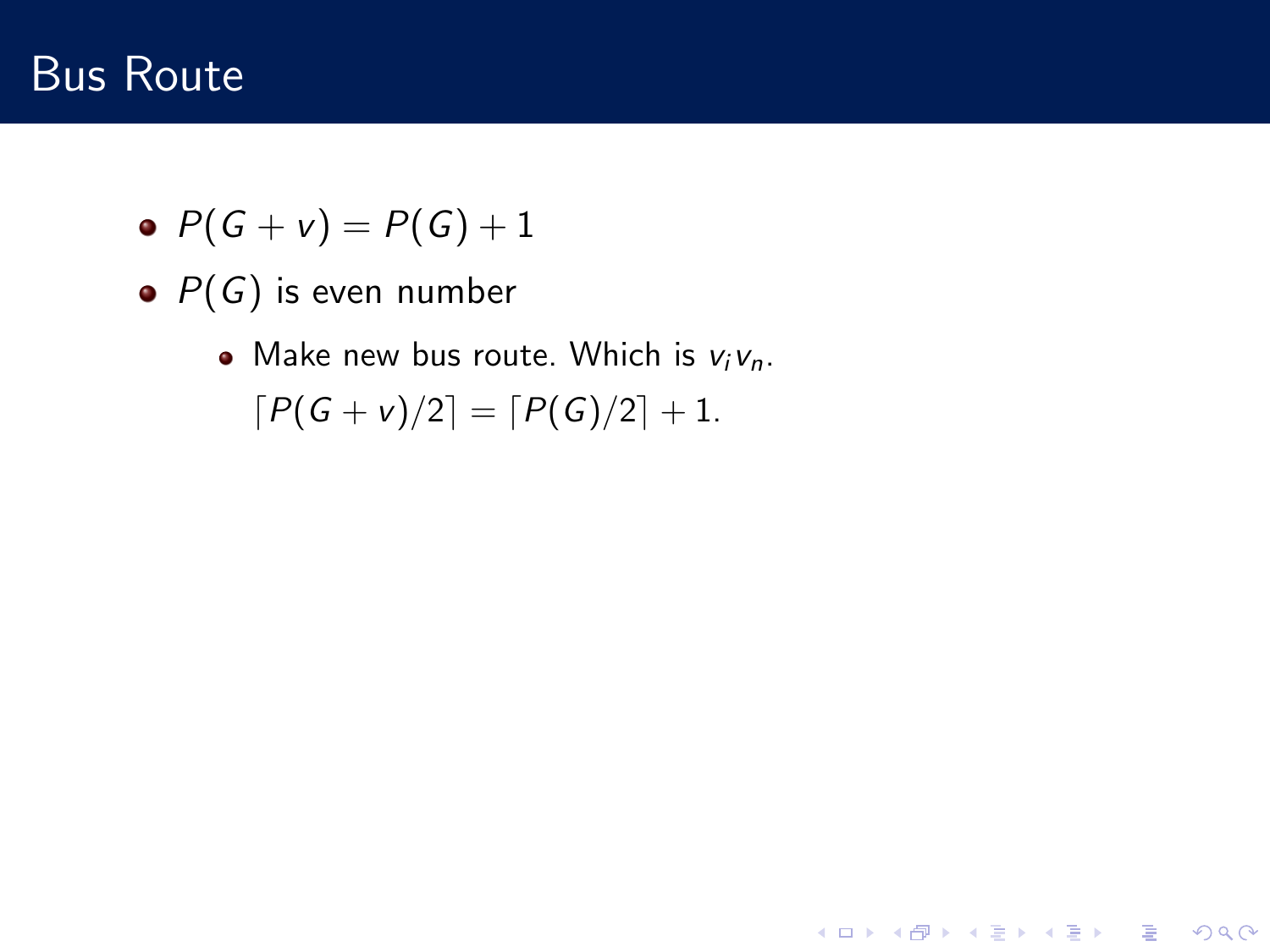$$
\bullet \ \ P(G+v)=P(G)+1
$$

- $\bullet$   $P(G)$  is even number
	- Make new bus route. Which is  $v_i v_n$ .  $[P(G + v)/2] = [P(G)/2] + 1.$
- $\bullet$   $P(G)$  is odd number
	- Let's express each bus route as  $(v_l, v_m)$ ,  $v_l$ , and  $v_m$  are end stop of bus route.  $P(G)$  is odd number, so least one pair of bus route is not pair of degree 1 stop. WLOG, at  $(v_l, v_m)$ ,  $v_m$ is not degree 1 vertex. We can find new bus route of  $(v_m, v_n)$ , combine them. If route is duplicate, cut duplicate section. we are done.

**KORKAR KERKER EL VOLO**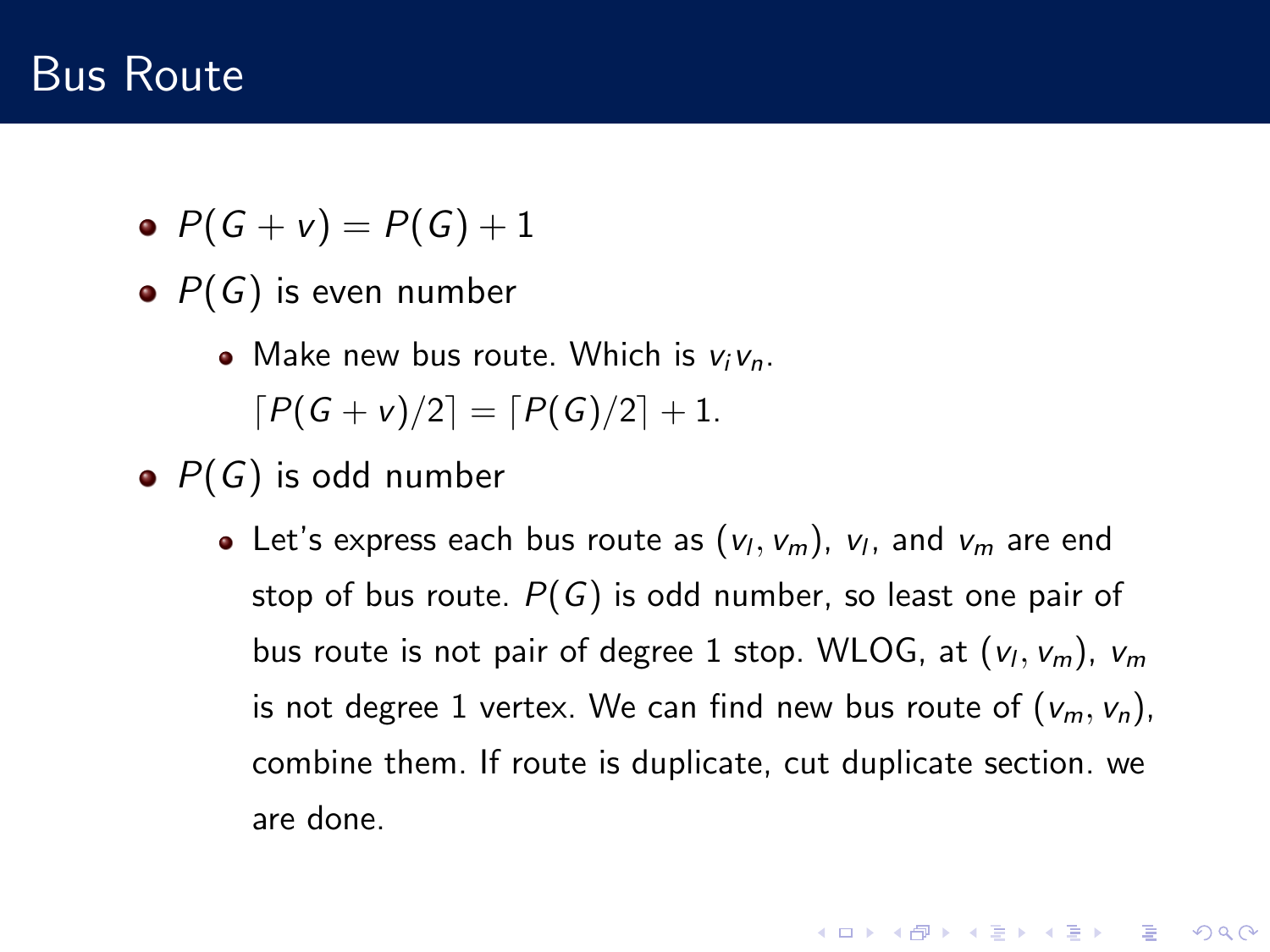

• Given graph is tree. Because, there is no cycle route.

K ロ ▶ K @ ▶ K 할 ▶ K 할 ▶ | 할 | ⊙Q @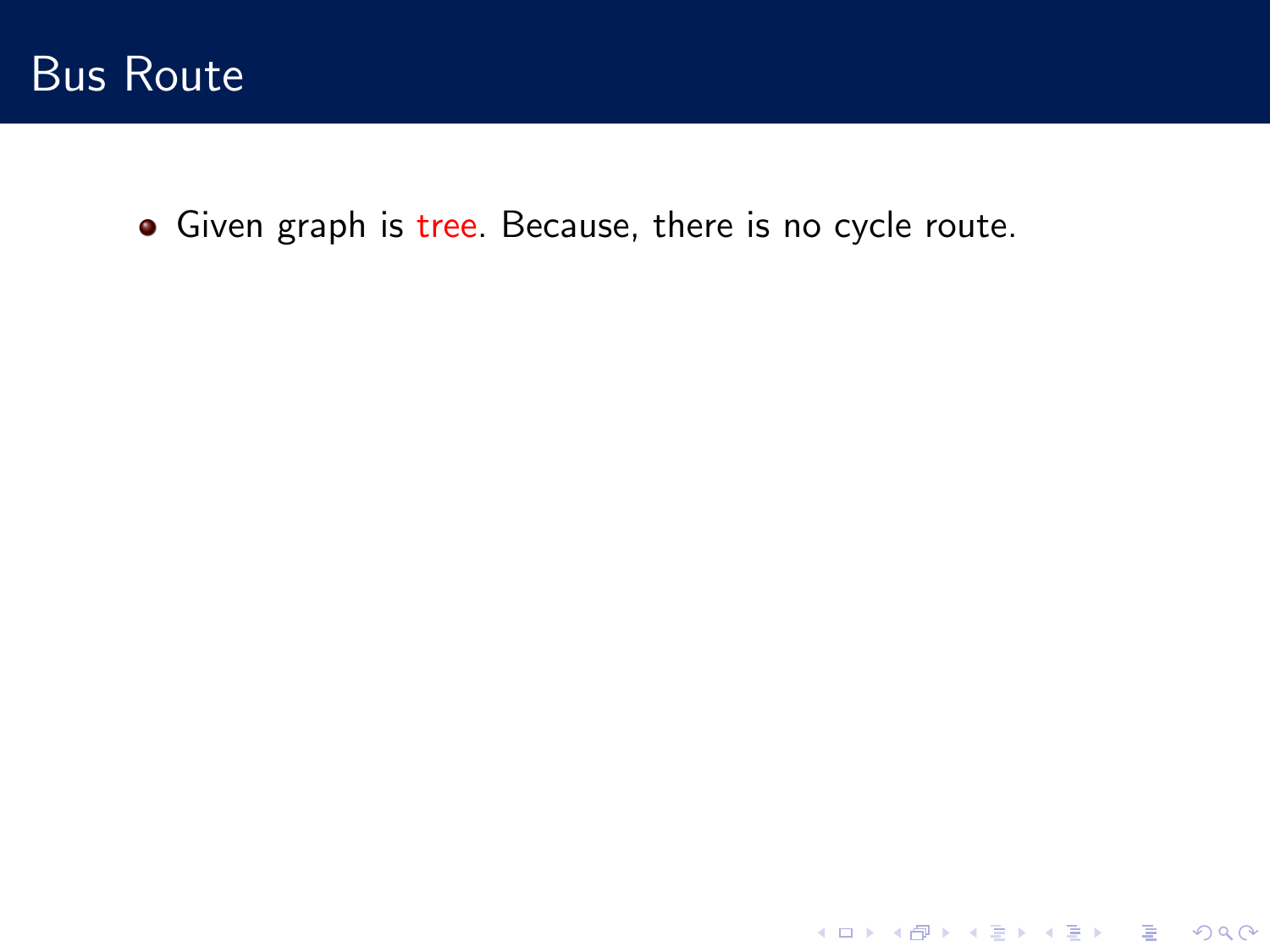• Given graph is tree. Because, there is no cycle route.

K ロ K K (P) K (E) K (E) X (E) X (P) K (P)

• By our theorem, the answer is  $[P(G)/2]$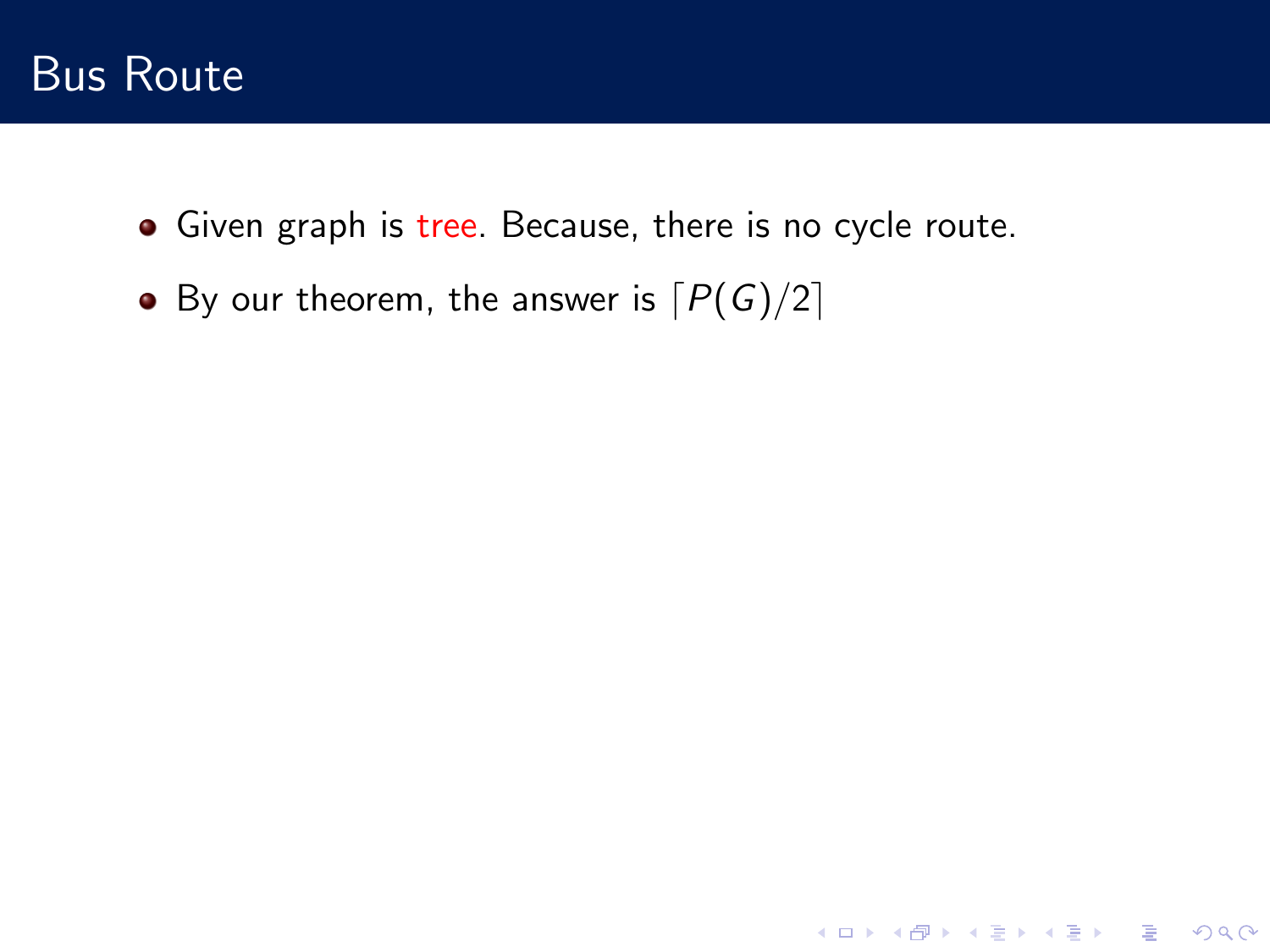- Given graph is tree. Because, there is no cycle route.
- By our theorem, the answer is  $[P(G)/2]$
- Count each degree of stop, find  $P(G)$ , and calculate  $[P(G)/2]$ .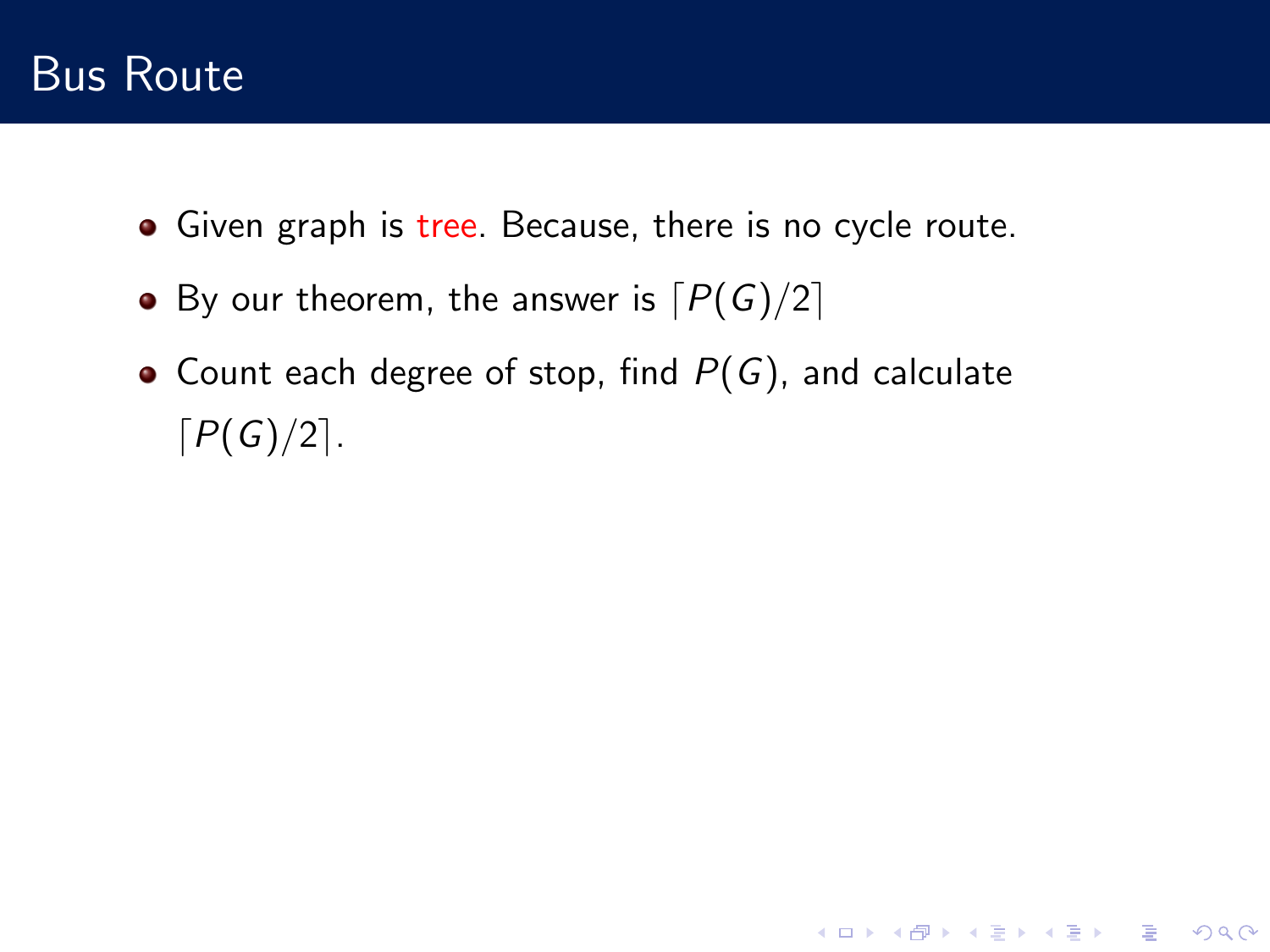- Given graph is tree. Because, there is no cycle route.
- By our theorem, the answer is  $[P(G)/2]$
- Count each degree of stop, find  $P(G)$ , and calculate  $[P(G)/2]$ .
- Time complexity is  $O(N)$ . Space complexity is  $O(N)$ .

K ロ ▶ K @ ▶ K 할 ▶ K 할 ▶ 이 할 → 9 Q @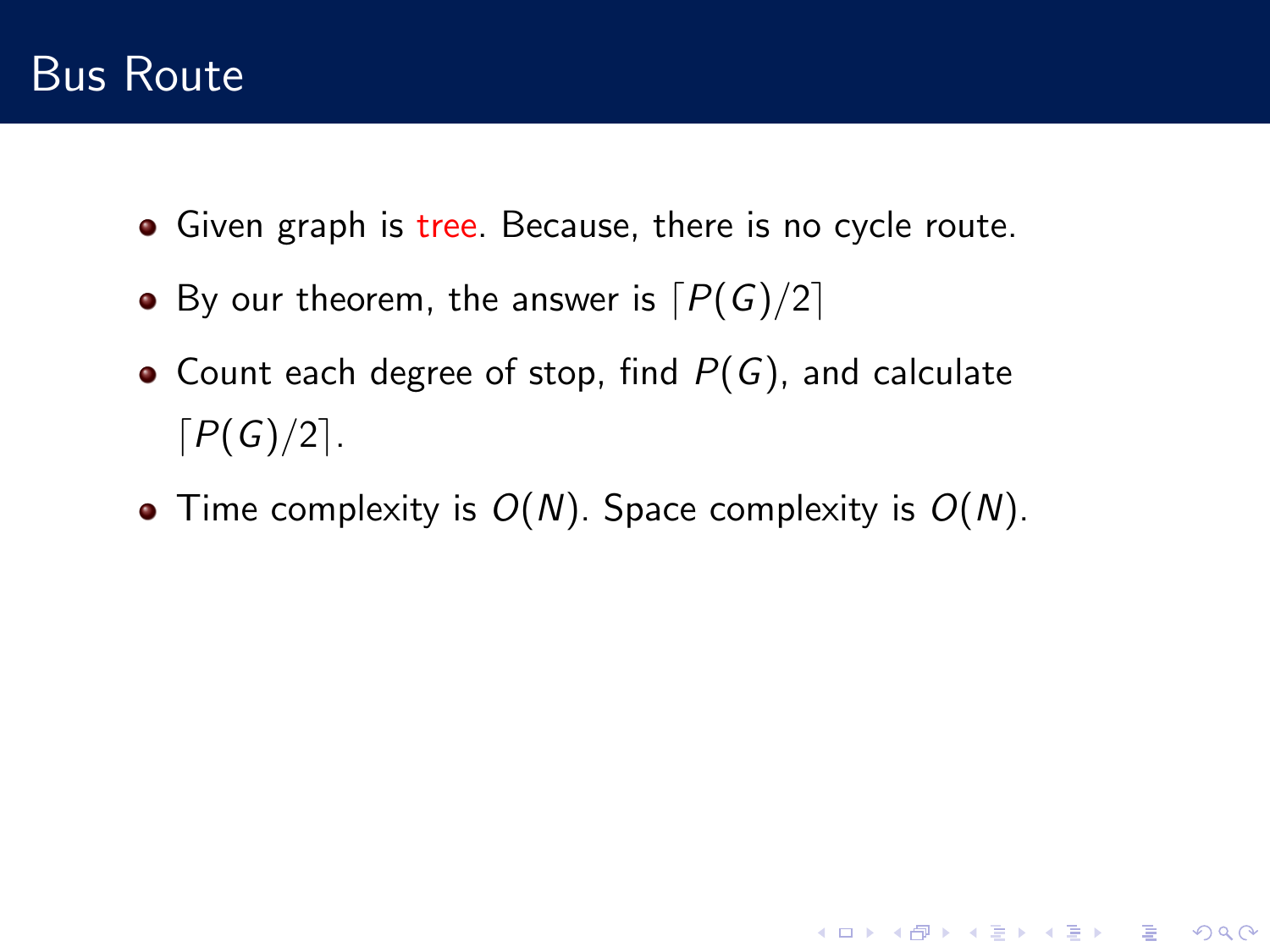- $\bullet$  # Submissions: 44(Onsite)
- $\bullet$  # Accepted: 11(Onsite)
- First Solver: 한승헌(Onsite), clrmt(Open)

**KORKA SERKER ORA** 

• Proposed by: Seoyoon Lee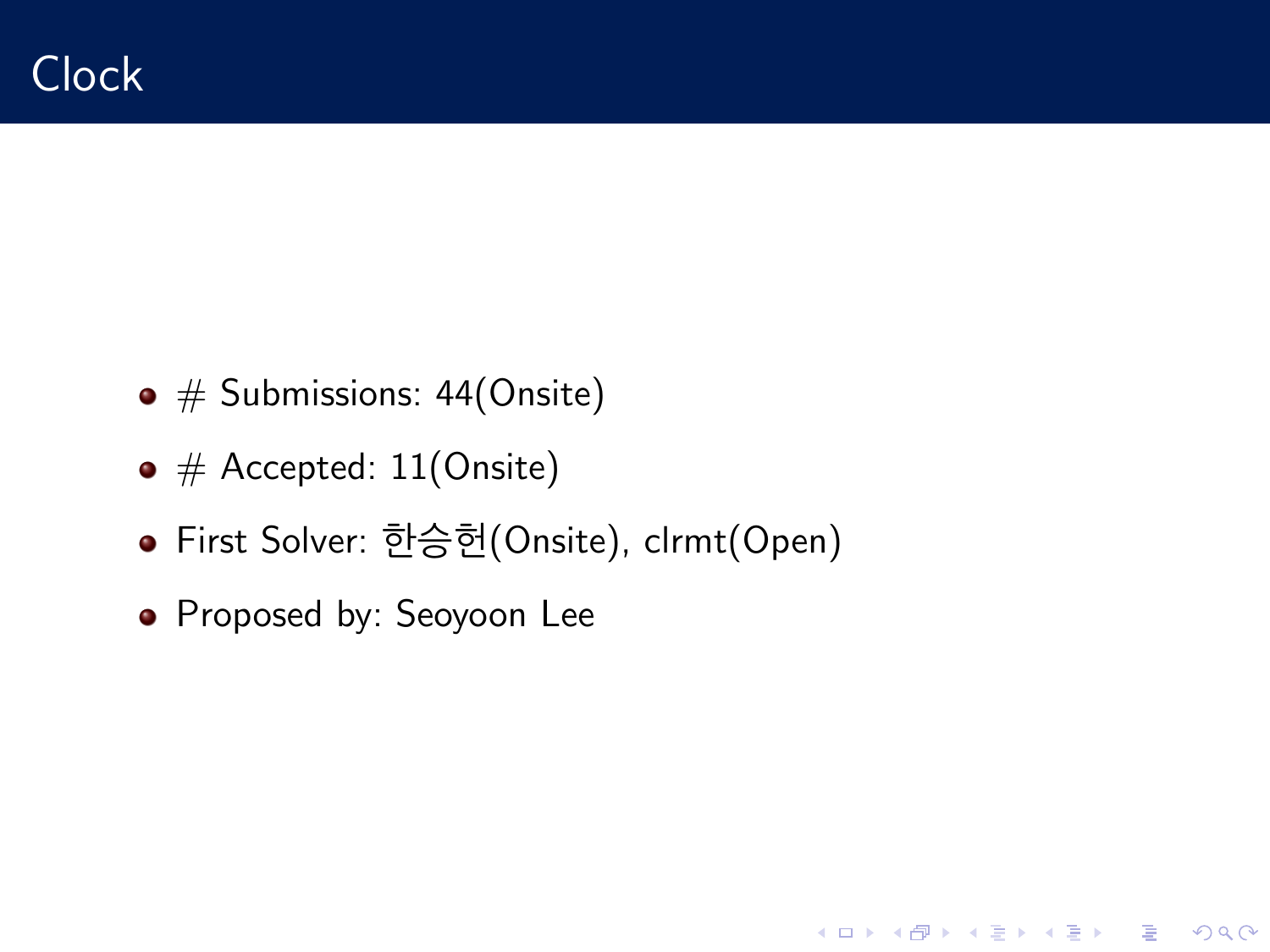

second hand

• it goes 360 degrees every 60 seconds.

So the second hand rotate  $6 * s$  degree in clockwise from the  $(0,1)$ 

K ロ K K (P) K (E) K (E) X (E) X (P) K (P)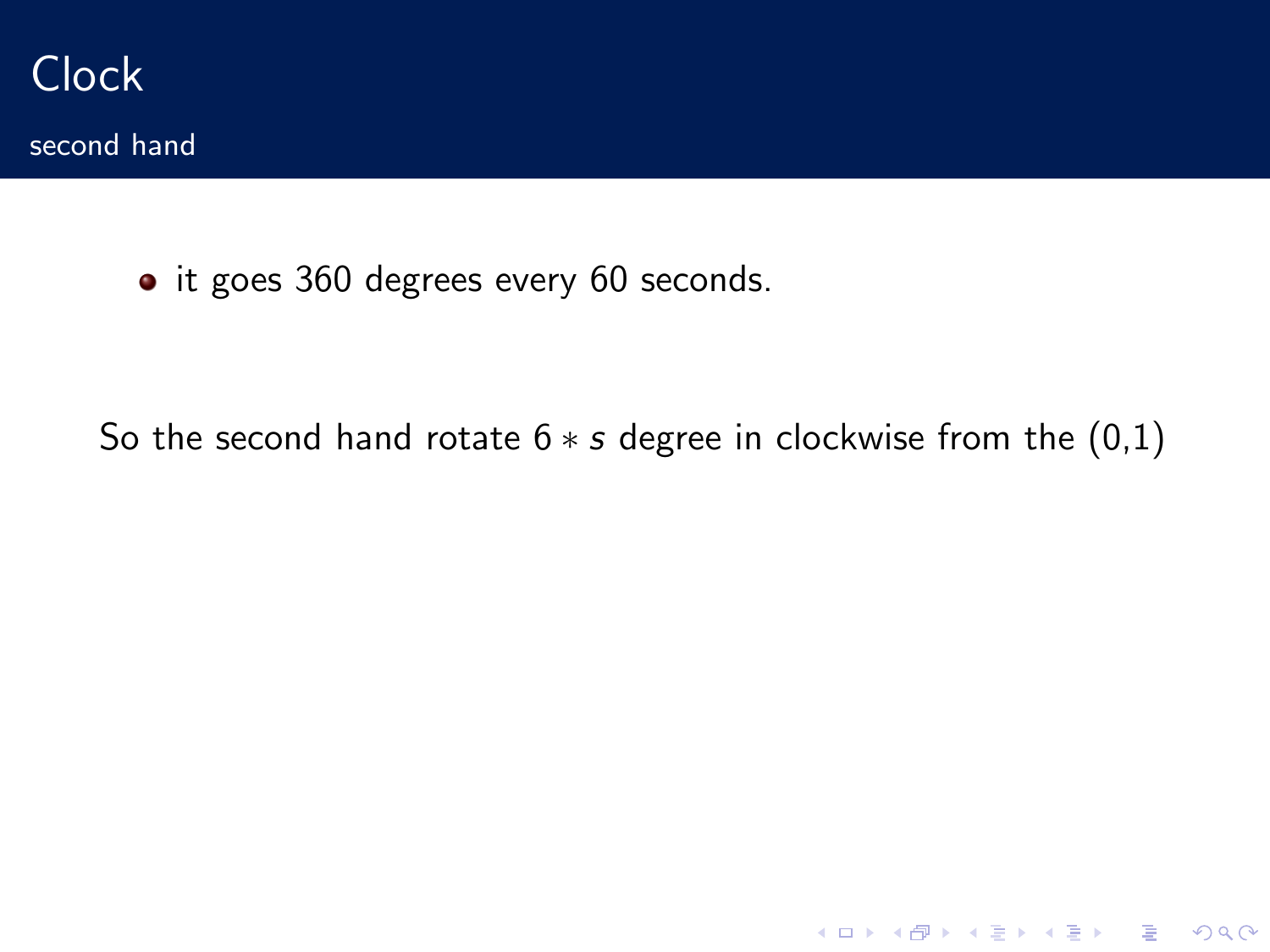- it goes 360 degrees every 60 seconds.
- $\bullet$  Second hand Rotate 360/60 = 6 degrees per second.

So the second hand rotate  $6 * s$  degree in clockwise from the  $(0,1)$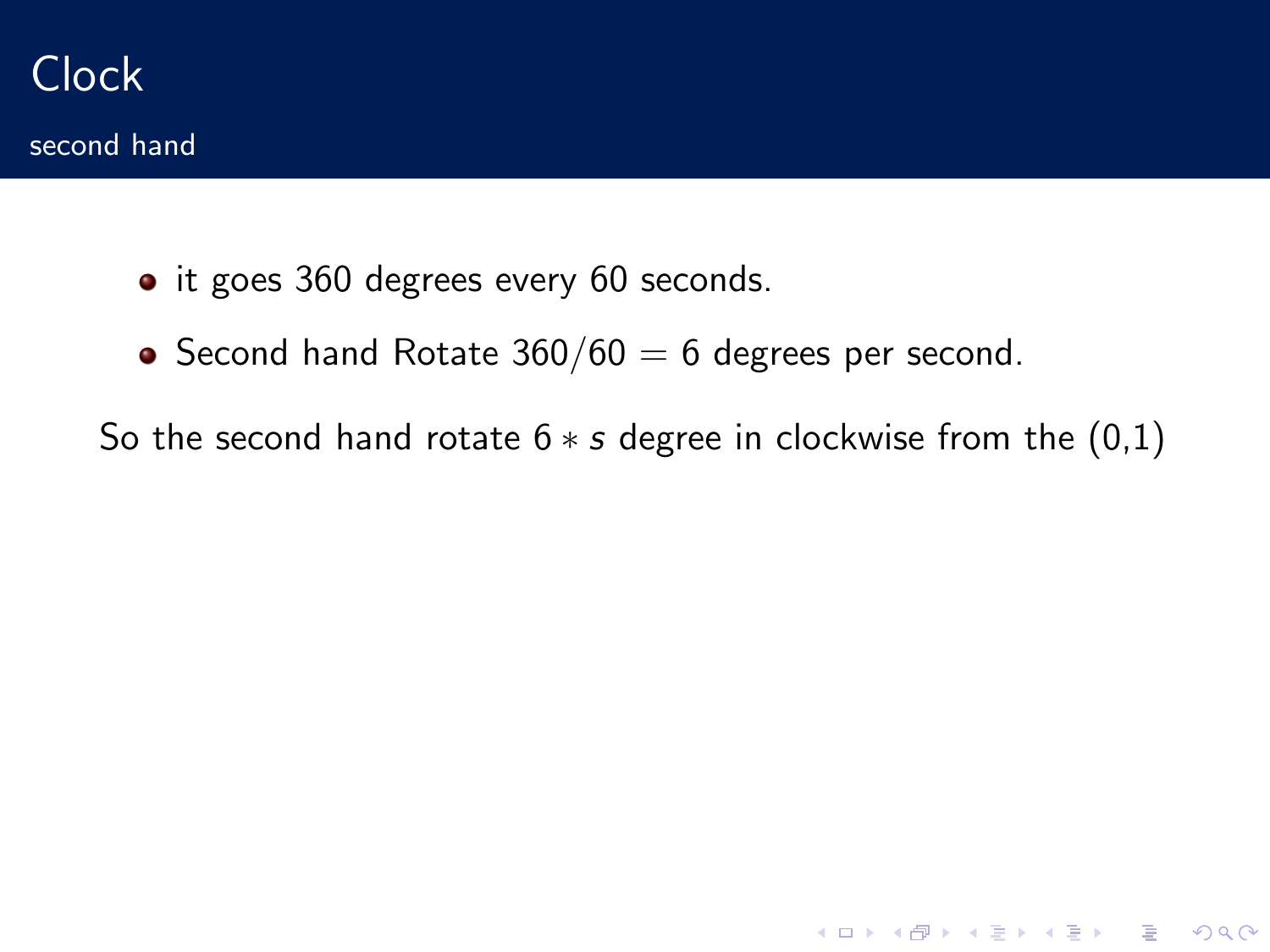

minute hand

• it goes 360 degrees every 60 minutes.

So the minute hand at  $(0,1)$  rotate  $6 * m + s/10$  degree in clockwise from (0,1)

K ロ K K (P) K (E) K (E) X (E) X (P) K (P)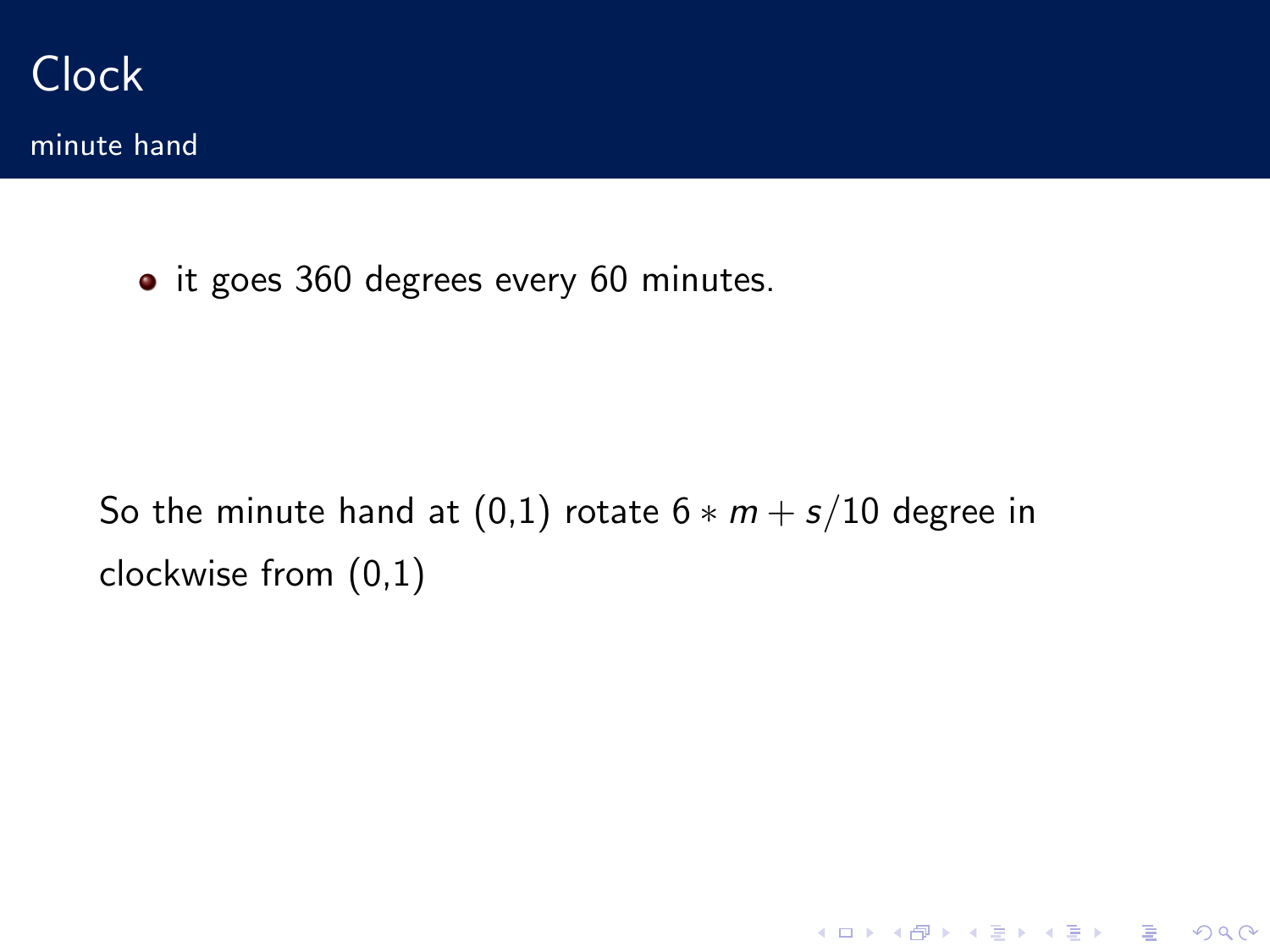minute hand

- it goes 360 degrees every 60 minutes.
- Minute hand Rotate  $360/60 = 6$  degrees per minute,

So the minute hand at  $(0,1)$  rotate  $6 * m + s/10$  degree in clockwise from (0,1)

K ロ ▶ K @ ▶ K 할 > K 할 > 1 할 > 1 이익어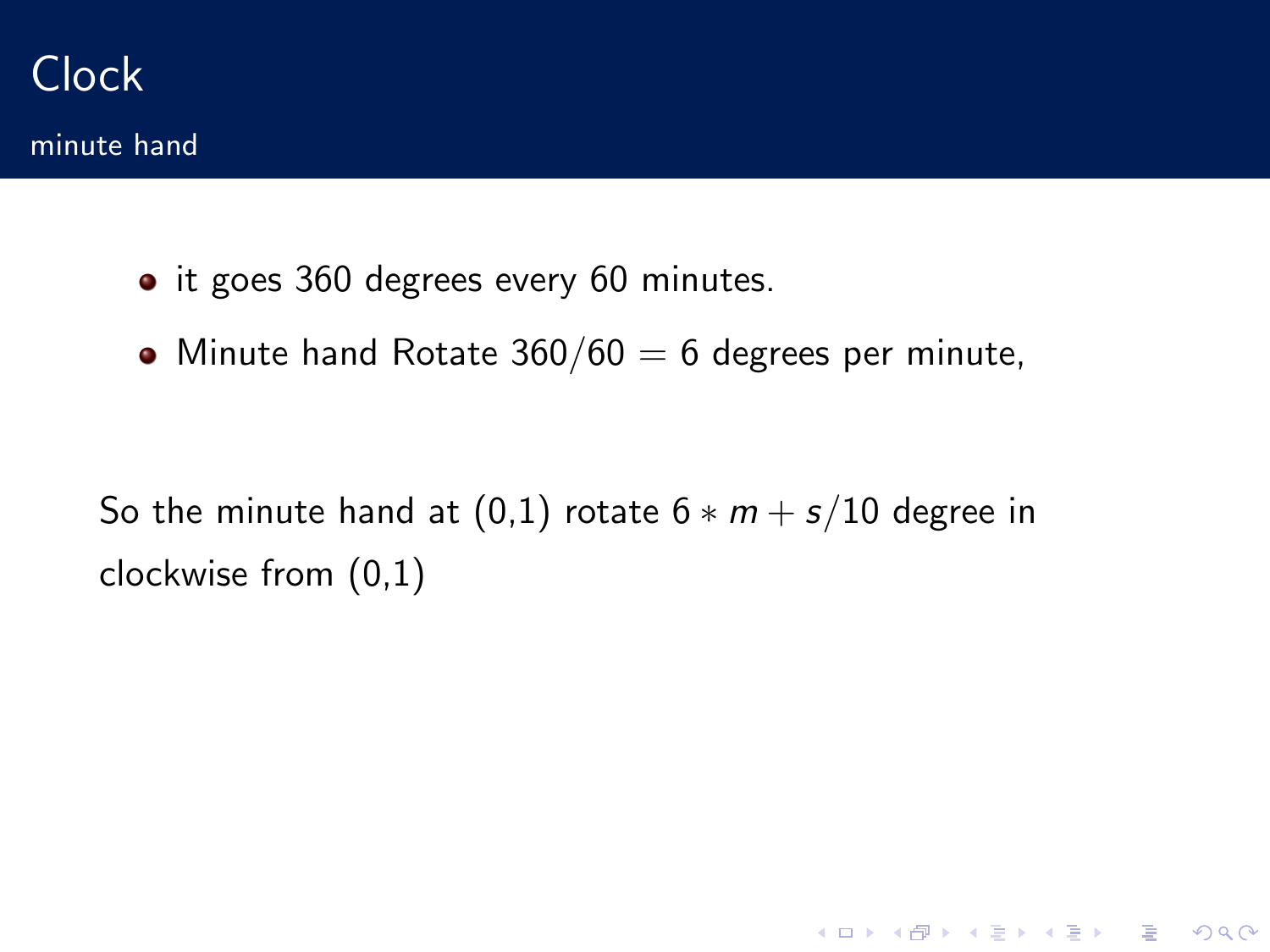- it goes 360 degrees every 60 minutes.
- $\bullet$  Minute hand Rotate 360/60 = 6 degrees per minute,
- Minute hand Rotate  $(6/60) = 1/10$  degree per second.

**K ロ ▶ K @ ▶ K 할 X X 할 X → 할 X → 9 Q Q ^** 

So the minute hand at  $(0,1)$  rotate  $6 * m + s/10$  degree in clockwise from (0,1)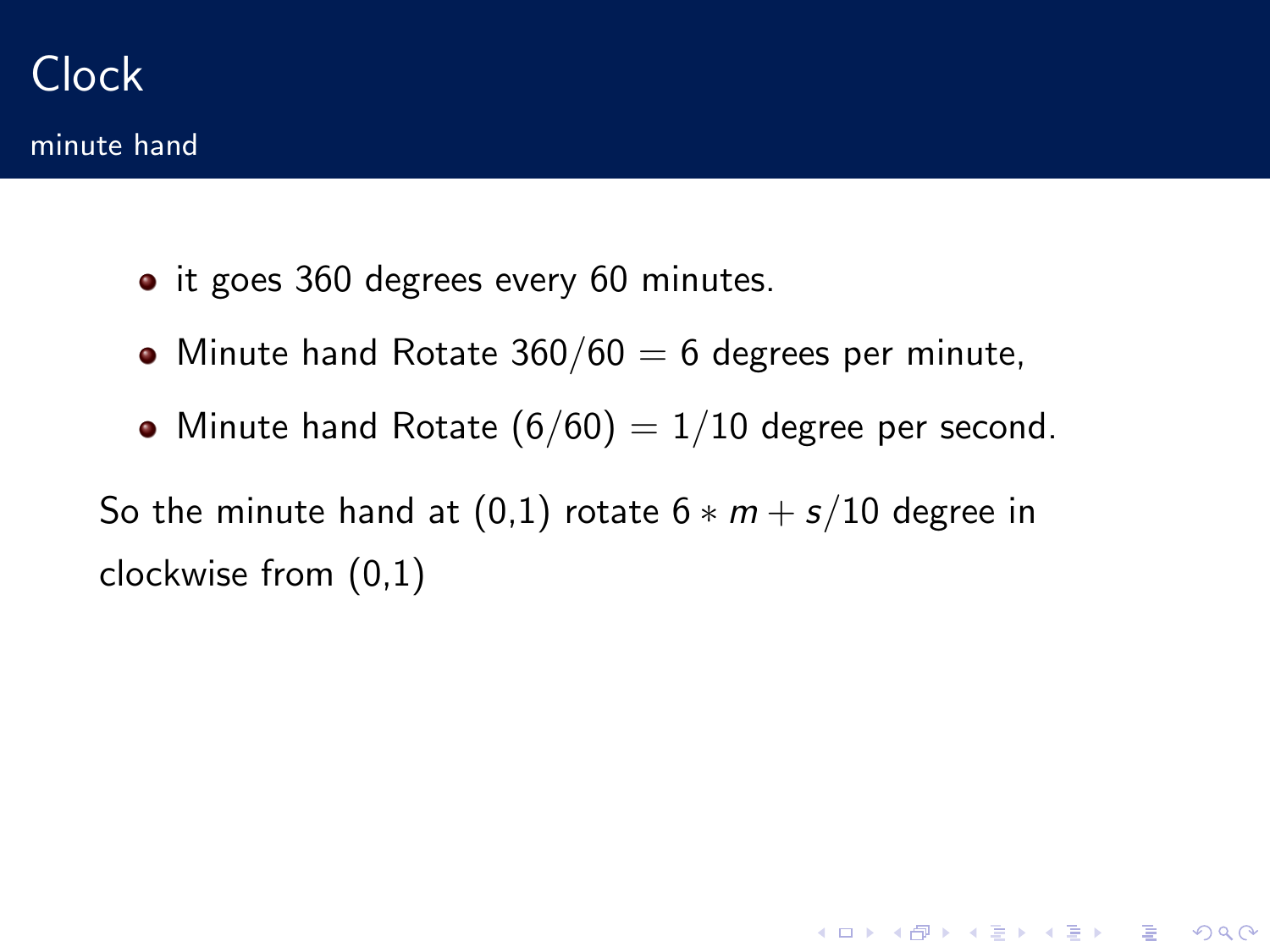

hour hand

 $\bullet$  360/12 = 30 degrees per hour

K ロ X K 메 X K B X X B X X D X O Q Q O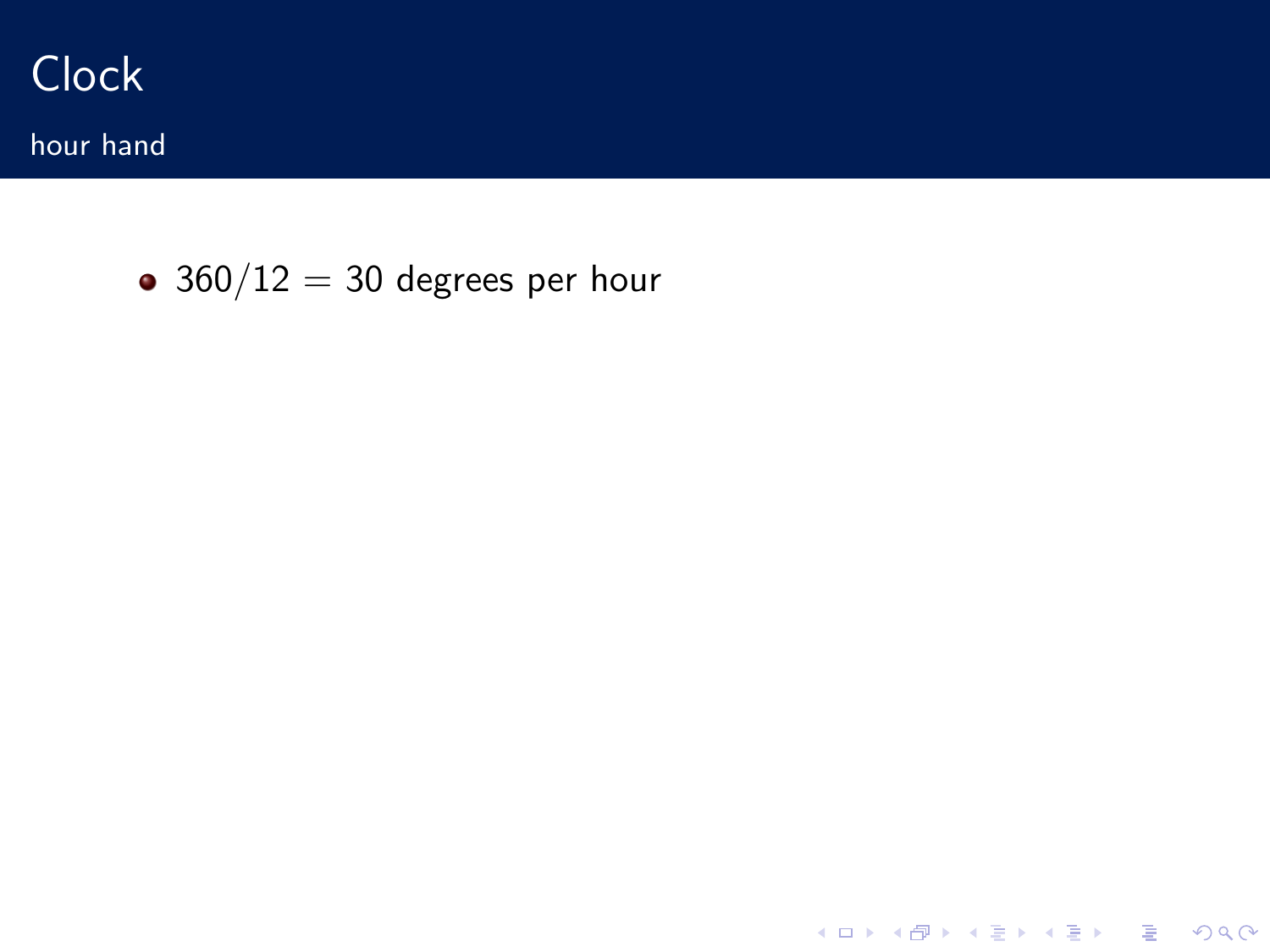# **Clock**

- hour hand
	- $360/12 = 30$  degrees per hour
	- $(30/60) = 0.5$  degrees per minute

K ロ ▶ K @ ▶ K 할 ▶ K 할 ▶ | 할 | ⊙Q @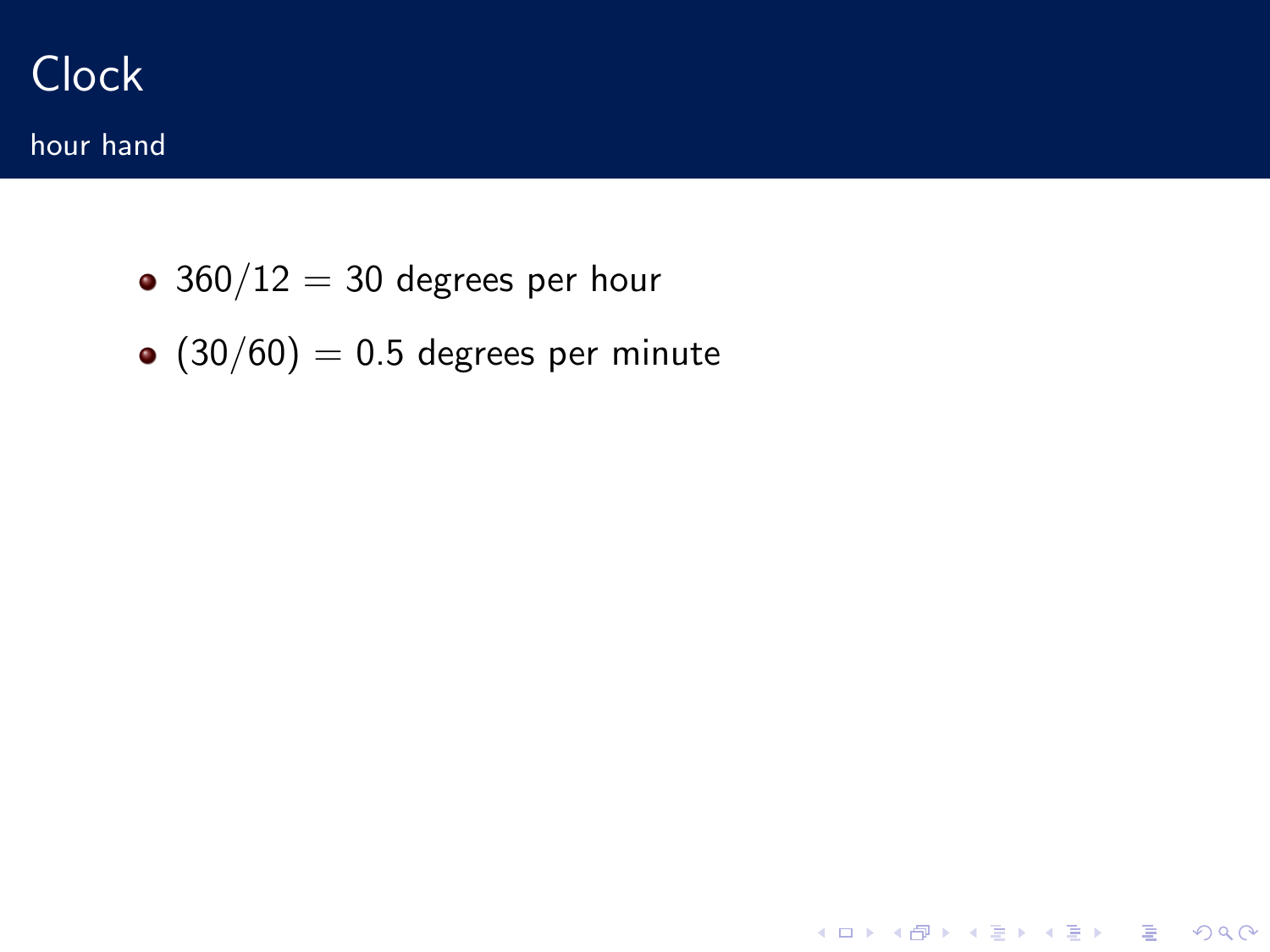# Clock hour hand

- $360/12 = 30$  degrees per hour
- $(30/60) = 0.5$  degrees per minute

K ロ ▶ K @ ▶ K 할 ▶ K 할 ▶ ... 할 → 9 Q @

• 1/120 degrees per second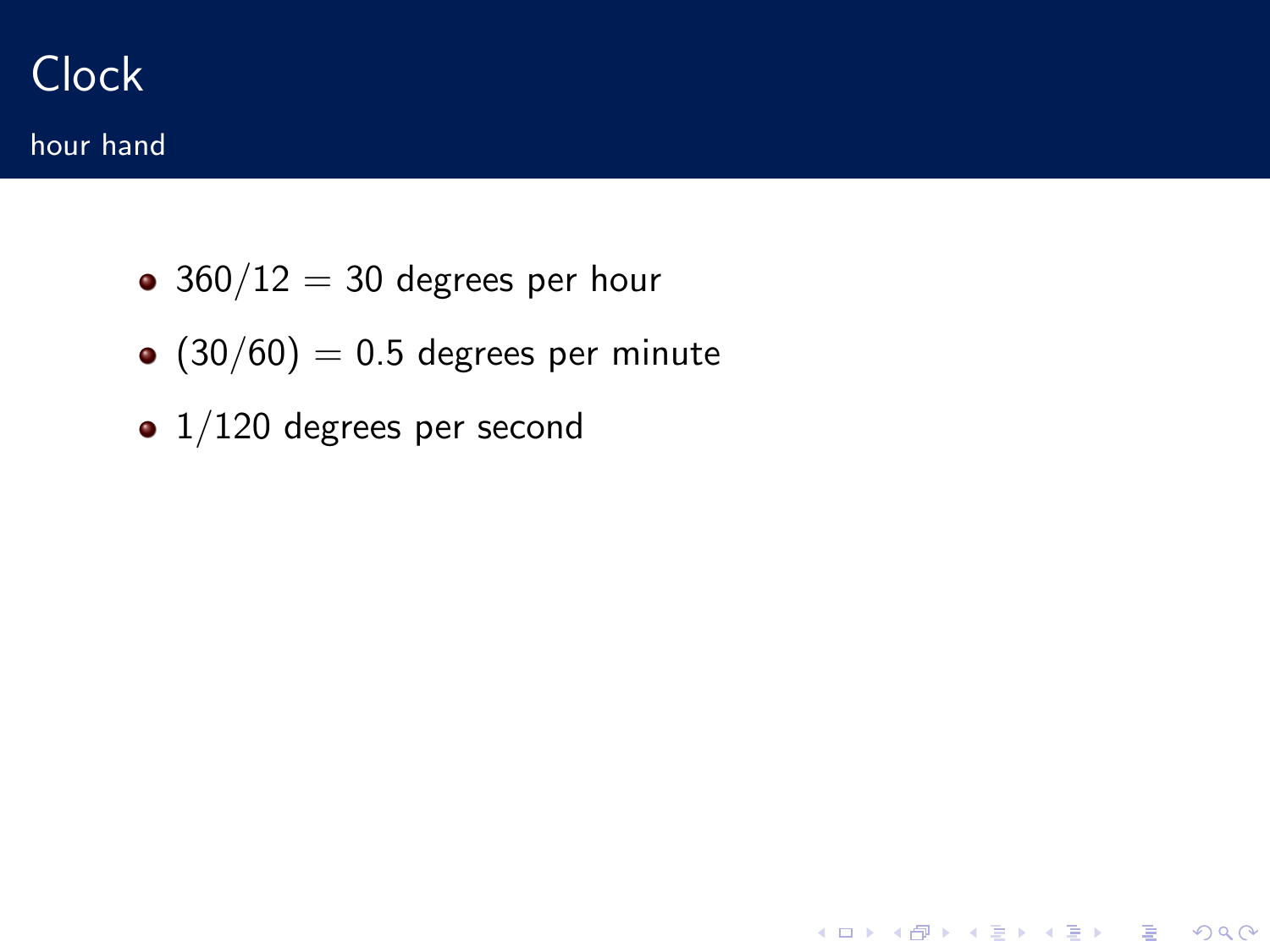## Clock hour hand

- $360/12 = 30$  degrees per hour
- $(30/60) = 0.5$  degrees per minute
- $\bullet$  1/120 degrees per second
- $(h * 30 + m * 0.5 + s/120)$  degree in clockwise from the  $(0,1)$

K ロ ▶ K @ ▶ K 할 > K 할 > 1 할 > 1 이익어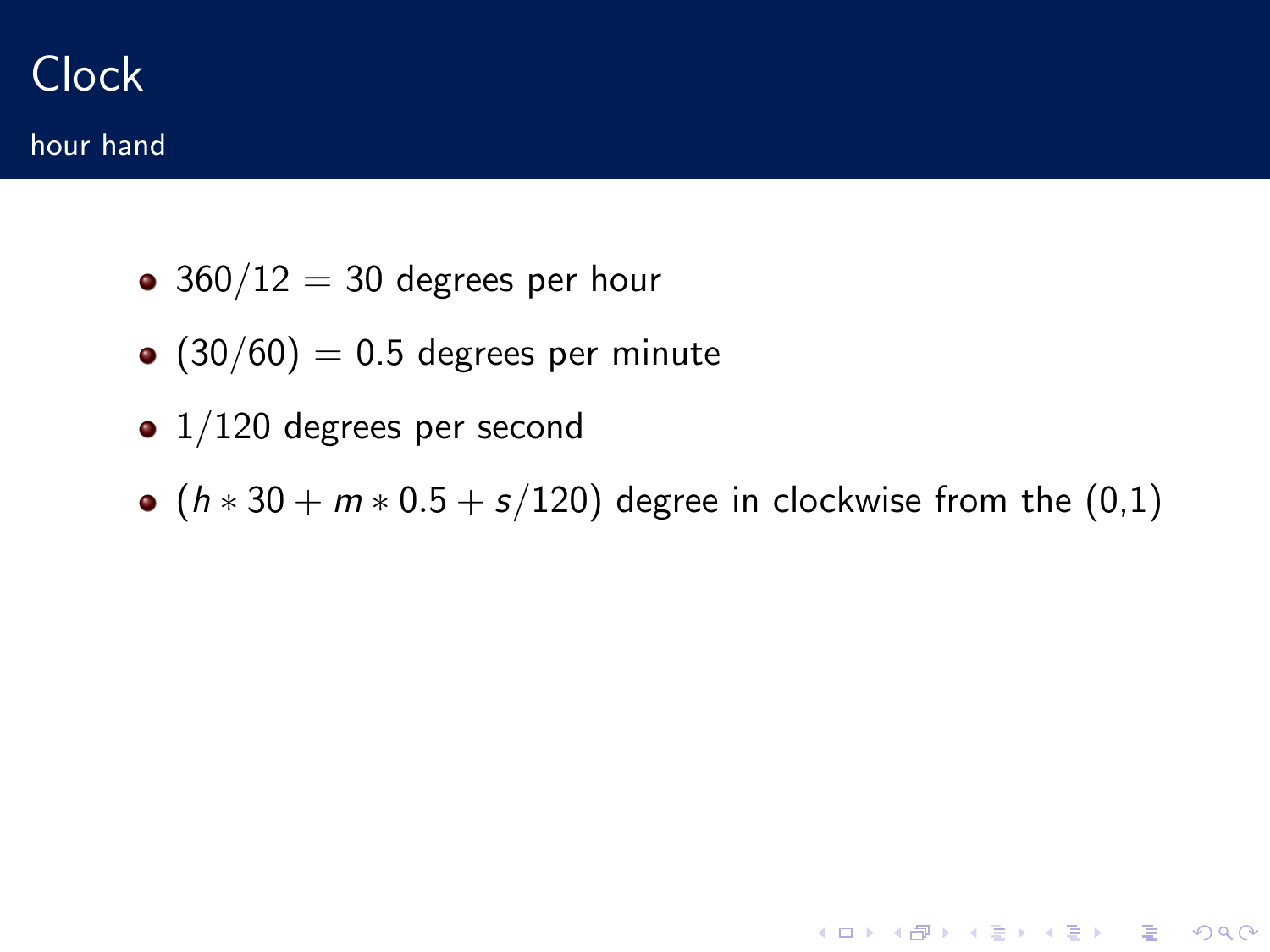

• calculate minimum degree that any two line of three line(OA,OB,OC) forms, so calculate difference of degree that hour hand or minute hand or second hand ,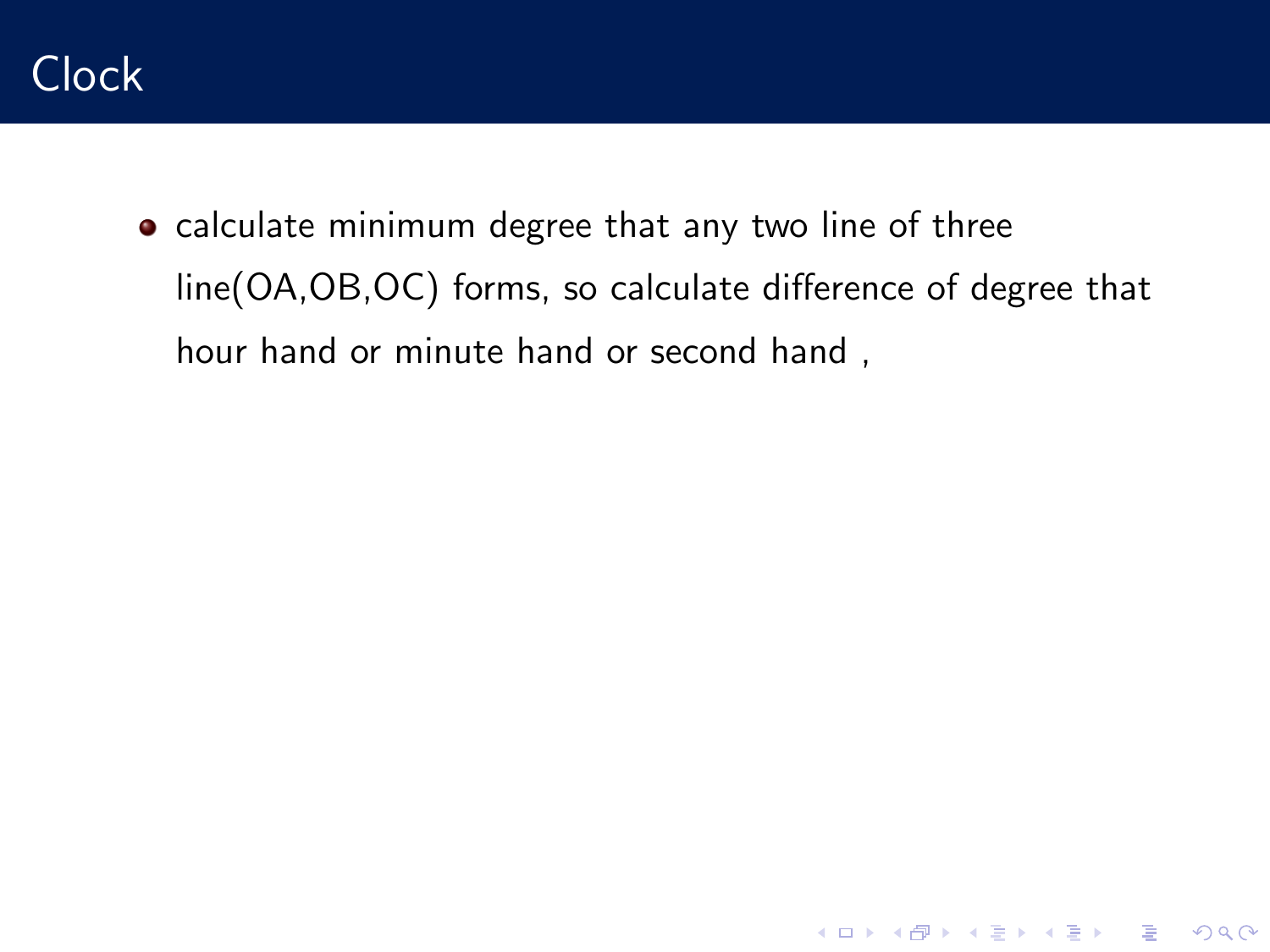

- calculate minimum degree that any two line of three line(OA,OB,OC) forms, so calculate difference of degree that hour hand or minute hand or second hand ,
- if difference is bigger than 180, subtract 360 by difference.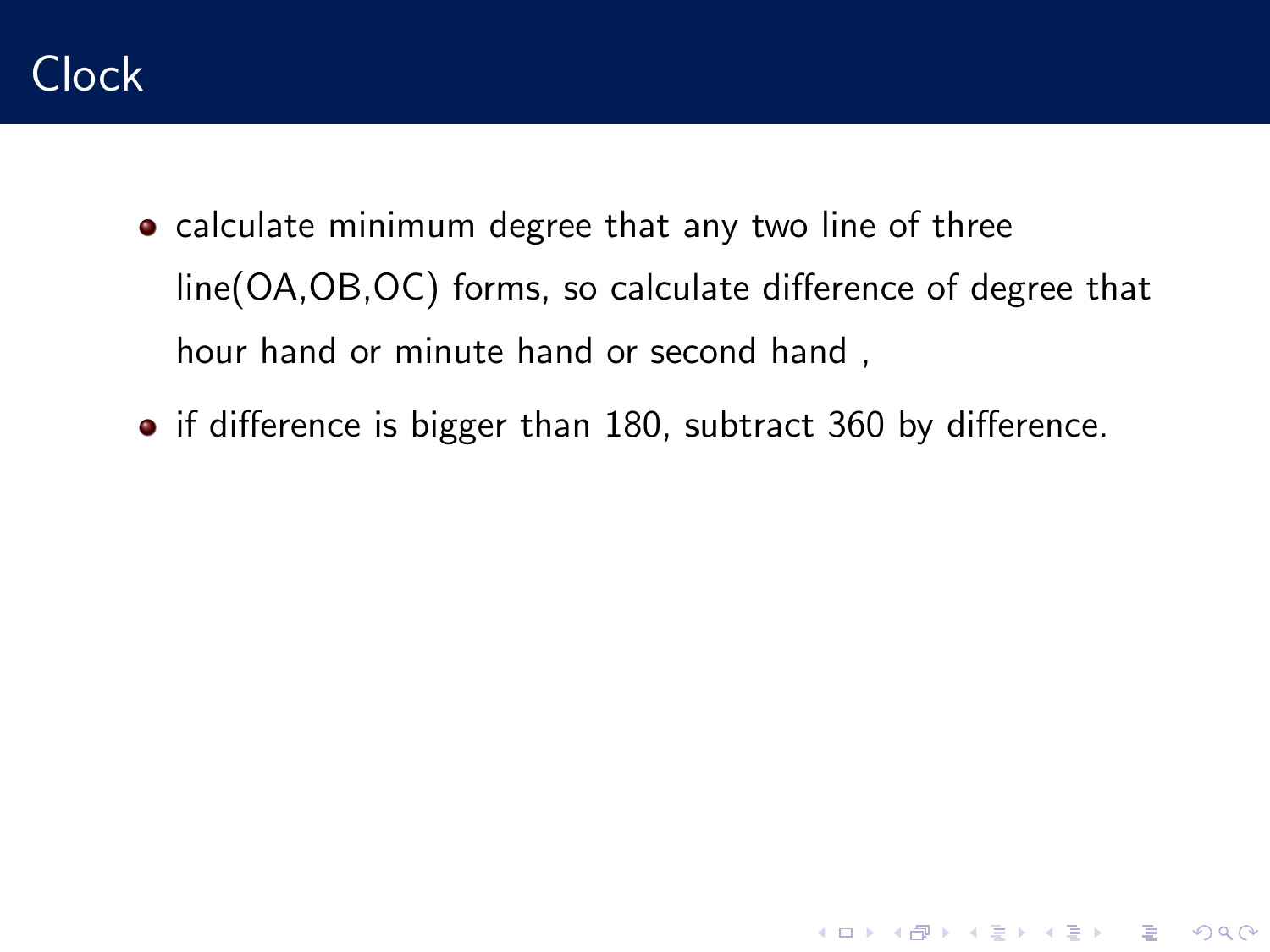

• Set input variable as double

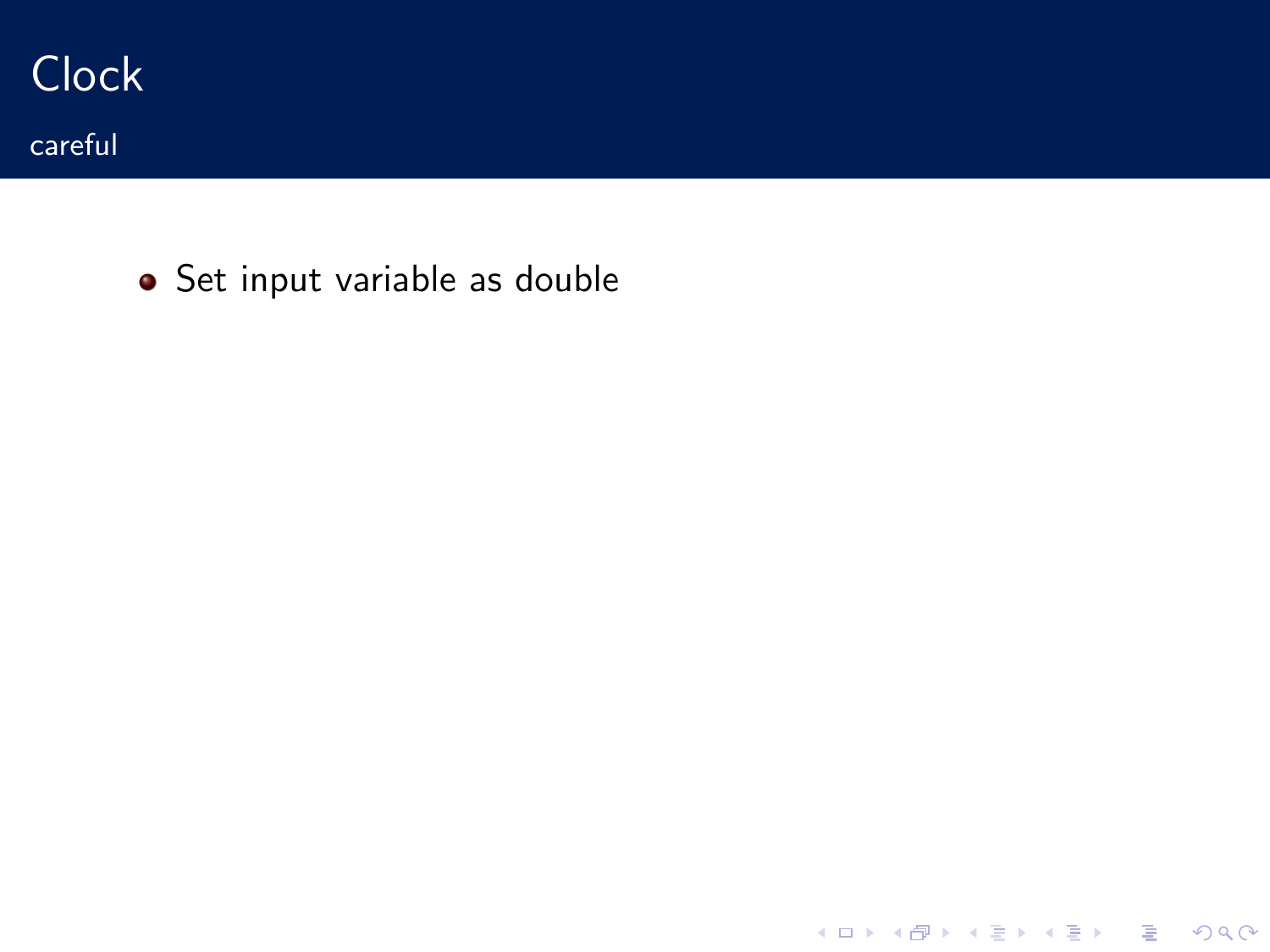

• Set input variable as double

K ロ ▶ K @ ▶ K 할 ▶ K 할 ▶ | 할 | ⊙Q @

 $\bullet$  print("%.6f")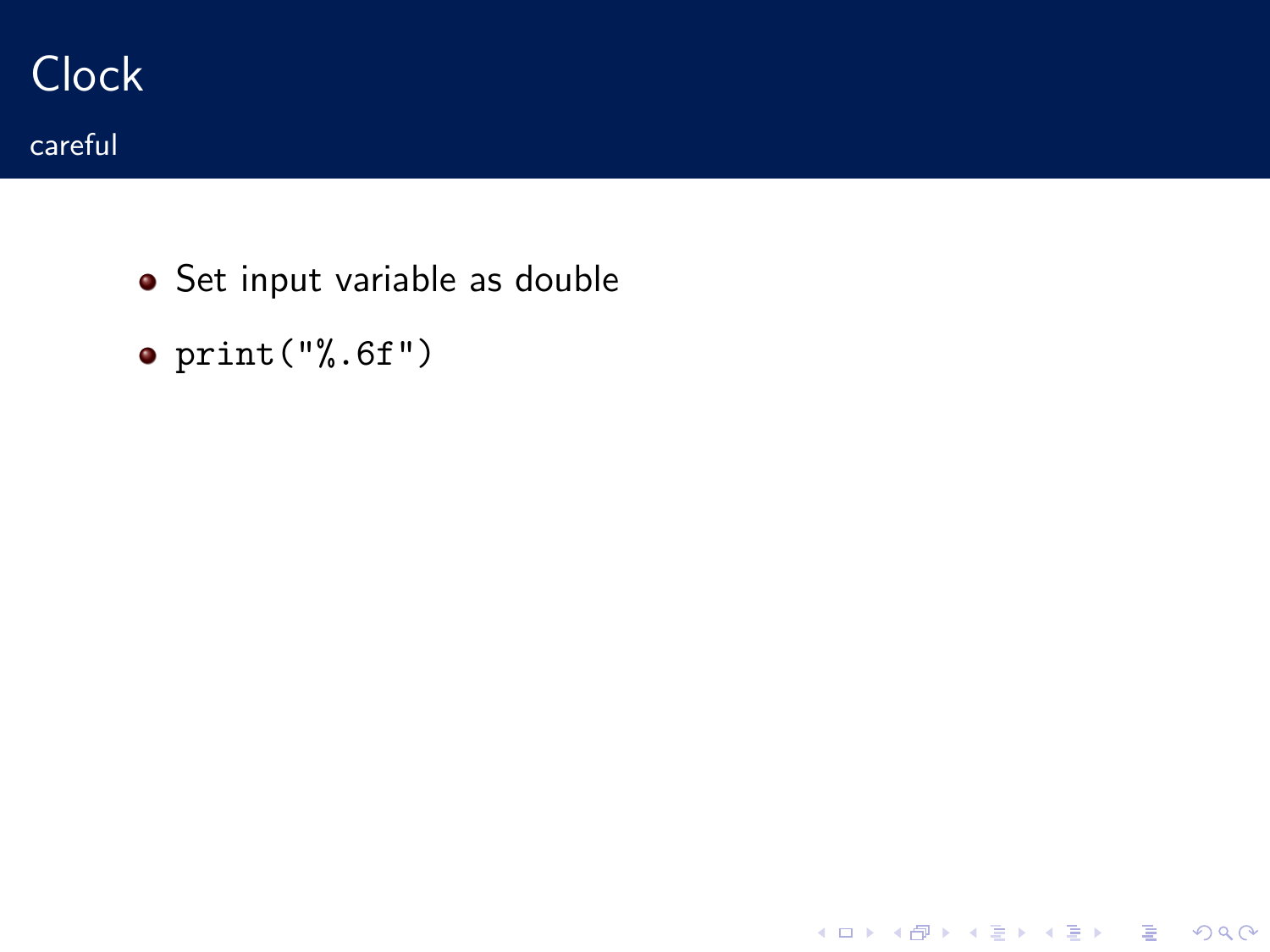- Set input variable as double
- $\bullet$  print("%.6f")
- cout << setprecision(6) << fixed;

K ロ ▶ K @ ▶ K 할 ▶ K 할 ▶ | 할 | ⊙Q @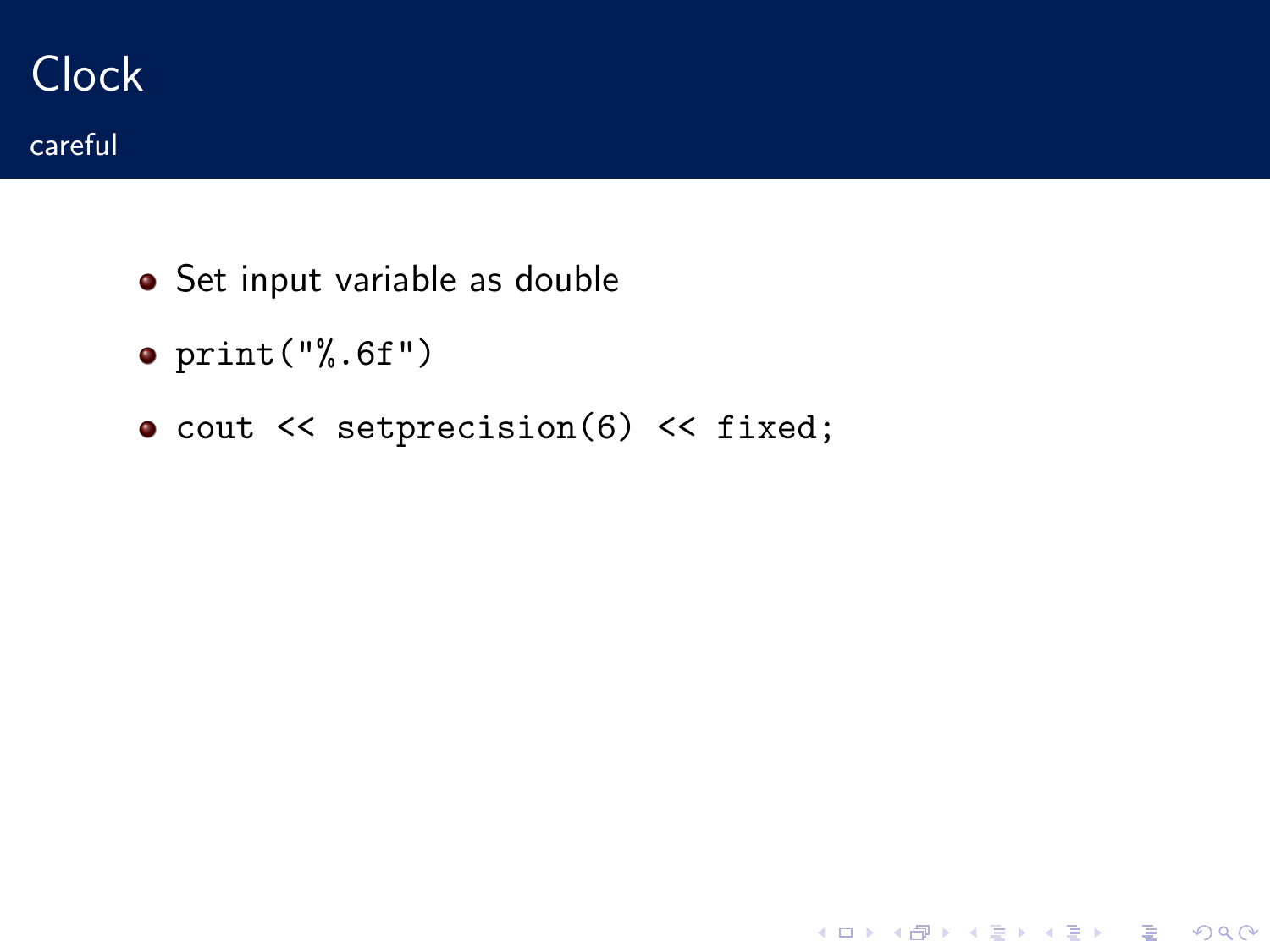- $\bullet$  # Submissions: 4(Onsite)
- $\bullet$  # Accepted: 1(Onsite)
- First Solver: 한동규(Onsite), xiaowuc1(Open)

**KORKA SERKER ORA** 

• Proposed by: Seoyoung Park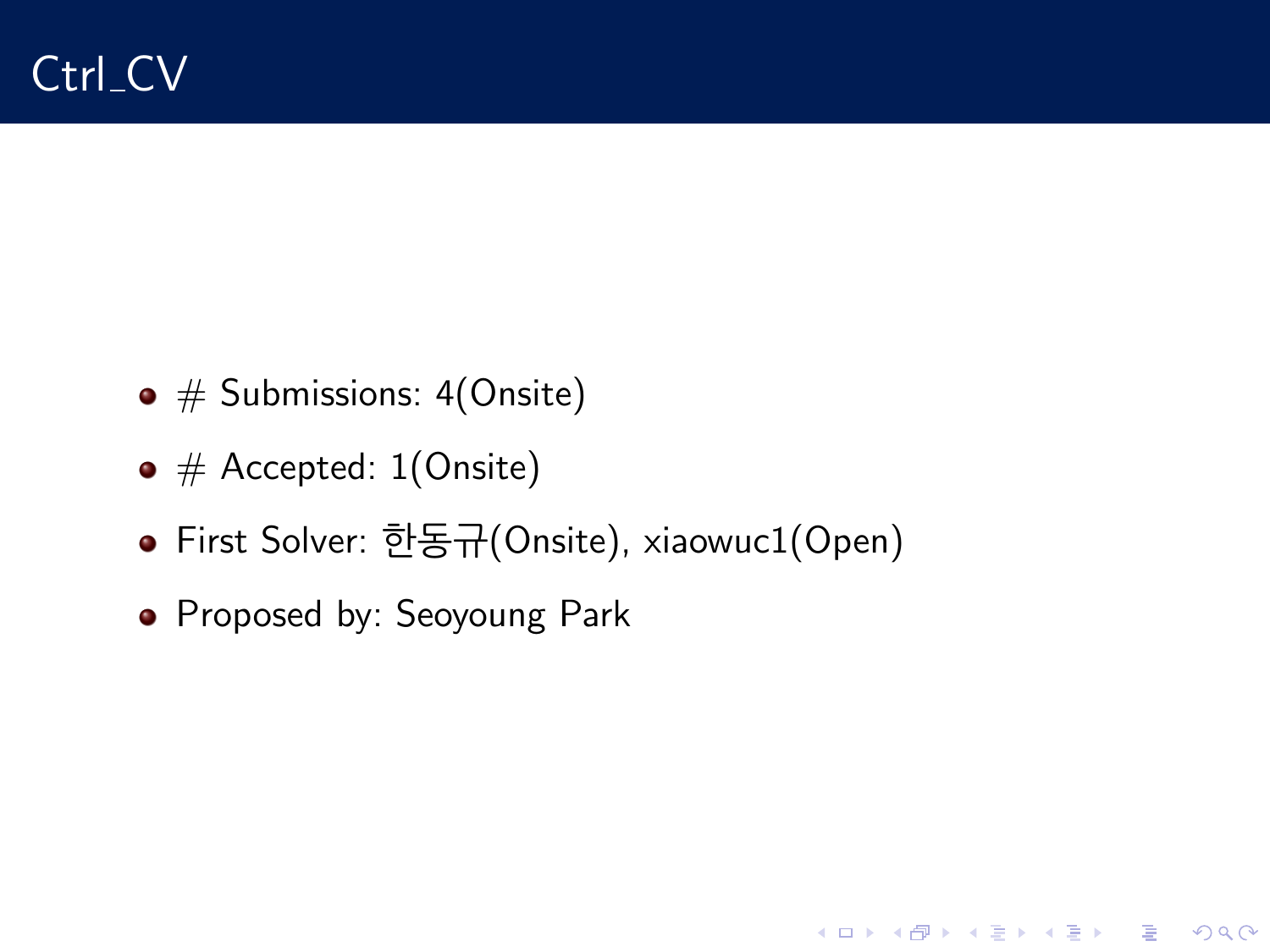There are two representative methods to solve this problem. To handle the string with maximum size of 200,000 we need to use the algorithm with time complesity at most  $O(N \log^2 N)$ .

- SA & LCP
- Binary Search & Hashing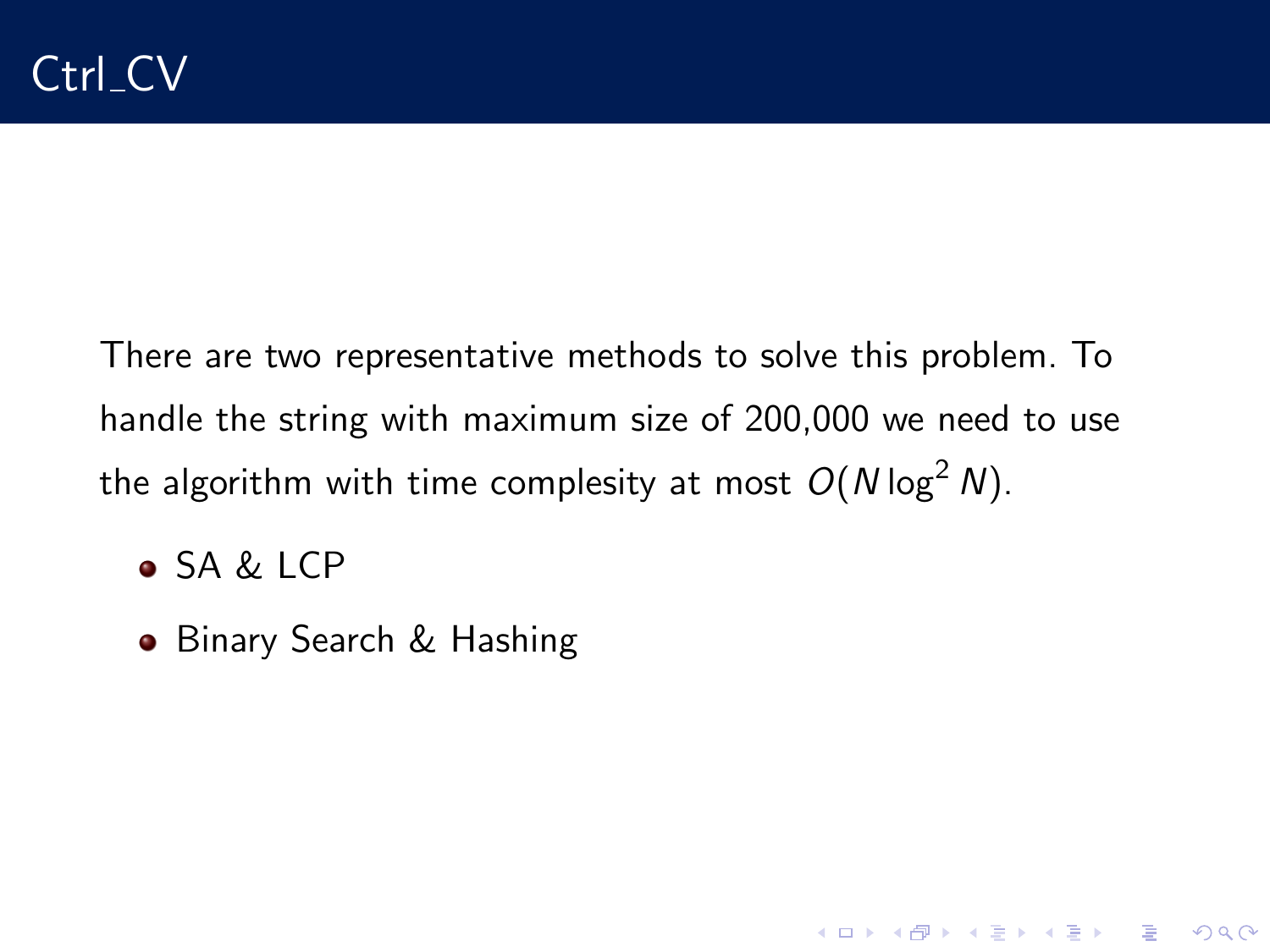To avoid terrible time complexity  $O(N^3)$ , we can use LCP to find the longest common partial array.

K ロ ▶ K @ ▶ K 할 > K 할 > 1 할 > 1 이익어

- Suffix Array:  $O(N \log N)$
- LCP Array:  $O(N)$
- $\bullet$  total:  $O(N \log N)$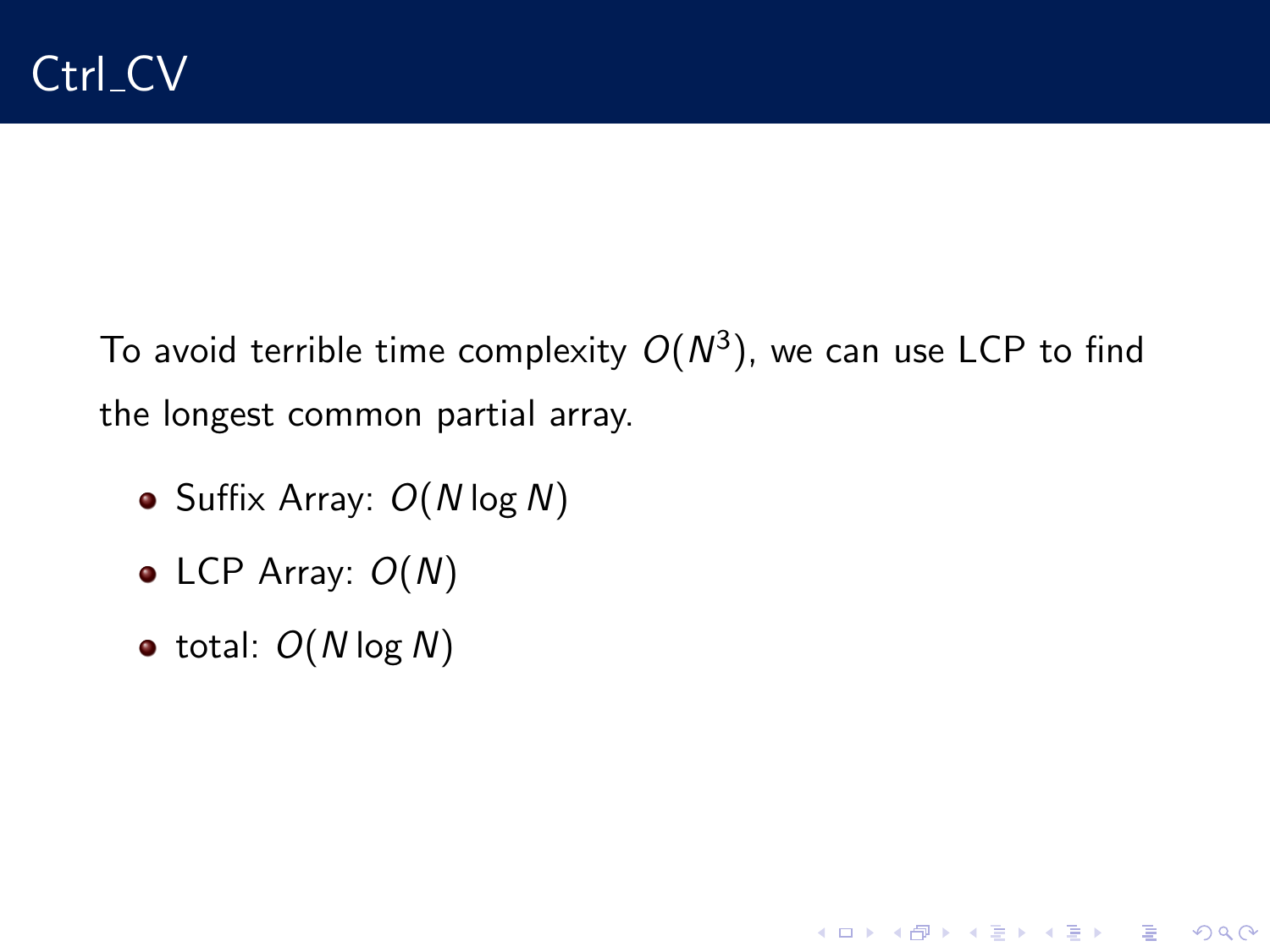- Suffix Array is sorted array include all suffixes of given word.  $O(N \log N)$  algorithm for construct SA is well-known.
- Combined with LCP (Longest Common Prefix), we can find the longest common partial string. With SA, we can construct LCP in  $O(N)$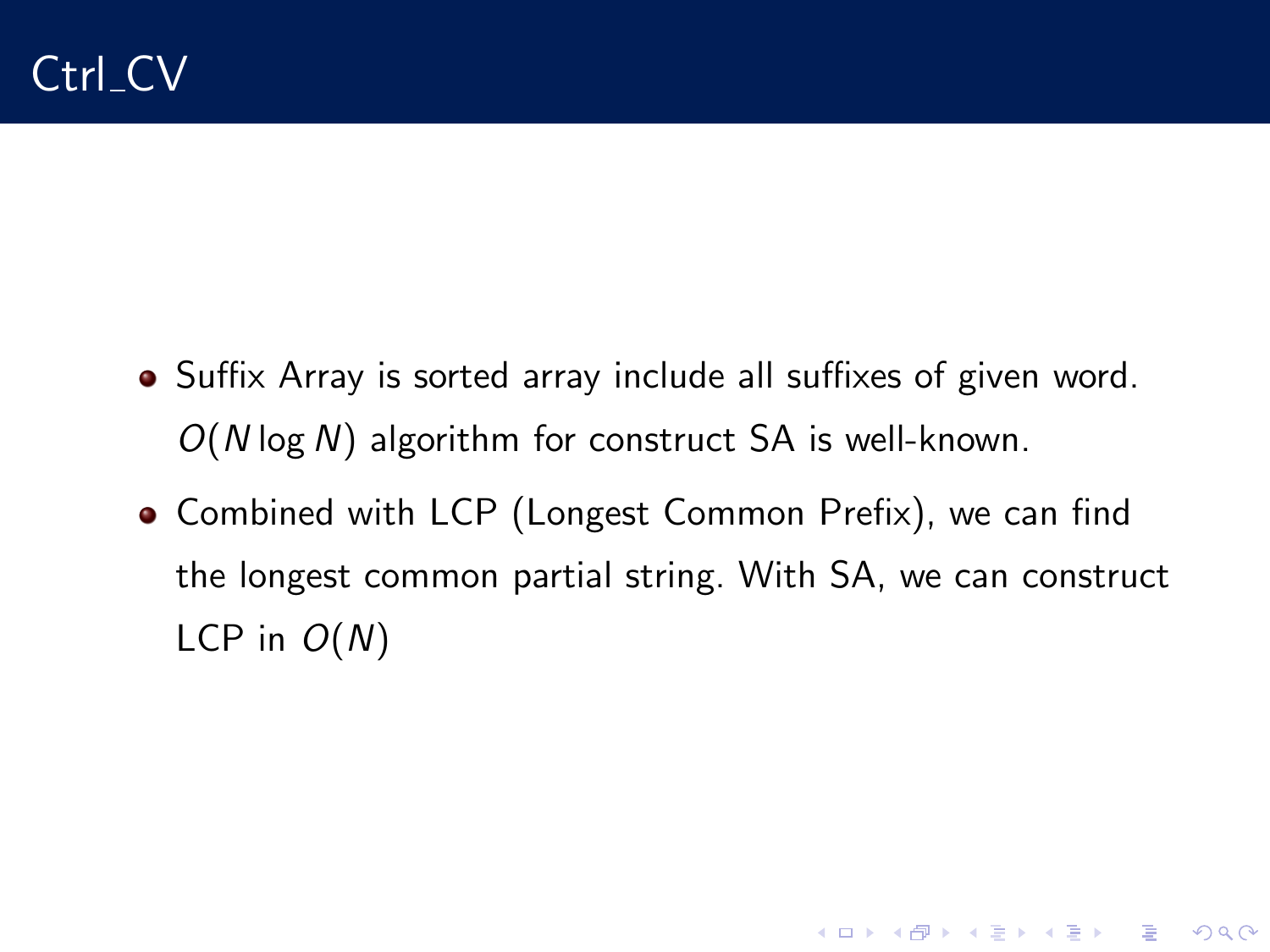Another nice method is using Hashing. Reinterpret the problem as find the common string with length L.

- If there is common string with length L, There should be common string with length (L-1). Therefore we can use the method of binary search.  $O(\log N)$
- Then, the problem can be interpreted to find the common string with length L. We can solve this kind of problem efficiently use Hash.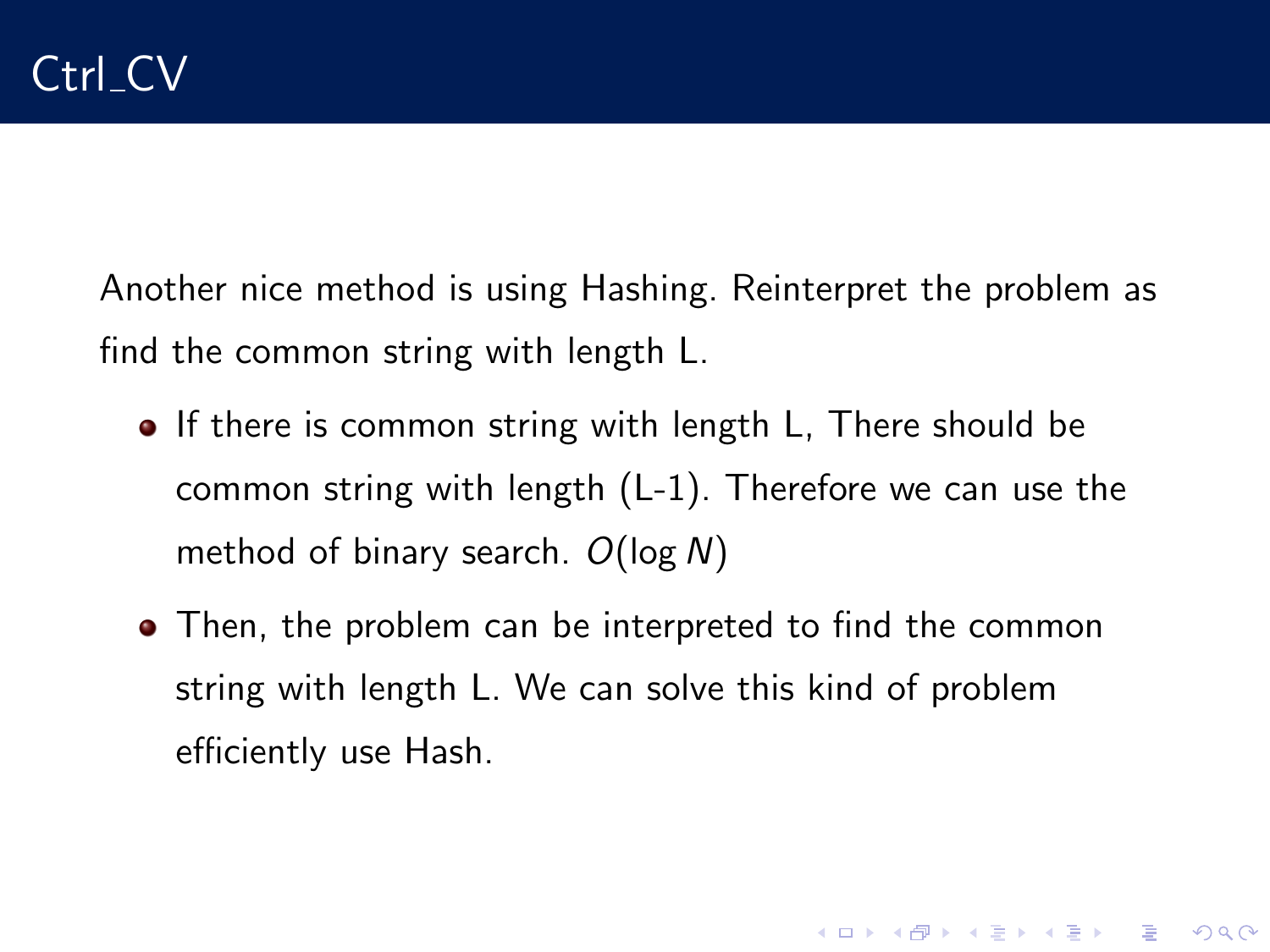However, there is another condition we must concerned: the longest common string appear disjoint in given string.

Thus, It is necessary to declare if the min index and max index stay away in original string.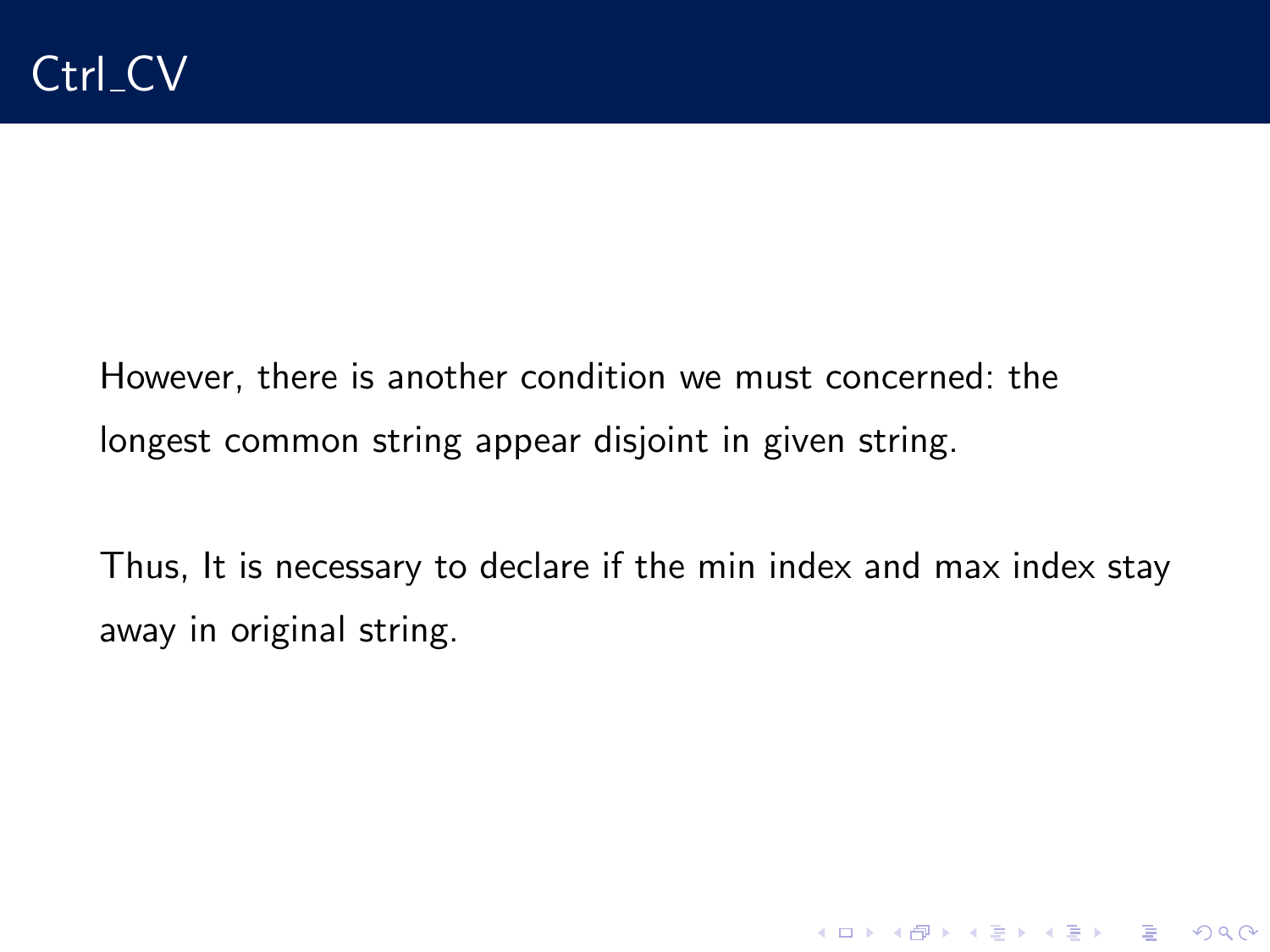- $\bullet \#$  Submissions: 5(Onsite)
- $\bullet$  # Accepted: 1(Onsite)
- First Solver: 한동규(Onsite), tpdnjs94(Open)

**KORKA SERKER ORA** 

• Proposed by: Jongseo Lee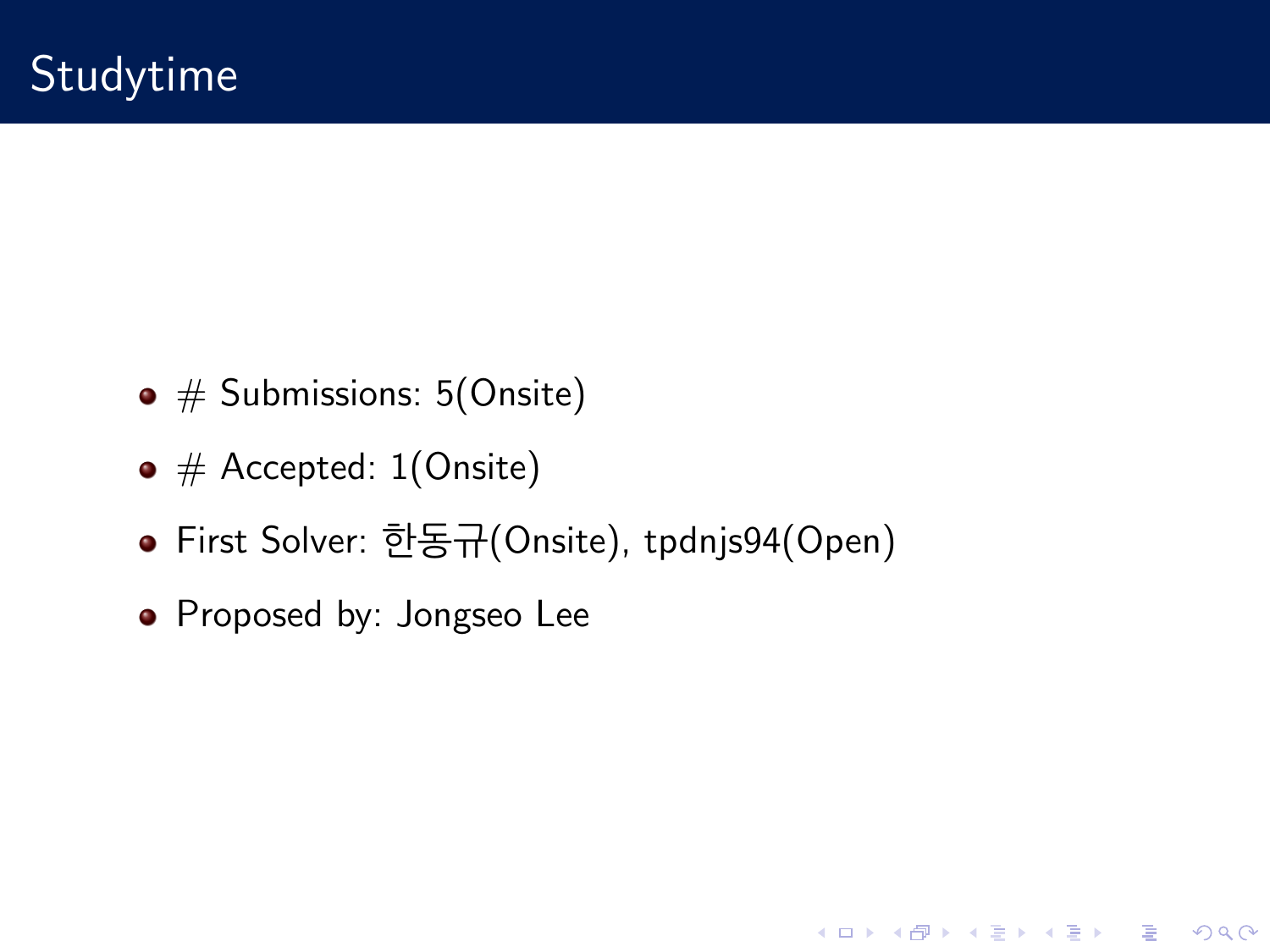This problem is typical type of 0,1 knapsack problem.

K ロ ▶ K @ ▶ K 할 ▶ K 할 ▶ | 할 | © 9 Q @

i: number of subject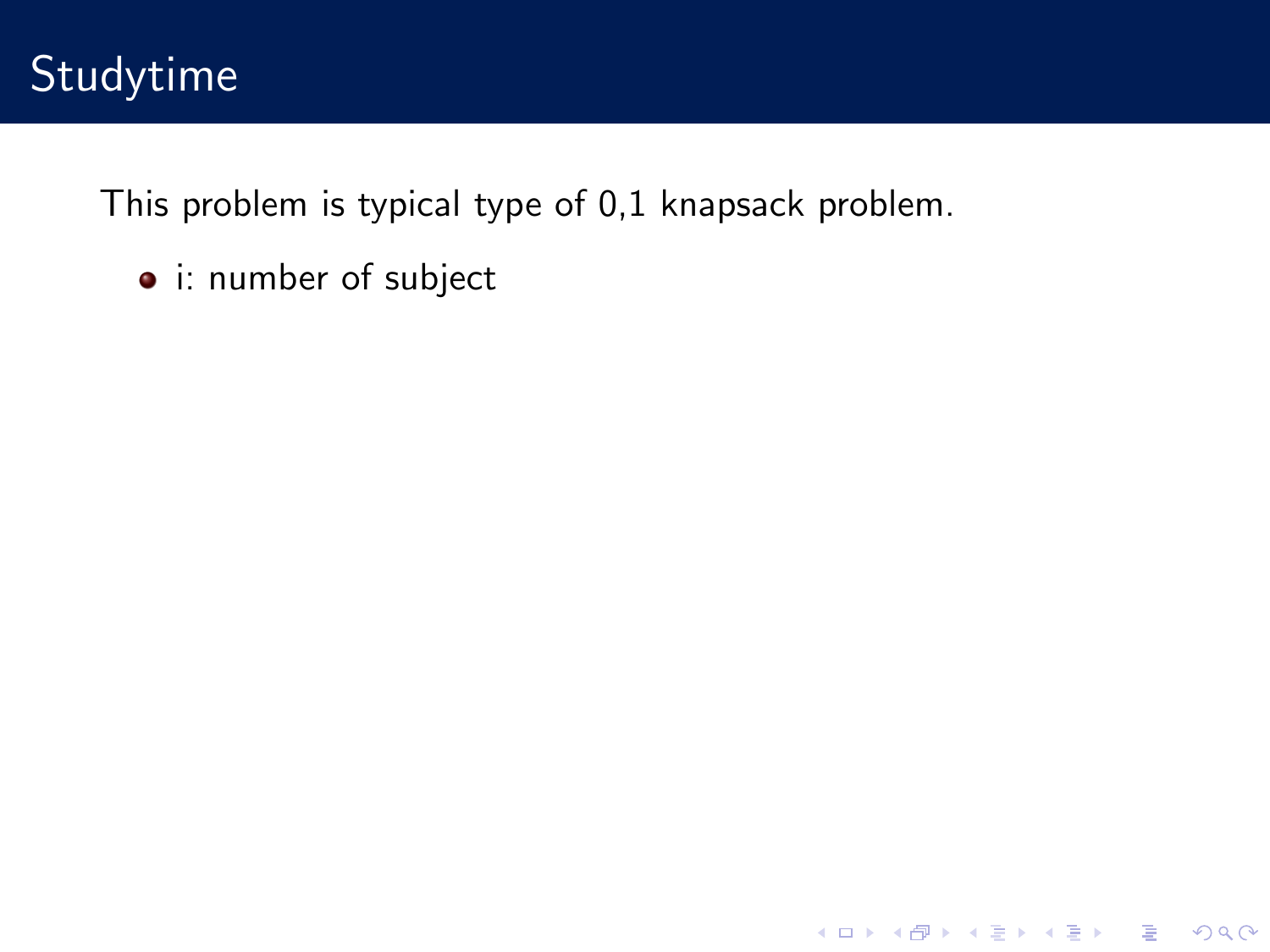This problem is typical type of 0,1 knapsack problem.

- i: number of subject
- r: required study time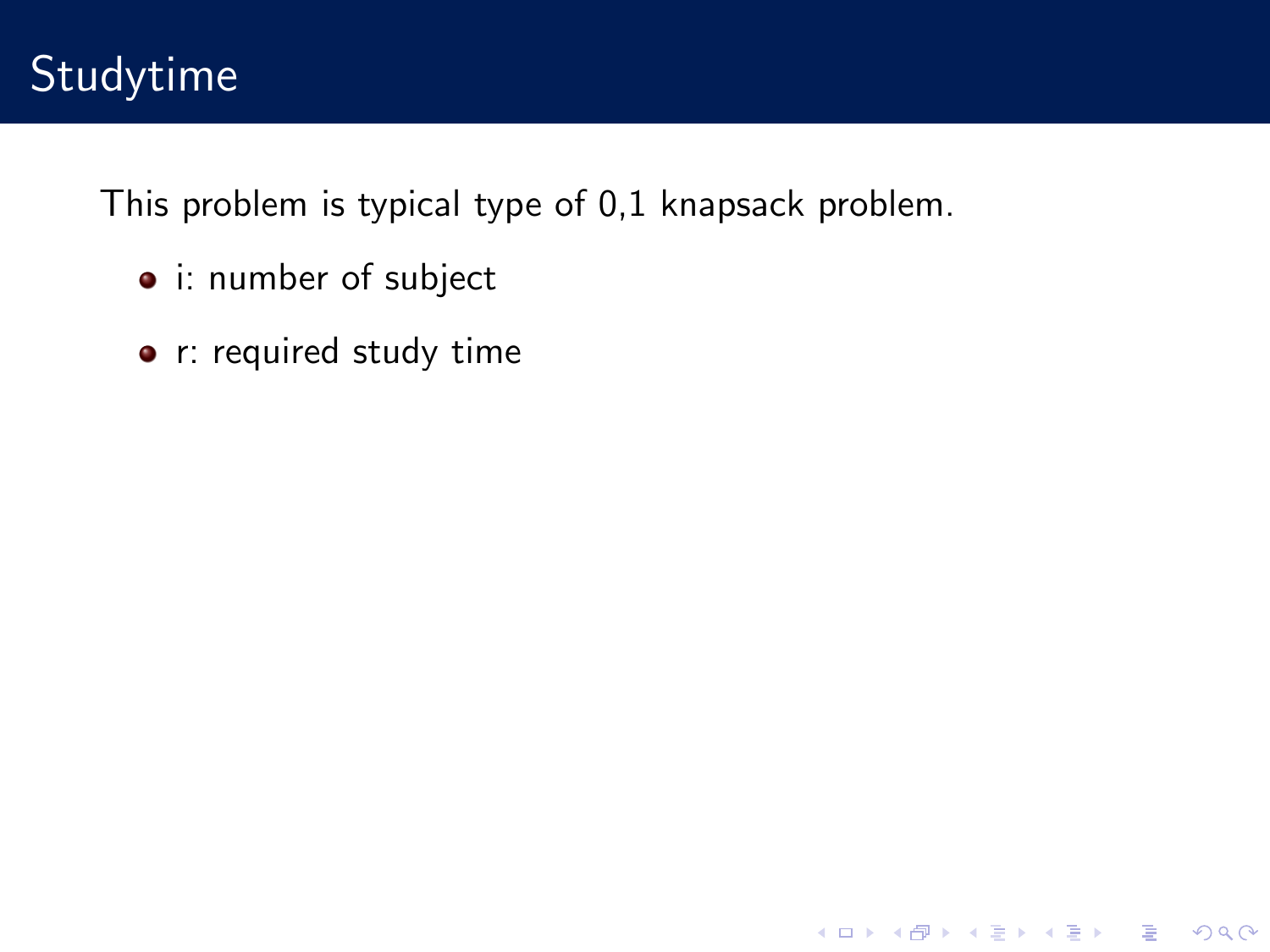This problem is typical type of 0,1 knapsack problem.

- i: number of subject
- r: required study time
- Impo: function that output possible maximum importance

**K ロ ▶ K @ ▶ K 할 X X 할 X 및 할 X X Q Q O**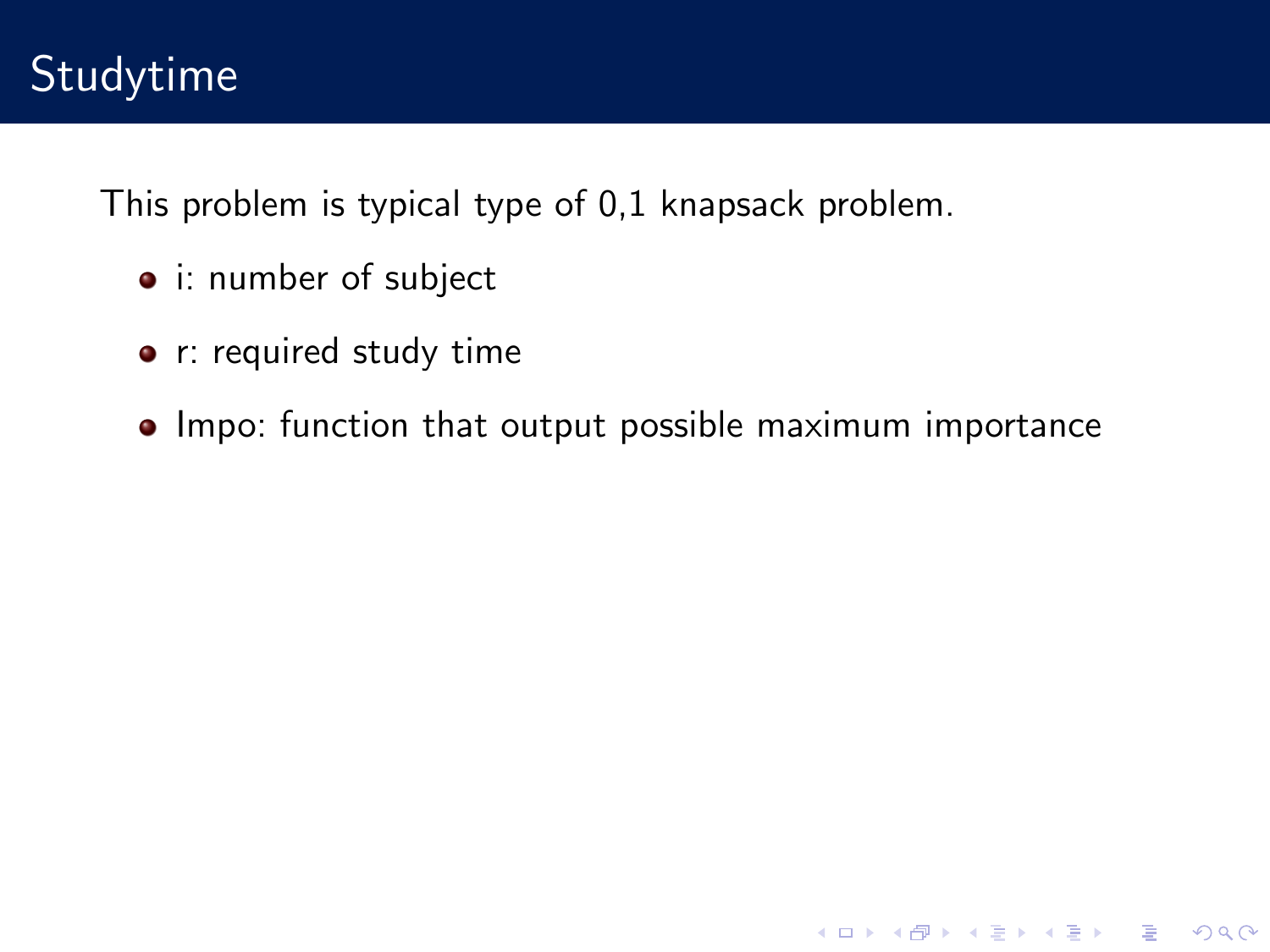This problem is typical type of 0,1 knapsack problem.

- i: number of subject
- r: required study time
- Impo: function that output possible maximum importance
- $\bullet$  Impo(i, r) for situation that have to choose ith subject or not,if permitted maximum study time is r, output possible maximum importance

**K ロ ▶ K @ ▶ K 할 X X 할 X 및 할 X X Q Q O**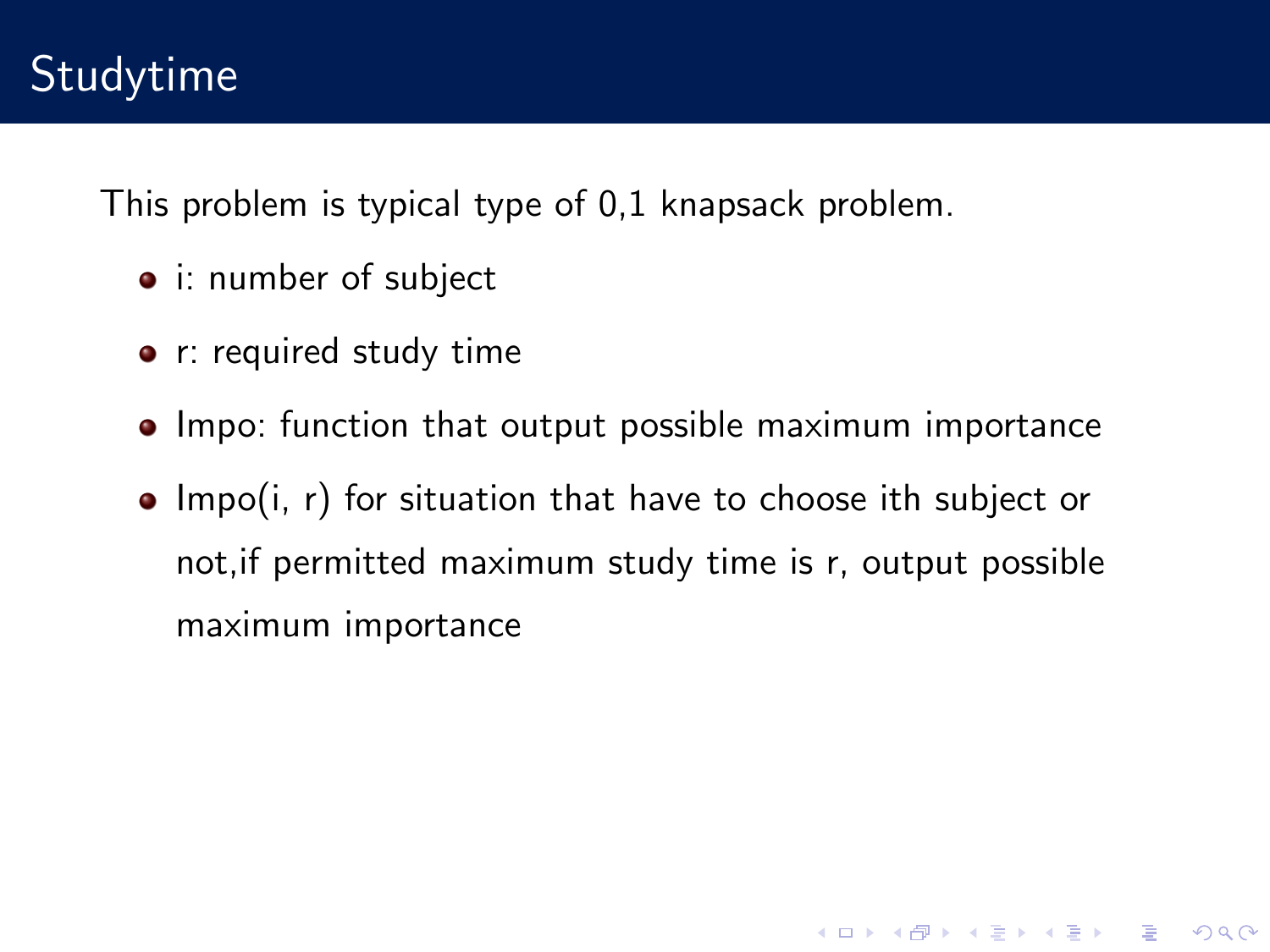## • Situation that not select ith subject

K ロ X K 메 X K B X X B X X D X O Q Q O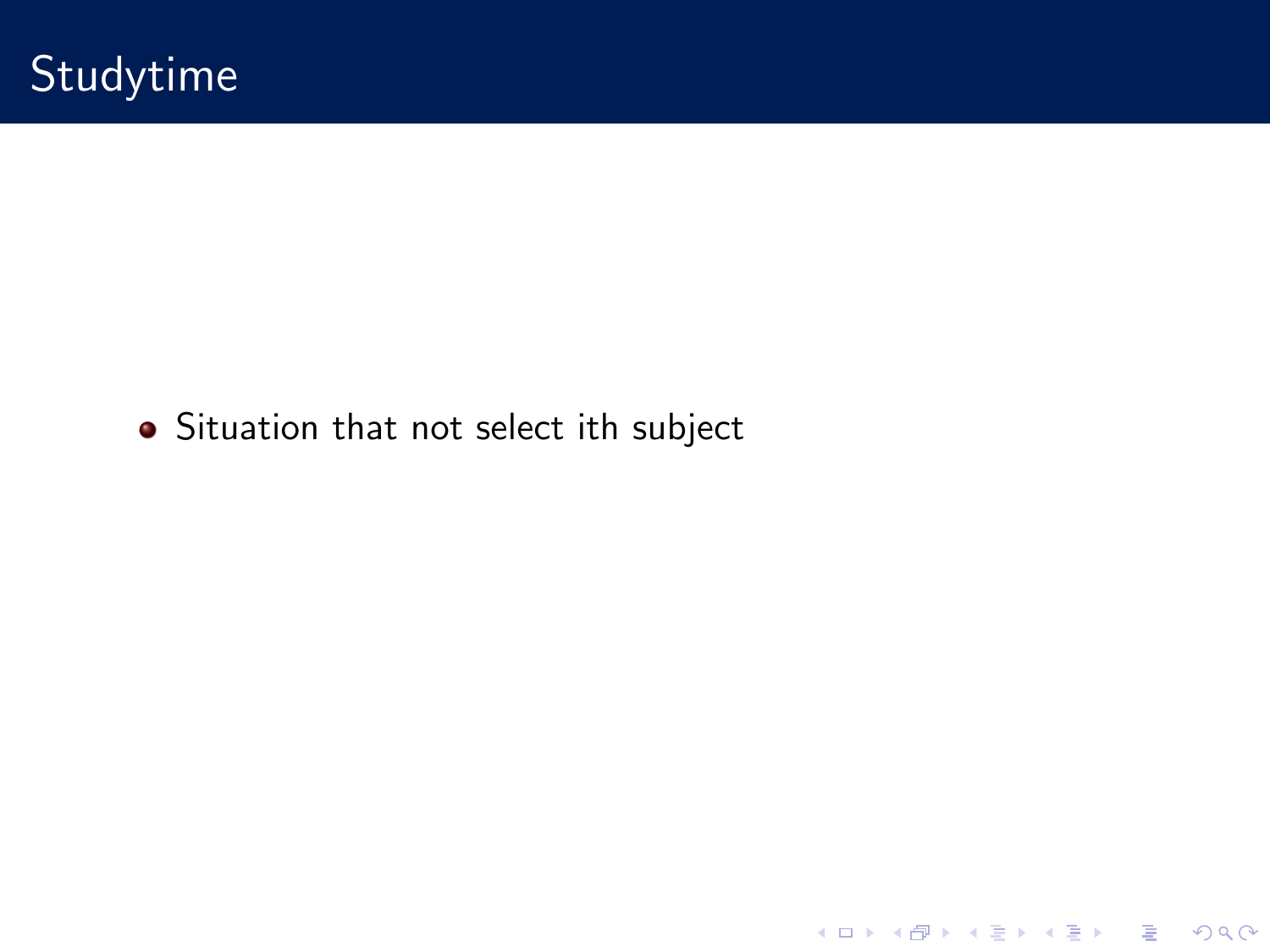- Situation that not select ith subject
- temp1 =  $Impo(i + 1, r)$  the situation that before containing ith subject, put ith subject

K □ ▶ K @ ▶ K 할 X K 할 X T 할 X 1 9 Q Q \*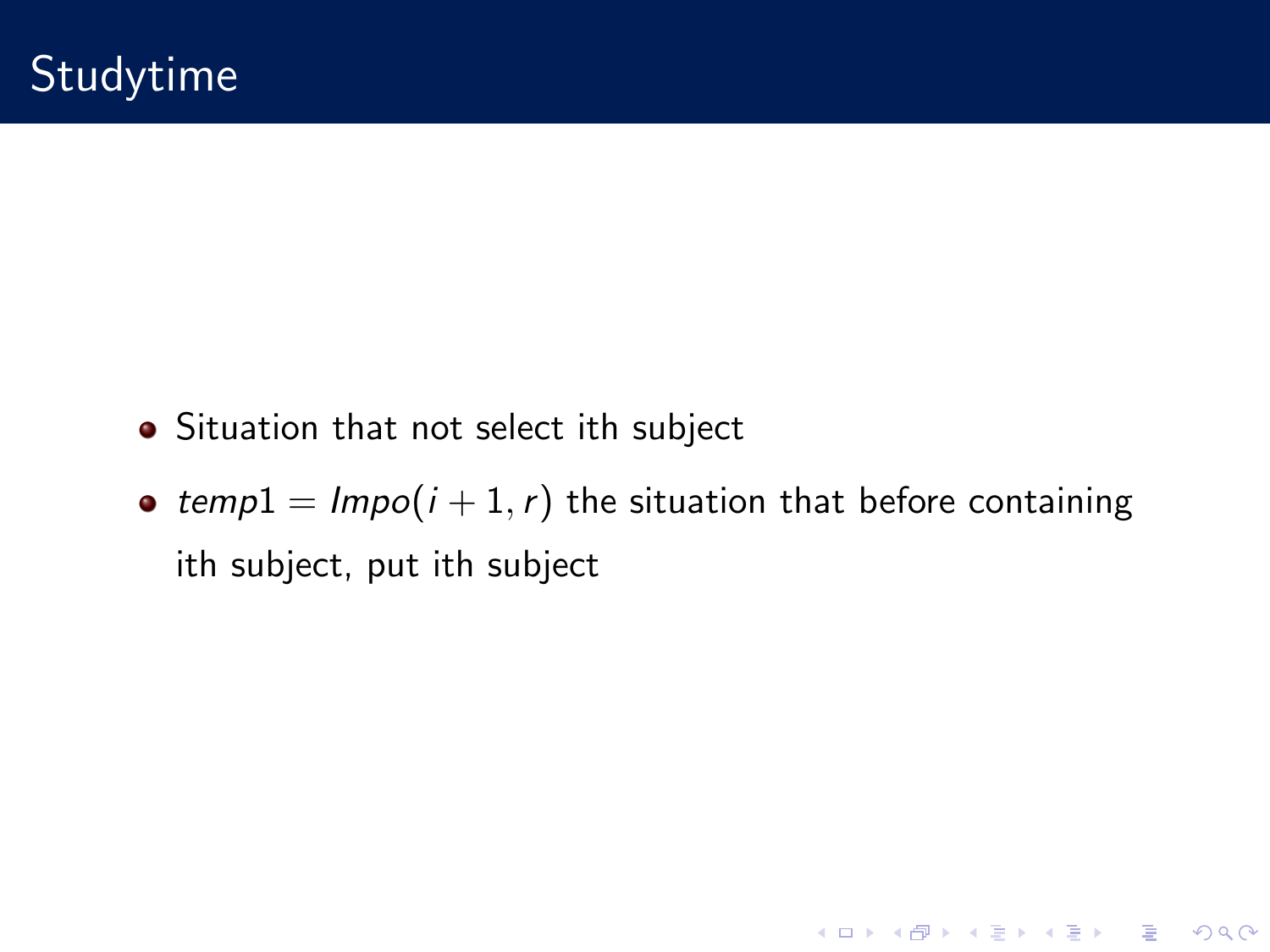## • Situation that select ith subject

K ロ X K 메 X K B X X B X X D X O Q Q O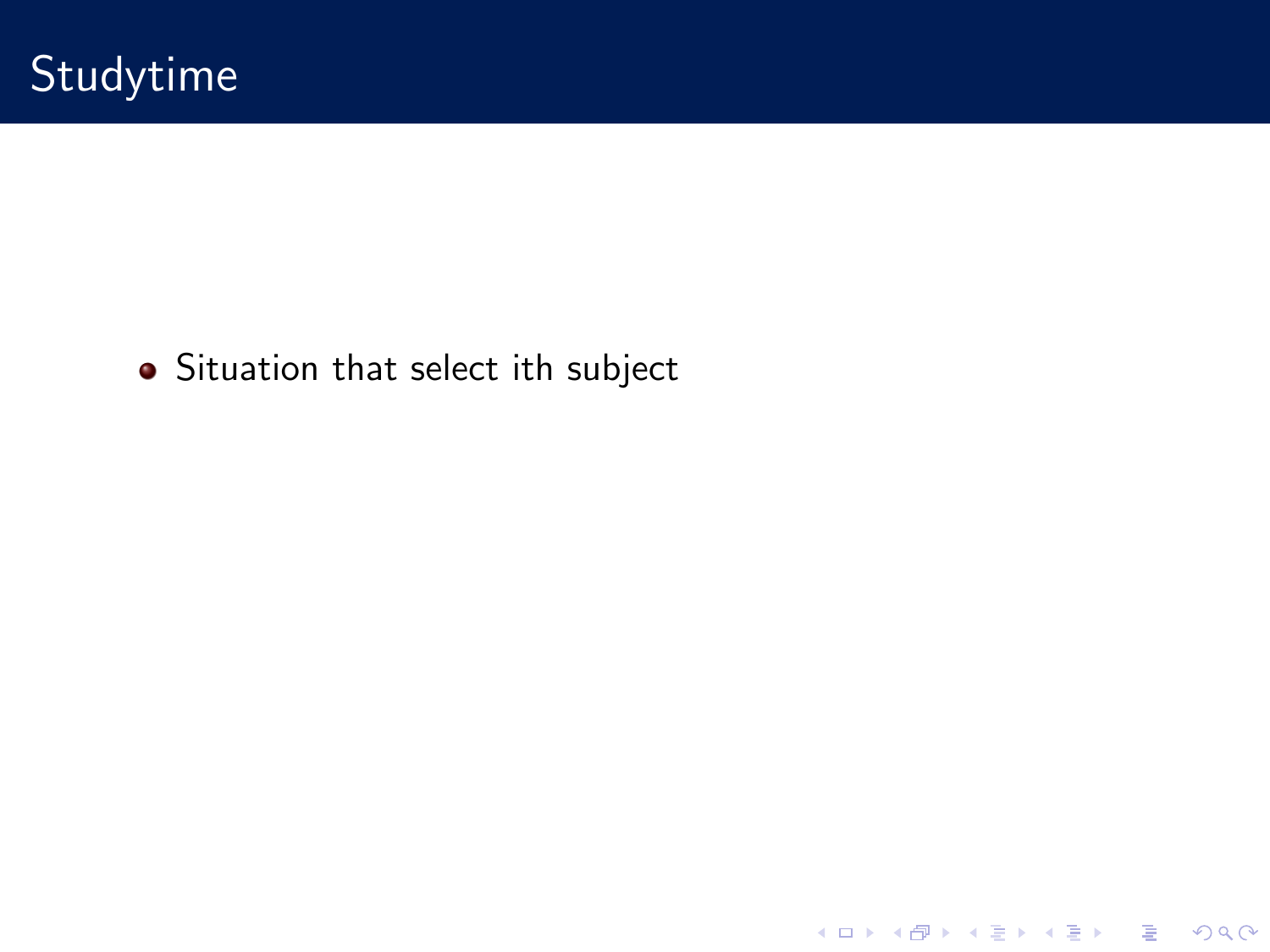- Situation that select ith subject
- condition:  $r$  > = requiredtime[i]

K ロ ▶ K @ ▶ K 할 ▶ K 할 ▶ | 할 | ⊙Q @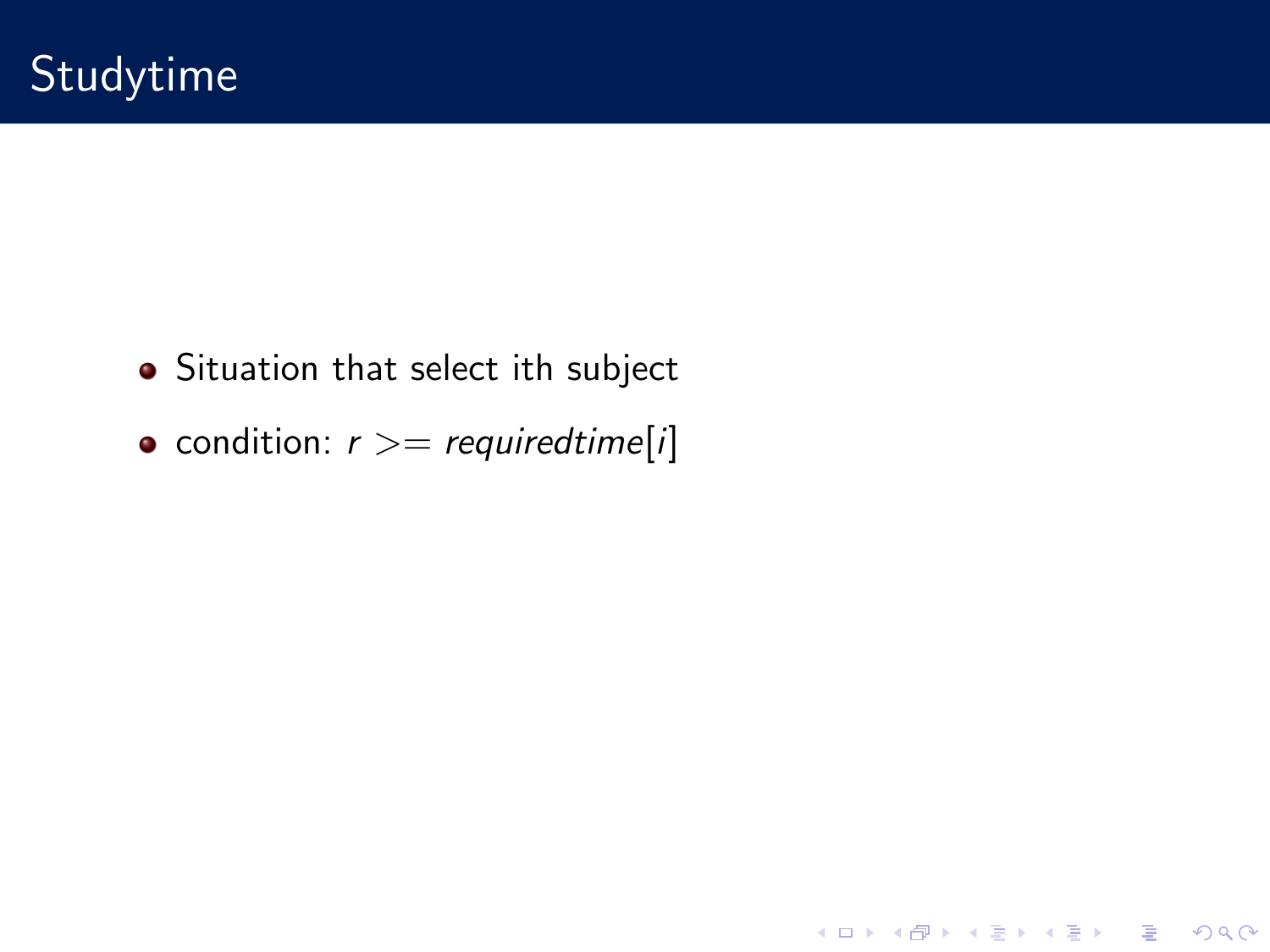- Situation that select ith subject
- condition:  $r \geq r$  required time [i]
- temp2 =  $Impo(i 1, r study)$ time[i]) + value[i] the situation that before containing ith subject, put ith subject

**K ロ ▶ K @ ▶ K 할 X X 할 X 및 할 X X Q Q O**